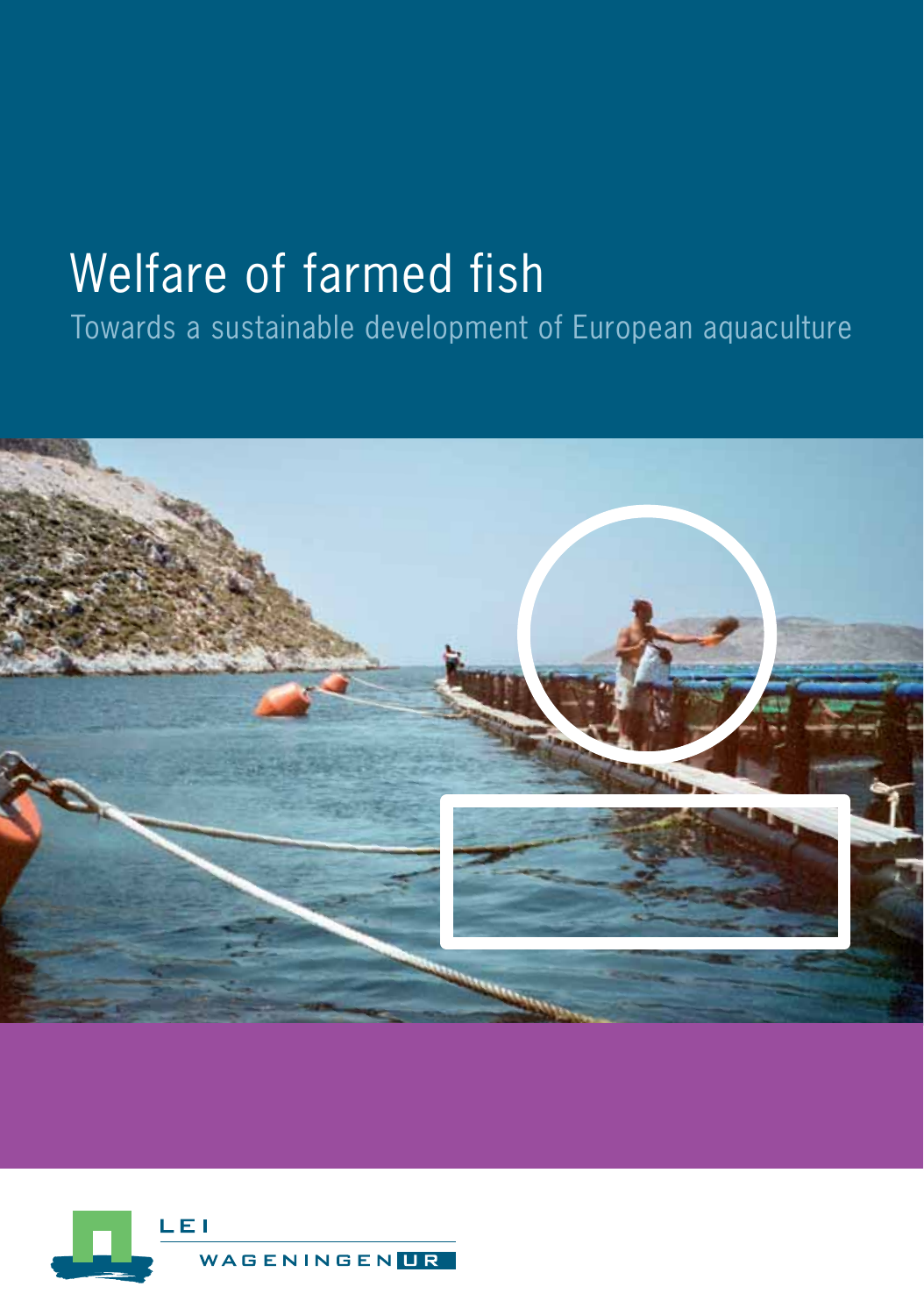## Welfare of farmed fish Towards a sustainable development of European aquaculture

Victor Immink

February 2009 Report 2009-006 Project code 30754 LEI Wageningen UR, The Hague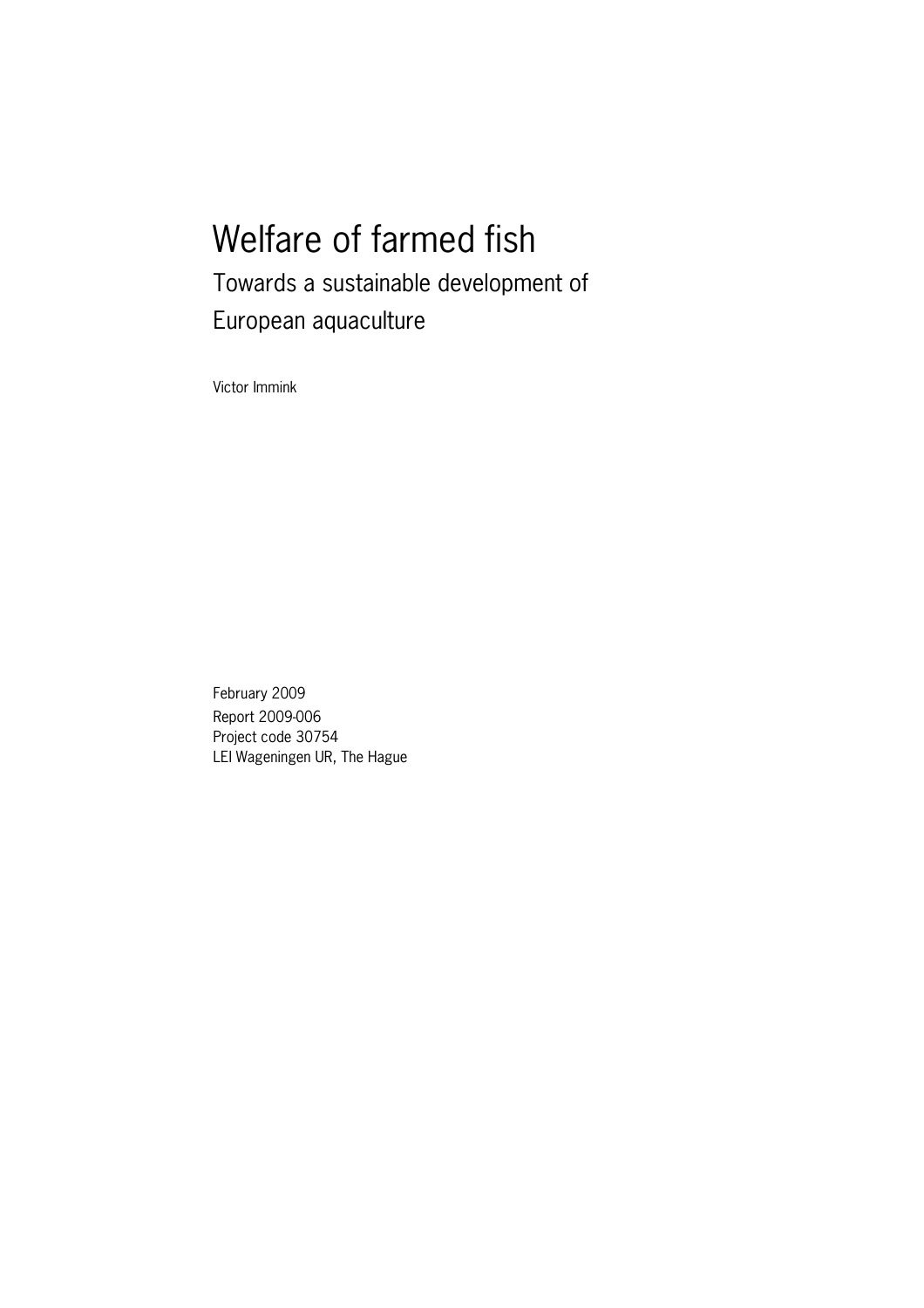LEI conducts research in the following areas:

- **D** International policy
- **Development issues**
- **2** Consumers and supply chains
- **ED** Sectors and enterprises
- **Environment, nature and landscape**
- $\approx$  Rural economy and use of space

This report is part of the research area Consumers and supply chains.

Photo: Evelyne Jacq, Hollandse Hoogte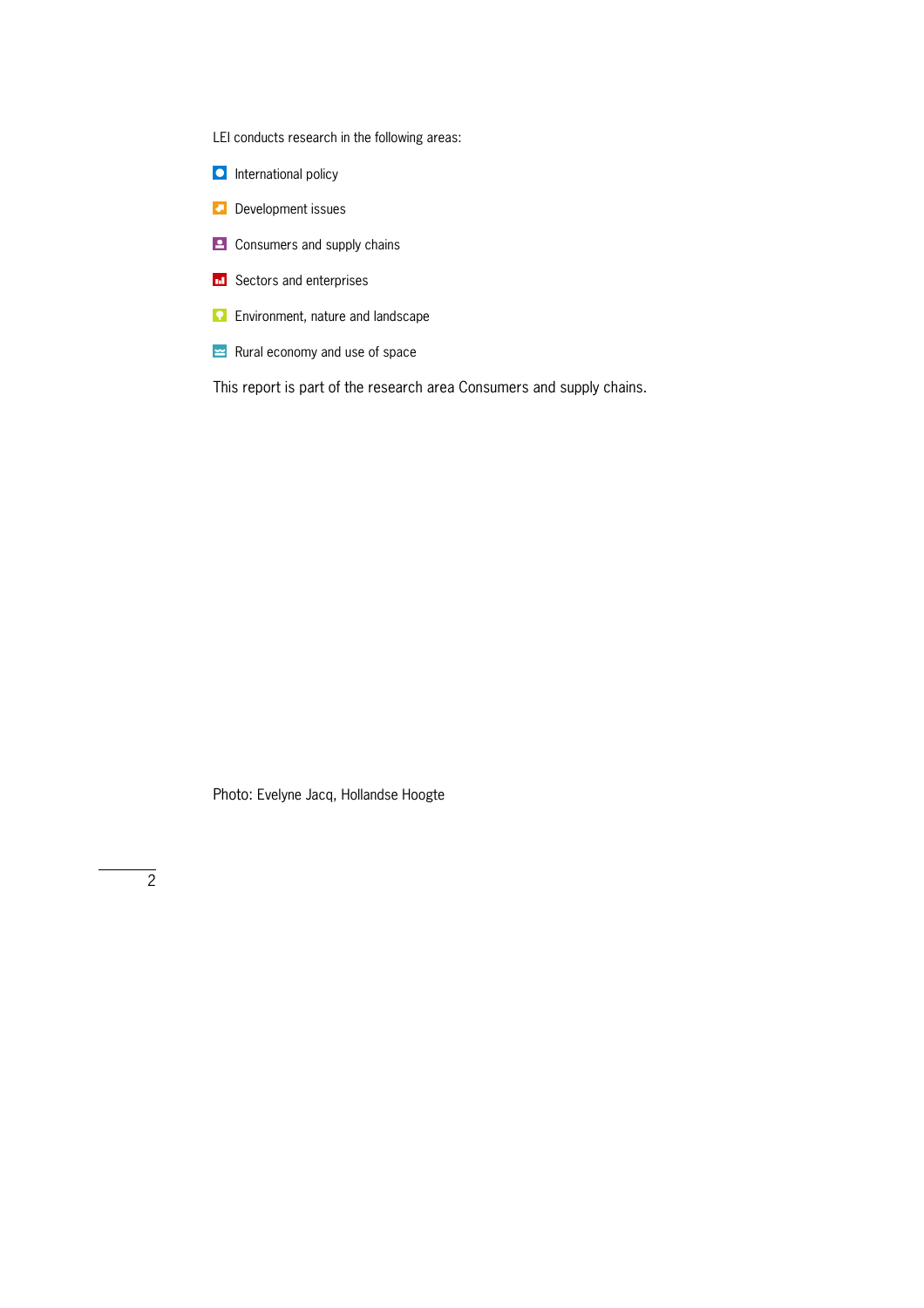#### **Welfare of farmed fish; towards a sustainable development of European aquaculture**

Immink, V.M. Report 2009-06 ISBN/EAN: 978-90-8615-291-9 Price  $\in$  18,50 (including 6% VAT) 57 p., fig., tab.

The European project FASTFISH has developed a fish behaviour monitoring system for aquaculture to ensure that fish production continues to be legitimised by society and remains competitive in production performance. Adoption of the monitoring system in society is a political process of choices and strategies, requiring experience and capacity from all stakeholders. The main challenge of FASTFISH is to combine learning processes as well as accountability for retailers and non-governmental organisations by establishing a platform facilitating stakeholder arrangements.

In het Europese project FASTFISH is een monitorsysteem ontworpen voor aquacultuur zodat de productie van vis gelegitimeerd blijft voor maatschappij en concurrerend in productie. Inbedding in de maatschappij is een politiek proces van keuzes en strategieën. Dit vergt ervaringen en het bouwen van capaciteit door alle betrokkenen. De grootste uitdaging van FASTFISH is om het supermarkten en dierenbeschermingsorganisaties mogelijk te maken de productiecondities te verifiëren en een platform te zijn voor nieuwe stakeholderarrange" menten.

#### **Orders**

+31 (0)70-3358330 publicatie.lei@wur.nl

© LEI, 2009

Reproduction of contents, either wholly or in part, permitted with due reference to the source.



LEI is ISO 9000 certified.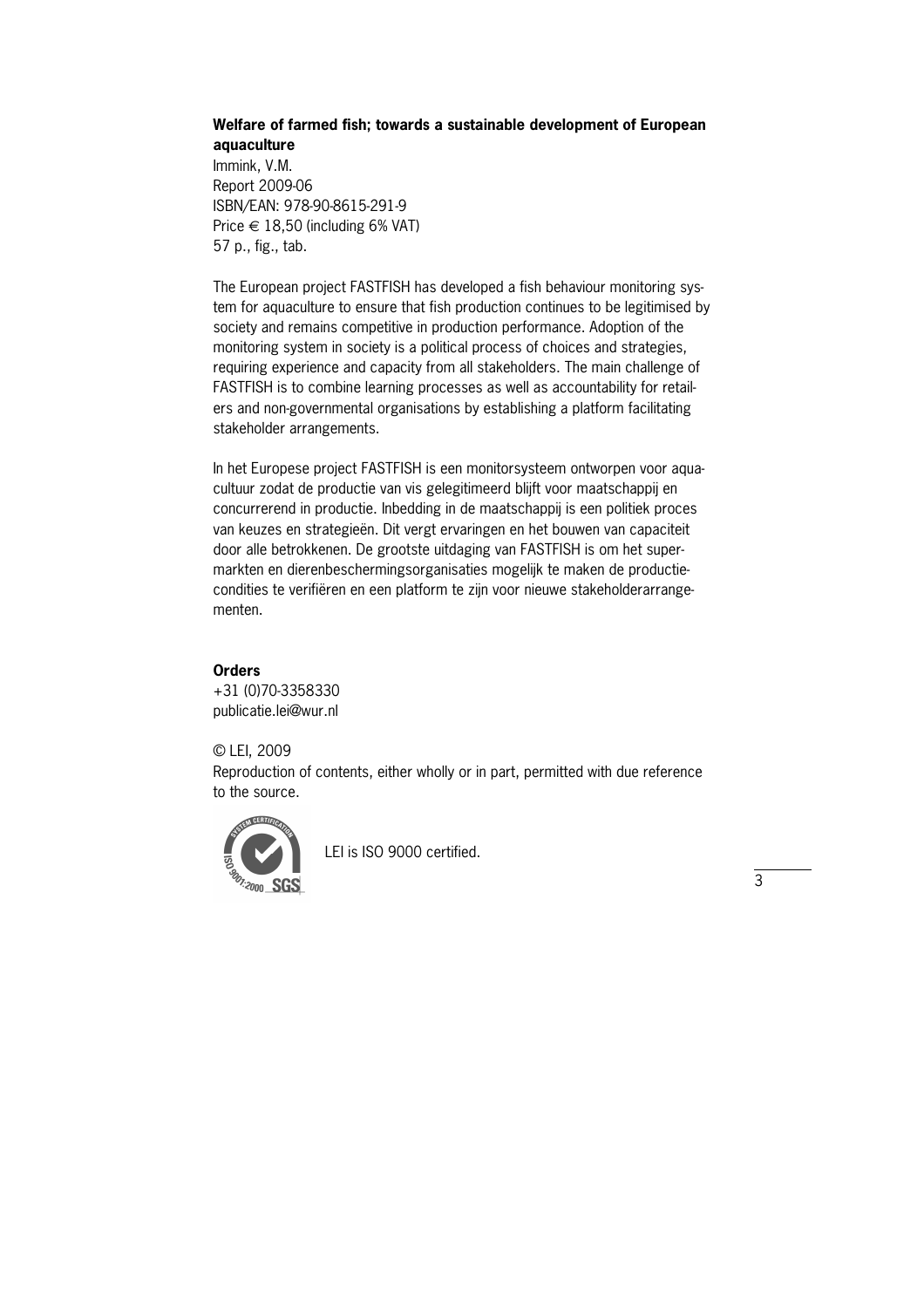### **Contents**

|   | <b>Preface</b><br><b>Summary</b><br><b>Samenvatting</b> | 6<br>$\overline{7}$<br>8 |
|---|---------------------------------------------------------|--------------------------|
| 1 | <b>Introduction</b>                                     | 9                        |
|   | Background<br>1.1                                       | 9                        |
|   | 1.2 Problem statement                                   | 9                        |
|   | 1.3 Approach                                            | 11                       |
| 2 | <b>FAST-TOOL</b>                                        | 12                       |
|   | Introduction<br>2.1                                     | 12                       |
|   | 2.2<br>Observing fish behaviour                         | 12                       |
|   | 2.3 Costs                                               | 15                       |
|   | 2.4 Benefits                                            | 16                       |
|   | 2.5 Conclusion                                          | 17                       |
| 3 | <b>FAST-TOOL'S stakeholders</b>                         | 19                       |
|   | 3.1 Introduction to stakeholders and transition themes  | 19                       |
|   | 3.2 Research                                            | 21                       |
|   | 3.3 Fish farms/processors                               | 22                       |
|   | 3.4 Retailers/food services                             | 23                       |
|   | 3.5<br>Suppliers                                        | 24                       |
|   | 3.6 Non-governmental organisations                      | 25                       |
|   | 3.7 Consumers                                           | 26                       |
|   | 3.8 Government                                          | 26                       |
|   | 3.9 Code of conduct organisations                       | 27                       |
|   | 3.10 Conclusion                                         | 28                       |
| 4 | Fish farm managers use of FAST-TOOL                     | 29                       |
|   | 4.1<br>Introduction                                     | 29                       |
|   | 4.2<br>Research framework                               | 29                       |
|   | 4.3<br>Research method                                  | 30                       |
|   | Results<br>4.4                                          | 31                       |
|   | 4.5<br>Conclusion                                       | 37                       |

4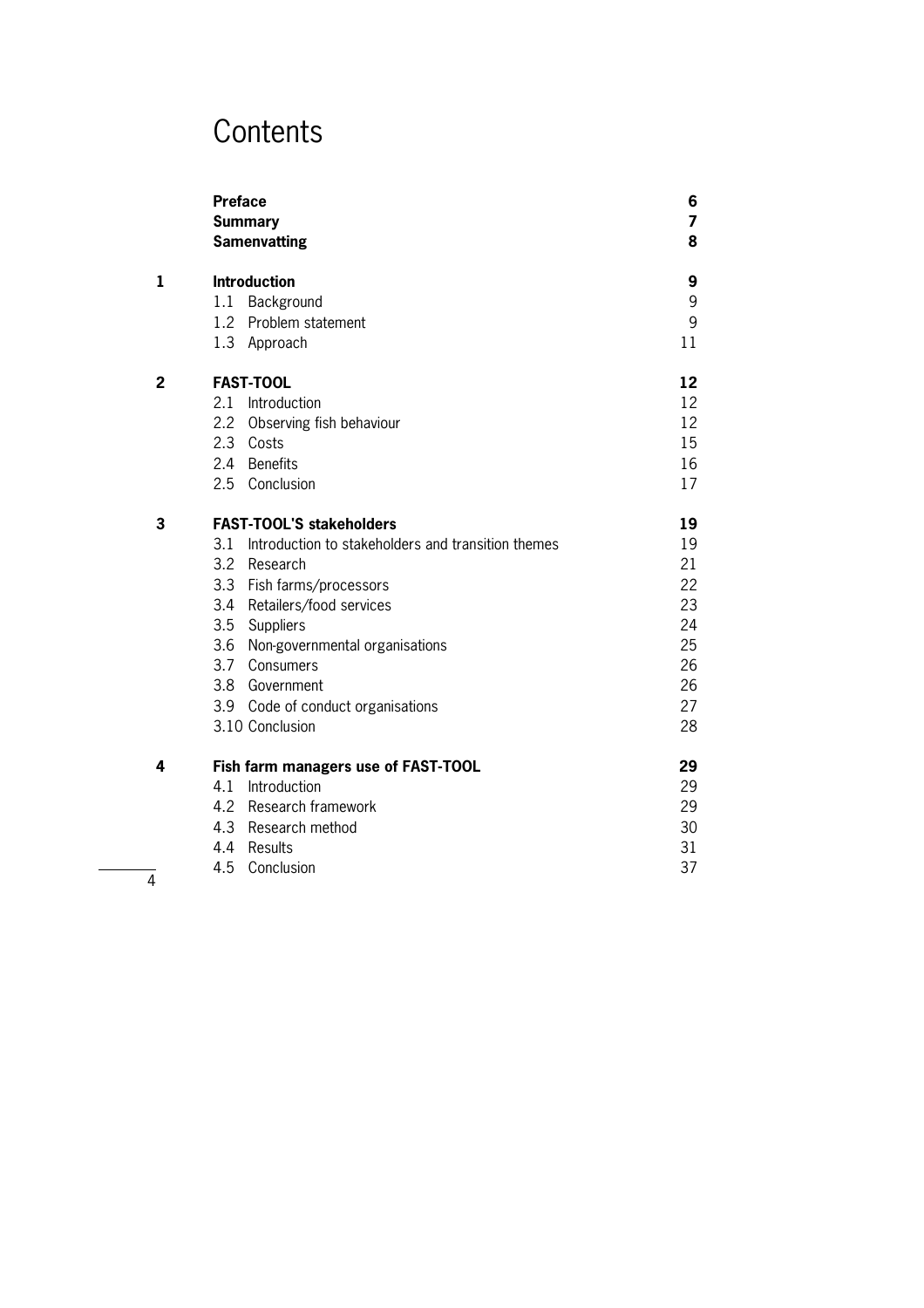| 5 | <b>Implementation of FAST-TOOL</b>    | 38 |  |  |
|---|---------------------------------------|----|--|--|
|   | Introduction<br>5.1                   | 38 |  |  |
|   | 5.2 Products from FAST-TOOL           | 38 |  |  |
|   | 5.3 Institutionalisation of FAST-TOOI | 47 |  |  |
|   | 5.4 Conclusion                        | 48 |  |  |
| 6 | <b>Conclusions and advice</b>         |    |  |  |
|   | <b>References</b>                     |    |  |  |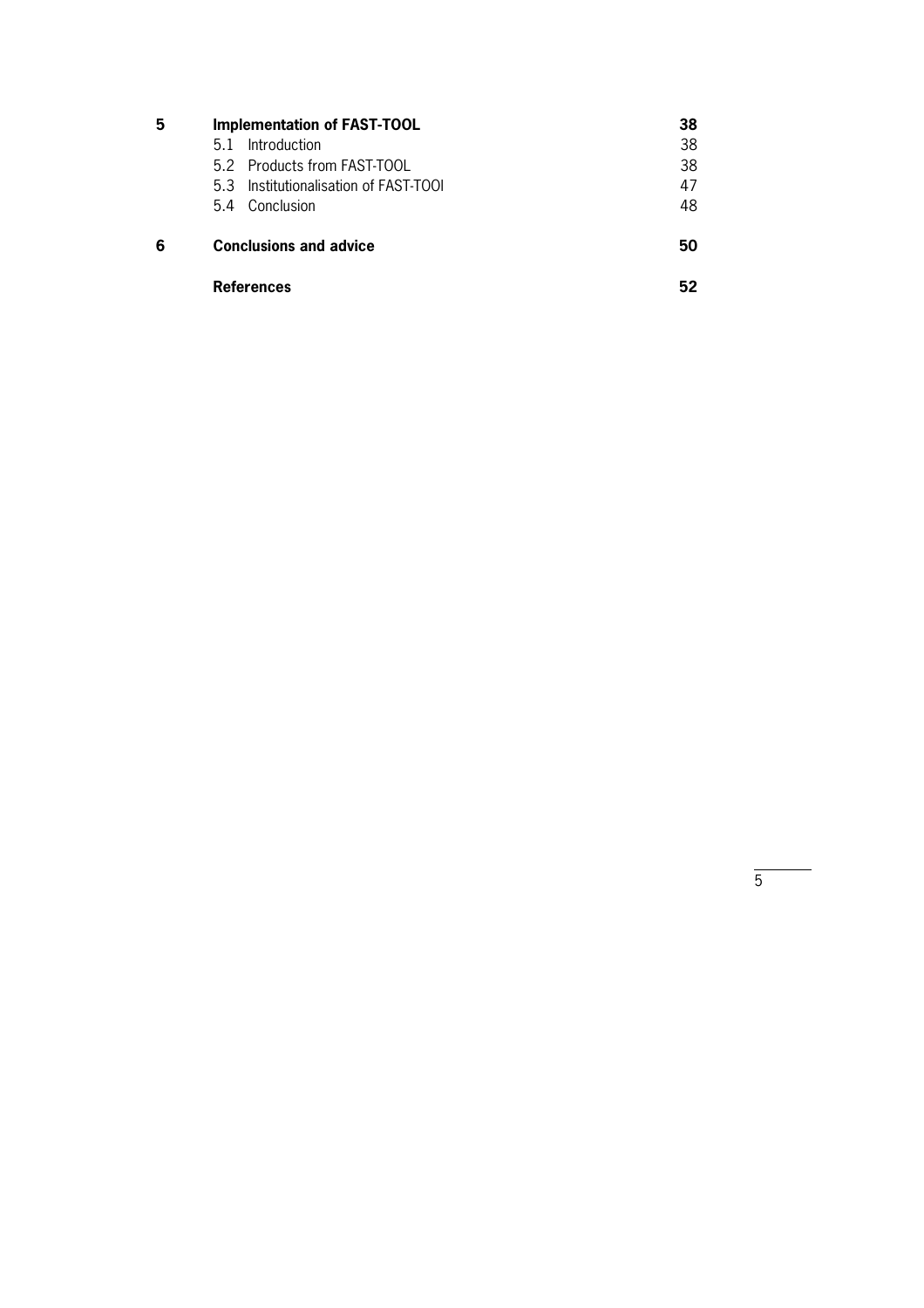### Preface

This publication describes the strategic issues involved in implementing a fish welfare monitoring system in the European aquaculture industry. Aquaculture is one of the world's fastest growing food production technologies aimed at responding to global demand for seafood. With the growth of the industry, issues related to welfare and environmental impact have become very important in terms of legitimisation and the sustainable growth of aquaculture. Overall welfare assessment is a systematic attempt to assess the welfare status of fish in relation to housing and management based on observations and to initiate a dialogue between stakeholders aimed at improving production processes and developing welfare concepts.

 This research was funded by the European Commission, Sixth Framework programme, priority 8.1 Policy oriented research, and by the Dutch Ministry of Agriculture, Nature and Food Quality, part of cluster BO-07: Sustainable development, Production and Transition, Theme 011: Animal welfare.

The FASTFISH project team and its partners contributed to this report. Special thanks are due to Tore Kristiansen as encouraging project manager, Lars Stiens for developing the web based survey and Nikos Papandroulakis for the input from Greece.

Prof. Dr R.B.M. Huirne

Director General LEI Wageningen UR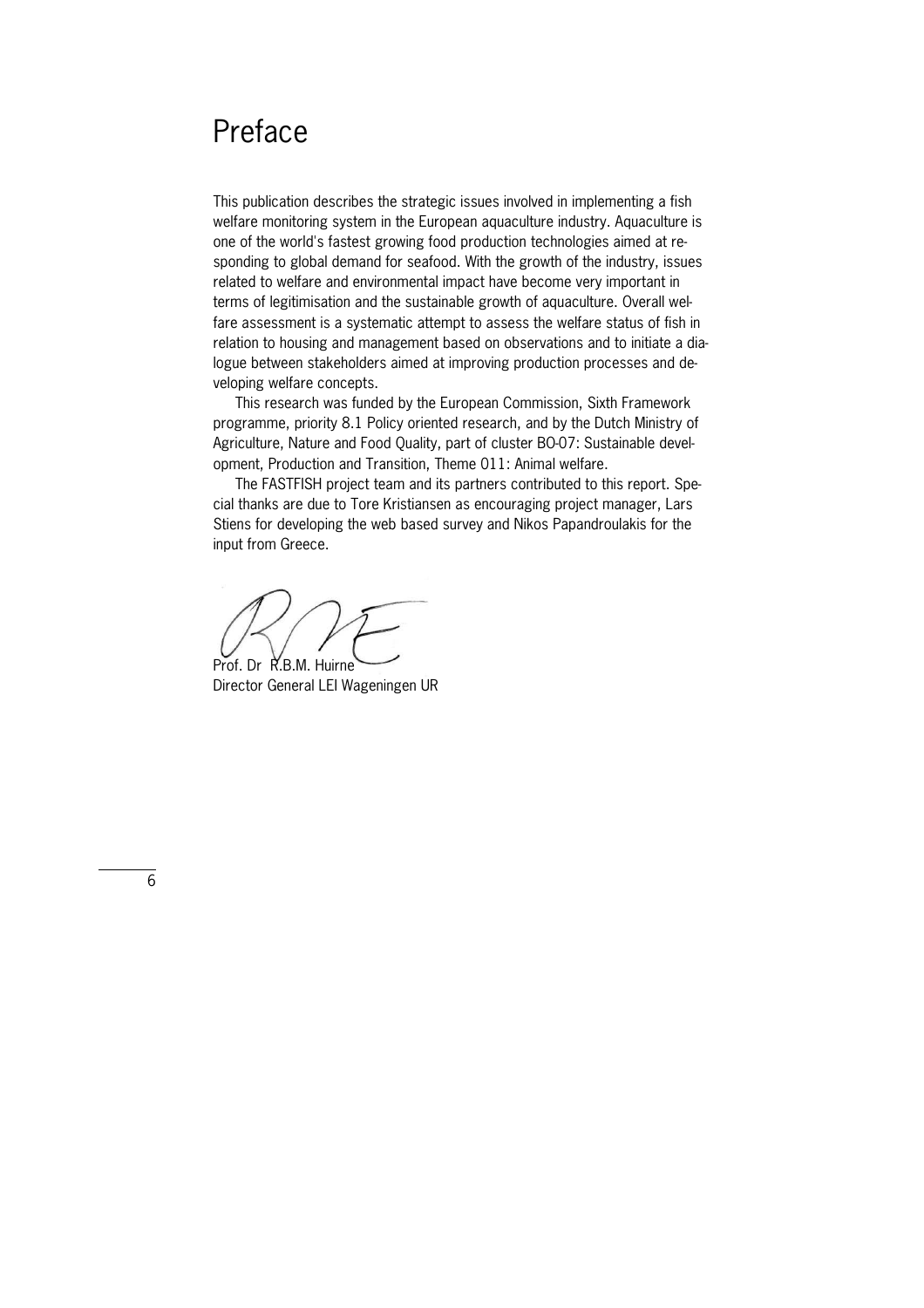### **Summary**

The European project FASTFISH has developed a monitoring system as a strategic process to obtain insight into fish welfare aimed at directing aquaculture towards sustainable development. The system requires new sensor techniques for observing fish behaviour and rearing conditions as well as software for registration, FAST-TOOL, due to the size of modern farms. The information is stored in a database to develop 'products' like benchmark indicators or a fish concept for a market segment that values high welfare.

Implementation and development of FAST-TOOL involves finding a way to incorporate different stakeholder views whilst improving welfare by monitoring. The adoption process is a social process about politics, choices and directions. Indicators represent information about production conditions but are part of the dialogue between different stakeholders, each of whom holds a different view on fish welfare. This requires a platform where stakeholders can meet and develop arrangements based on scientific research and set new directions. Furthermore, the role of the platform can be extended to cover the adoption of new insights, monitor progress and achievements about learning and verification and market welfare friendly fish. A body will supervise the platform to address controversial use of information that undermines the building of trust and therefore the use of FAST-TOOL.

 The development and implementation of fish welfare assessment is also about developing the technical aspects of the monitoring system and generate capacity and experience among all stakeholders. Self-assessment of fish behaviour by farm managers makes huge demands on their ability to perform monitoring and data entry and work with the system on a daily basis. The involvement of farm managers can be enhanced through a participatory approach combined with education and personal development opportunities. At the same time, fish farm customers such as retailers and food service companies as well as special interest groups must be able to verify production circumstances. The main challenge for the system is to combine learning and accountability processes.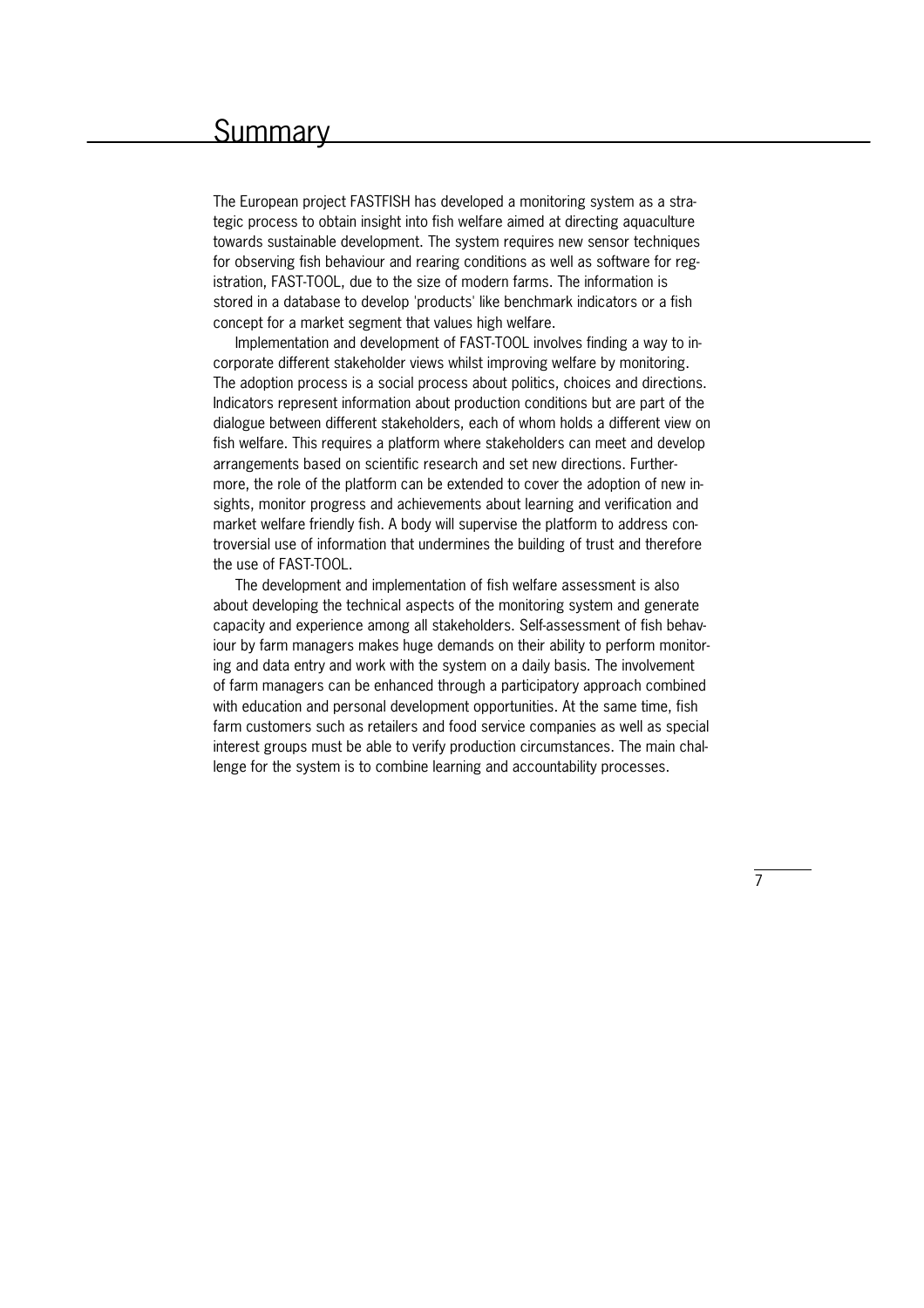### **Samenvatting**

In het Europese project FASTFISH is een monitor ontworpen om het inzicht in het welzijn van vissen te vergroten en te verbeteren om een transitie te krijgen naar een duurzame ontwikkeling van de aquacultuursector. Nieuwe technologie en software (FAST-TOOL) zijn in dit project ontwikkeld die het mogelijk maken om het gedrag van vissen en houderijcondities in aquacultuur te observeren gegeven de huidige omvang van een viskweker. De informatie wordt opgeslagen in een database om 'producten' te ontwikkelen zoals indicatoren voor benchmarking en marketingconcepten voor consumentensegmenten die een hoger welzijn waarderen. De techniek is specifiek ontwikkeld gericht op de viskwekerij op zee, maar de benadering voor implementatie zal ook voor kwekerij op land relevant zijn.

Implementatie van FAST-TOOL met als doel het verbeteren van het welzijn, betekent dat de verschillende standpunten van alle stakeholders moeten worden meegenomen. Inbedding in de maatschappij is een politiek proces van keuzes en strategieën. De informatie uit de observaties moet worden vertaald naar indicatoren, maar deze zullen onderwerp zijn van onderhandeling tussen de verschillende betrokkenen die ieder een eigen visie hebben op welzijn. Er is een platform nodig die het vormen van institutionele arrangementen van stakeholders faciliteert waarbij de wetenschappelijke kennis naar het gedrag van vis in relatie tot de houderij condities wordt gebruikt. Daarnaast kan het platform nieuwe richtingen uitzetten voor onderzoek en nieuwe inzichten uitdragen, evenals de voortgang toetsen van het gebruik van informatie om te leren en te verifiëren. Hiervoor is toezicht nodig op het gebruik van de informatie.

 Ontwikkeling en implementatie van viswelzijn betekent ook het opdoen van ervaringen en het bouwen van capaciteit door alle betrokkenen. Het monitoren door de managers van viskwekerij vraagt veel van de vaardigheden en gewoonte om dit dagelijks te doen. De betrokkenheid van viskwekers kan worden vergroot door een expertadvies te geven over de observatie die de viskweker leren hoe om te gaan met veranderende welzijnscondities. Tegelijkertijd is het de uitdaging om het klanten en dierenbeschermingsorganisaties mogelijk te maken de productiecondities te verifiëren.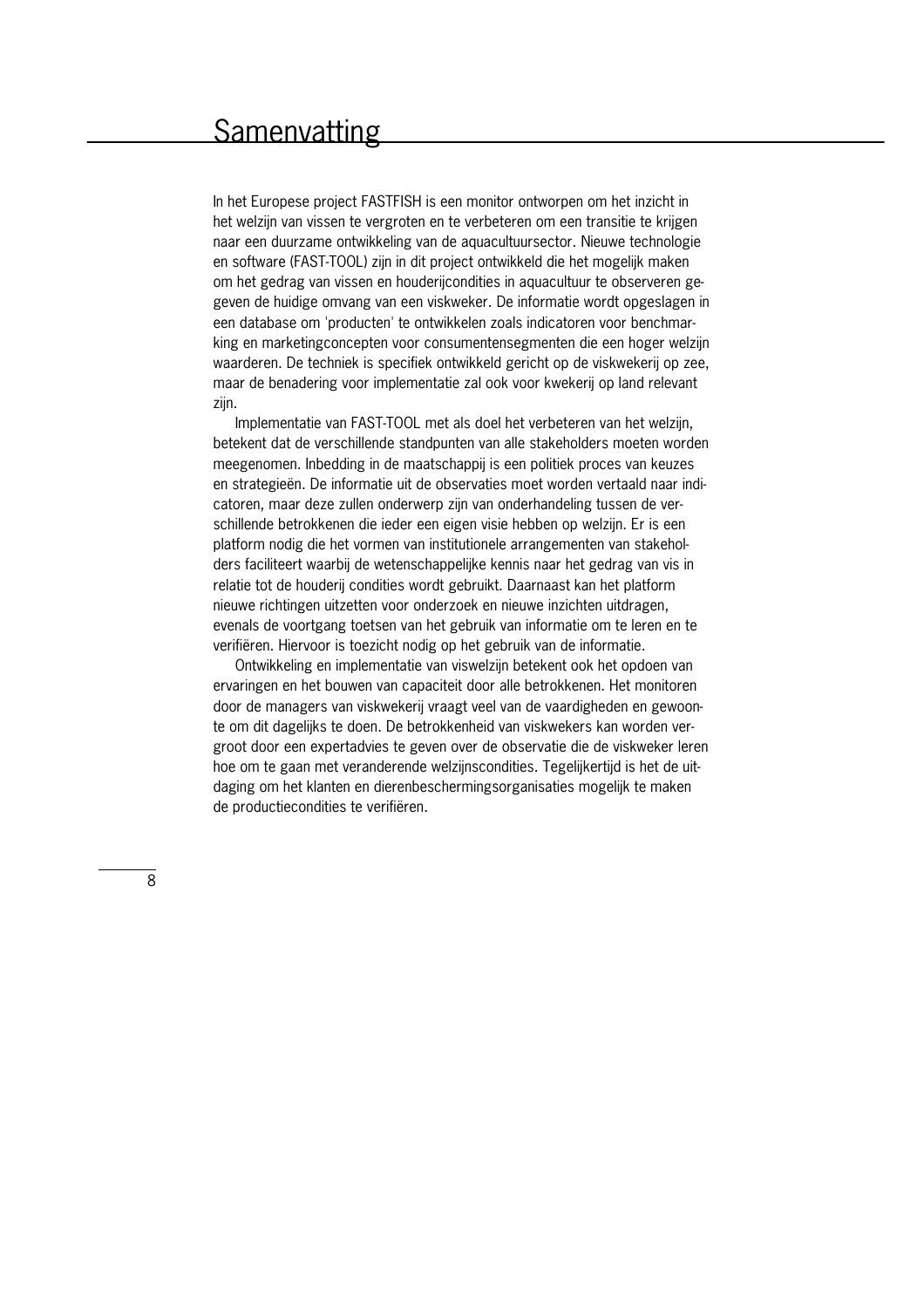### Introduction

#### **1.1 Background**

Aquaculture is currently the world's fastest growing food production technology. Production has increased from around 3.5 million tonnes in 1970 to around 145 million tonnes in 2007 (FAO, 2008). Growth of the global population and economic growth have been important drivers for the increased demand for seafood in recent decades (Delgado et al., 2003). Issues related to welfare and environmental impact have become very important with the growth of the industry in terms of legitimisation of aquaculture. Overall welfare assessment is a systematic attempt to assess the welfare status of animals in relation to housing and management based on observations of the animals, their environment and scientific knowledge (Bracke et al., 1999). Overall welfare assessment can contribute to strategic decision making i.e. create a documentation base for company investments, farm design and production plans and protocols. It will also help identify problem areas in aquaculture as well as provide an information base for food authorities and customers and a database for epidemiological research.

Currently there are no systems designed to monitor fish welfare. FAST-TOOL facilitates this process through instruments and software that enable fish behaviour to be observed by involving the farm operator and manager. The system is designed to generate online daily expert reports about fish welfare for decision support management. FAST-TOOL was developed as part of the European FASTFISH project. The system has been tested on fish farms in both Norway and Greece. Implementation is a strategic process aimed at contributing to the sustainable development of aquaculture. The information allows different products to be developed for different markets and the social embedding of the FAST-TOOL assessment system by institutionalisation. The aim of this report is to address the what, why and how of the FAST-TOOL system for its successful implementation.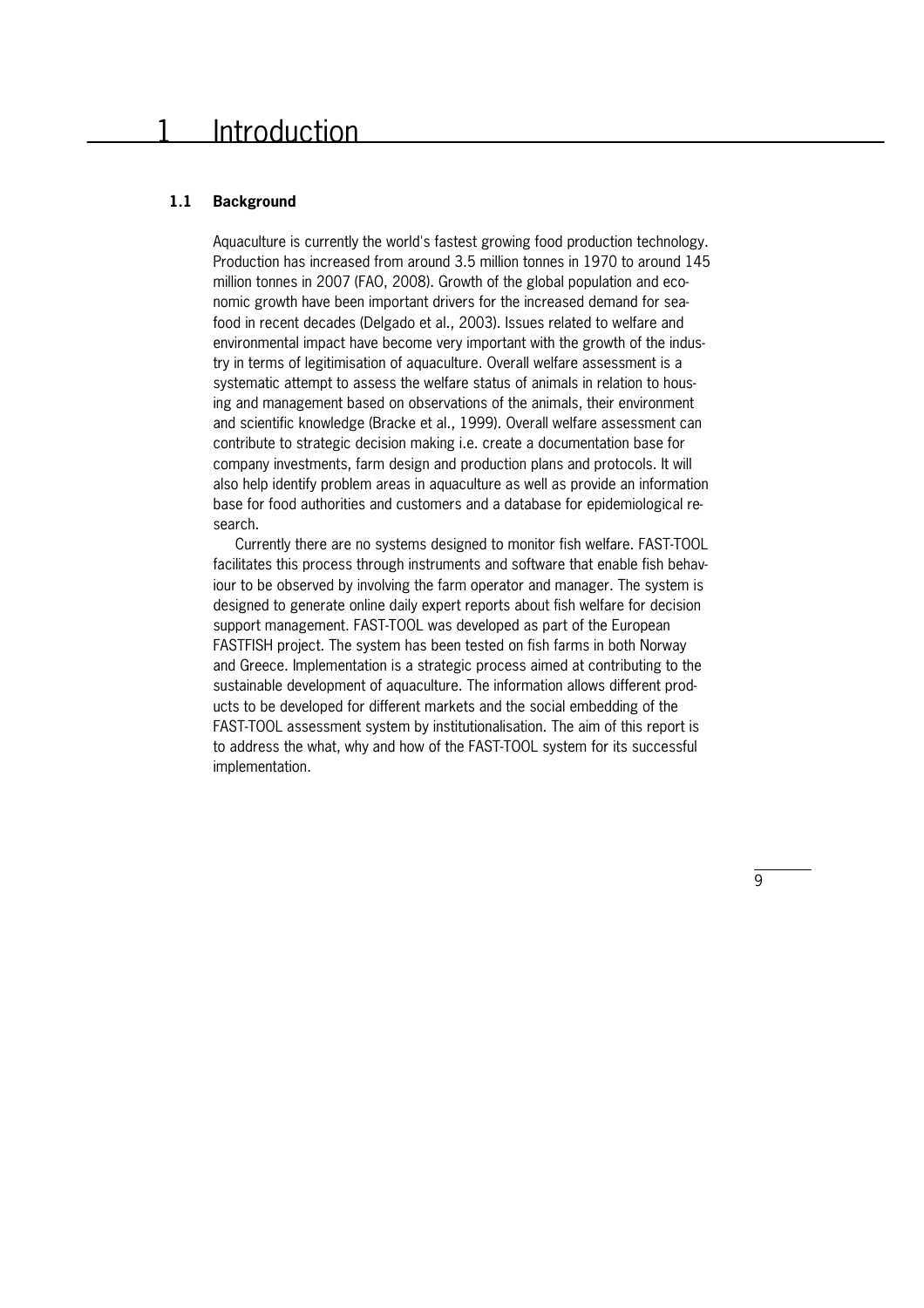#### **1.2 Problem statement**

Fish welfare has never been the primary focus in the European fish farming industry in the past. Various welfare problems related to the intensification of production have arisen, e.g. acute and chronic stress, disease, deformations, nutritional deficiencies in the early juvenile stage, environmental stressors and poor husbandry. Decision support systems are important due to the increased size of an average farm and because disease threatens economic performance. Furthermore, welfare is increasingly becoming the subject of public debate among consumers and animal rights organisations. Regulatory authorities are also developing new directives for fish farming incorporating welfare considerations as a key issue. Pressure on the welfare and environment challenges all stakeholders to develop and validate sustainable production methods.

 Implementation requires a technical structure to observe fish behaviour and a social process to validate farm practice. Interaction with stakeholders is necessary in today's complex society in order to express the validity of this approach to improve welfare.

The objective is to study how FAST-TOOL can be implemented in the fish farming business and society. Implementation of FAST-TOOL is a strategic approach aimed at establishing sustainable aquaculture development. The follow" ing research questions were formulated:

- Who are or will be involved in the welfare approach, which stakeholders and what are their aims?
- The monitoring instrument is a self-assessment system by fish farmers. The question is therefore what are their attitudes and intentions regarding the use of FAST-TOOL?
- The purpose of the system is to create sustainable development. What is the context in which stakeholders accept the system and how can it contribute to sustainable aquaculture development?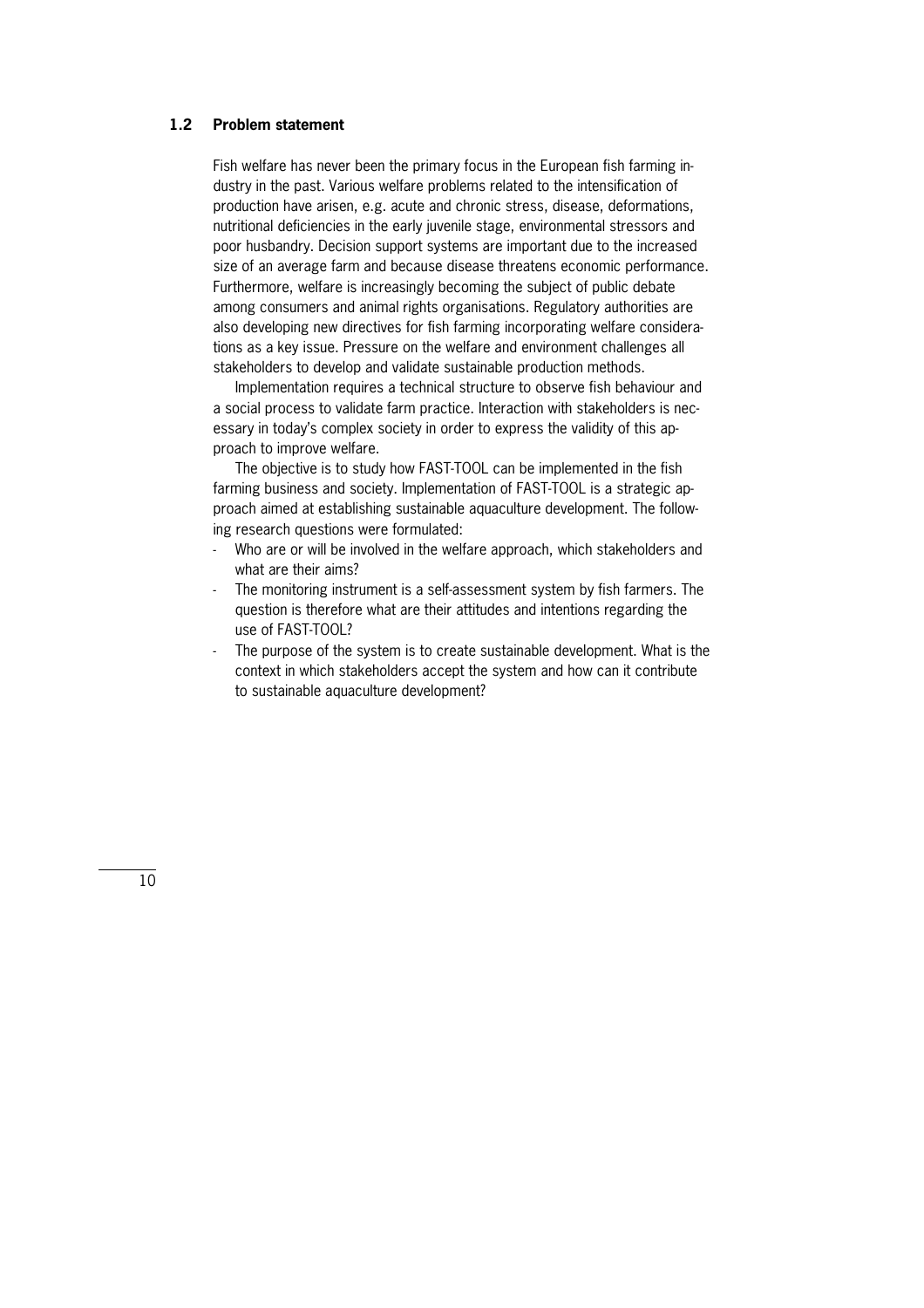

#### **1.3 Approach**

The specific approach followed in the FASTFISH project and the design of the monitoring system of fish behaviour is described in the next chapter. In order to obtain insight into the stakeholders, their role and involvement in such a system are reported in Chapter 3. As FAST-TOOL has been designed as a selfassessment system, the attitudes and intentions of farm managers regarding this system are presented based on a survey in Norway and Greece. Chapter 4 describes the main drivers of use by fish farm managers. Based on the findings in Chapters 2, 3 and 4, an implementation plan is proposed in Chapter 5. Drawing on governance literature, implications for additional services related to the tool (it might generate products that benefit several stakeholders), organisational conditions regarding the marketing of the tool (to establish confidence in the tool) and possible governmental measures are studied.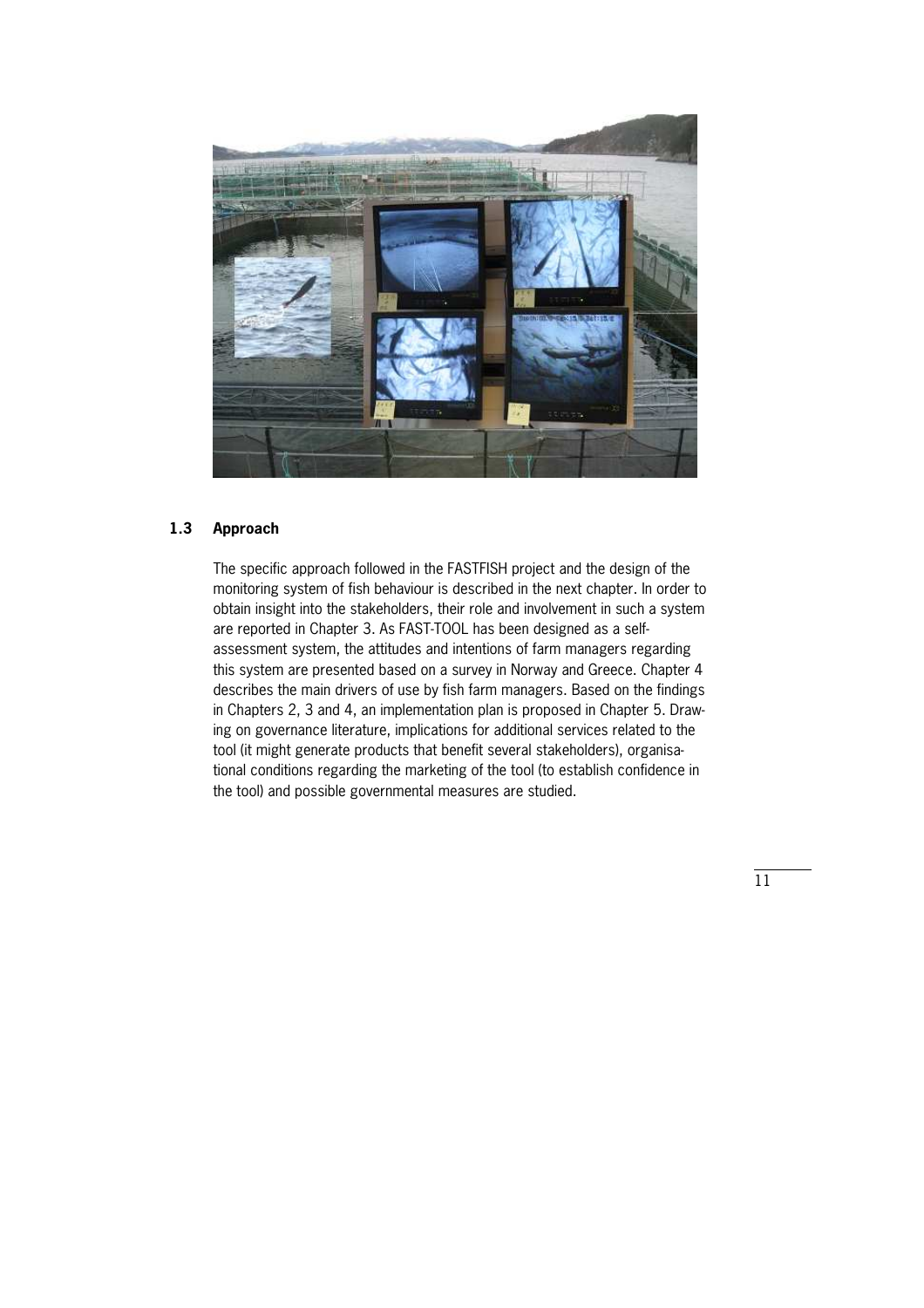### 2 FAST-TOOL

#### **2.1 Introduction**

FAST-TOOL was developed as part of the FASTFISH project as an inclusive support system by involving the managers who operate and/or supervise fish farms and providing them with expert advice. In this respect, it aims to be an inclusive monitoring system aimed at stimulating improvements in production methods at individual farm level on a daily basis. This approach contrasts with the more common top"down practice in international supply chains aimed at verifying whether a producer complies with a given set of rules or standards with respect to welfare. This chapter describes the FAST-TOOL approach, what it consists of, how fish behaviour and rearing conditions are observed and how an expert database is created for decision support.

#### **2.2 Observing fish behaviour**

FAST-TOOL is the software program which translates fish welfare observations into an expert database providing advice and a decision support system to support the fish farm operator in farm management. Observations of fish behaviour are based on the judgement of the farm operator and on sensors of various measurement instruments. These instruments are necessary because the size of rearing units has increased twelvefold since 1990 (current units may be 15 to 20 metres deep) and the water can be turbid, making observation difficult.

 The approach developed in FASTFISH is scientifically validated, which implies that, based on the behaviour of the fish and rearing conditions, the most realistic possible estimates are made of welfare on a scale from good to bad. Experimental studies relating to stress factors and their impact on behaviour as well as immunology formed the basis for establishing the preliminary indicators by the FASTFISH team.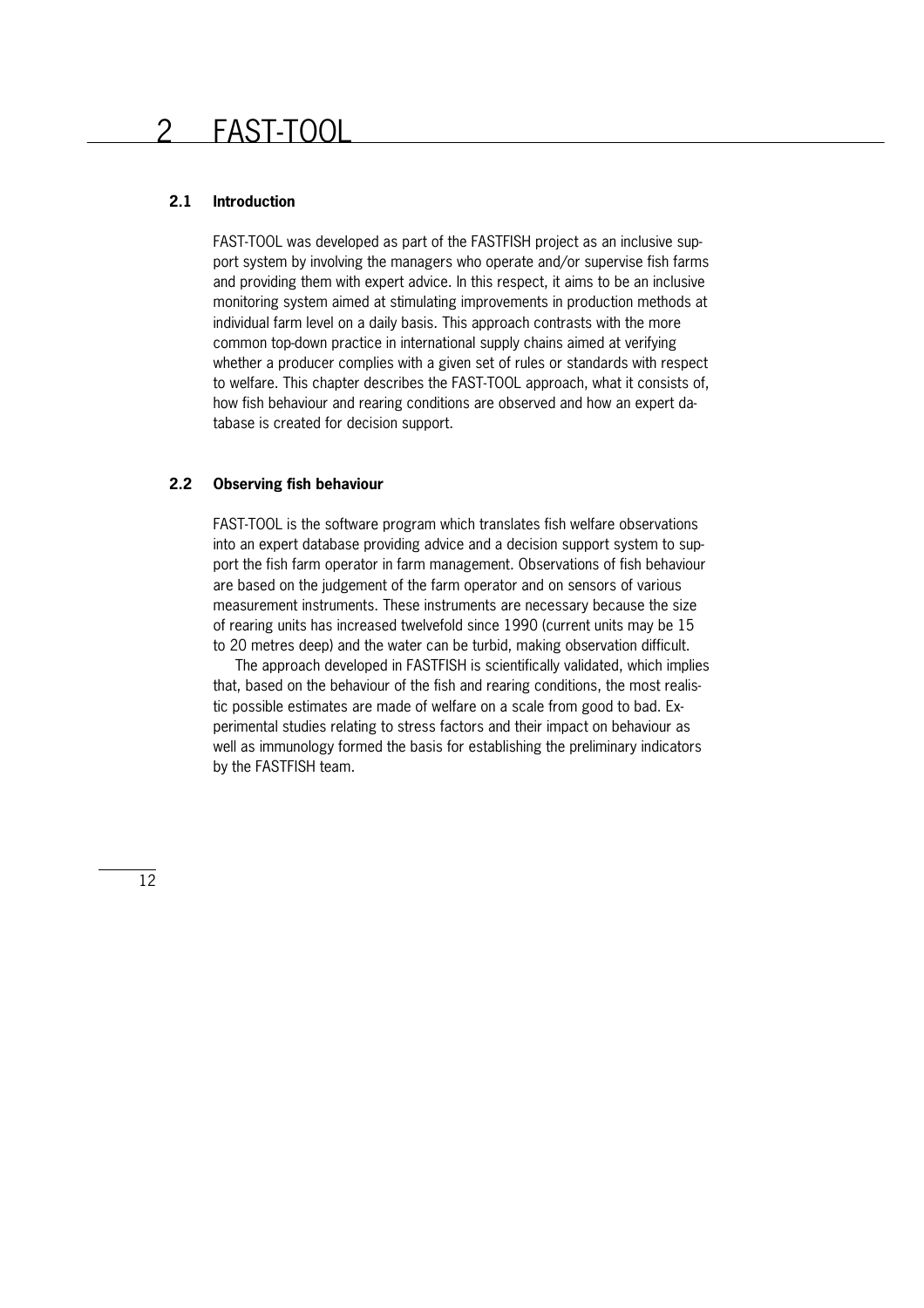**Figure 1** FAST-TOOL input screen for rating fish behaviour at the in**dicators by the fish farm operator** 



 The observations of fish behaviour and rearing conditions provide the input for the indicators that can quantify stress at group level, such as feeding moti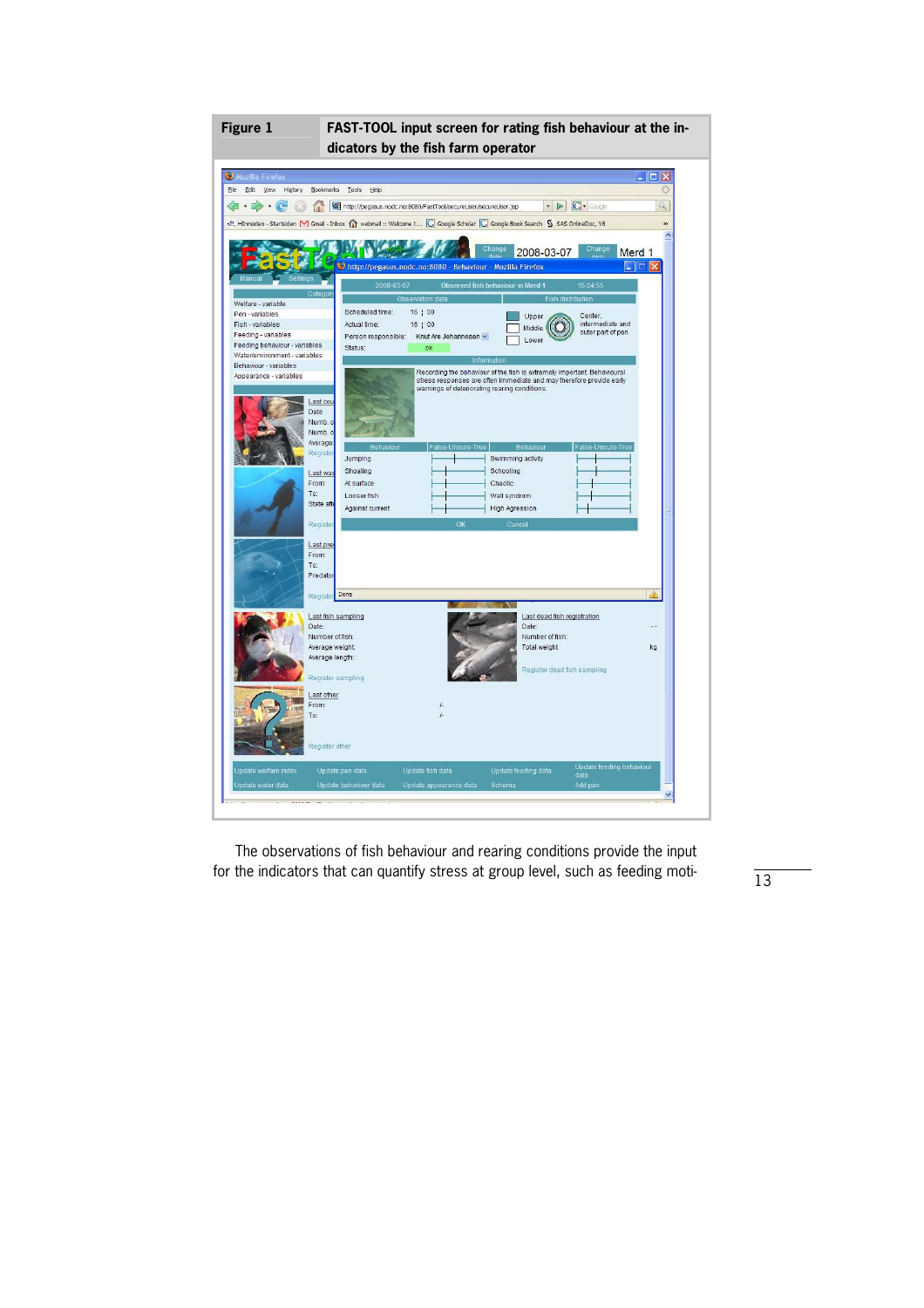vation and individual or group swimming behaviour and a novel indicator based on the relationship between stress level and fish mucus production. To correctly interpret these indicators and identify the stressors, vital information on present and previous rearing conditions must be available. This will be generated by the database and expert system which will also give early warning when rearing conditions or stress-level indicators reach harmful levels.

 This information must be delivered by the farmers on a daily basis. The data is then sent to the research institute. The expert system in FAST-TOOL will assess the information in the database and record the welfare level (and other relevant data) during a production cycle. Based on the incoming data, the system will send a report/advice about deviation from the normal or optimal conditions. This can usually be generated automatically because of the underlying models that are currently available or under development. The advice should be designed to provide information to farmers that can be used as an early-warning and that supports decision making. This is illustrated in Figure 2.

The proposed system for overall monitoring and assessment of fish behaviour is based on underwater cameras and four measurement systems: the welfare meter profiling probe (WPP), the reference probe (RP), the SmartTag Digital system (STM) and the Cage Eye echo sounder (CE). WPP creates detailed series of measurements of dissolved oxygen (DO), temperature, salinity, fluorescence and turbidity inside the cage by winching a measurement probe from top to bottom of the cage every hour. The reference probe measures DO and current outside the cage at three designated depths. The SmartTag Digital system gives the depth position, respiration frequency and respiration volume for selected fish and the Cage Eye echo sounder provides the vertical distribution of the fish population as a whole in the rearing unit. The data from the measurement systems appears directly in FAST-TOOL. In addition, the farm operator uses his own observations and those of an underwater camera to rate the indicators. FAST-TOOL data transmission communicates via a GPRS mobile telephone system.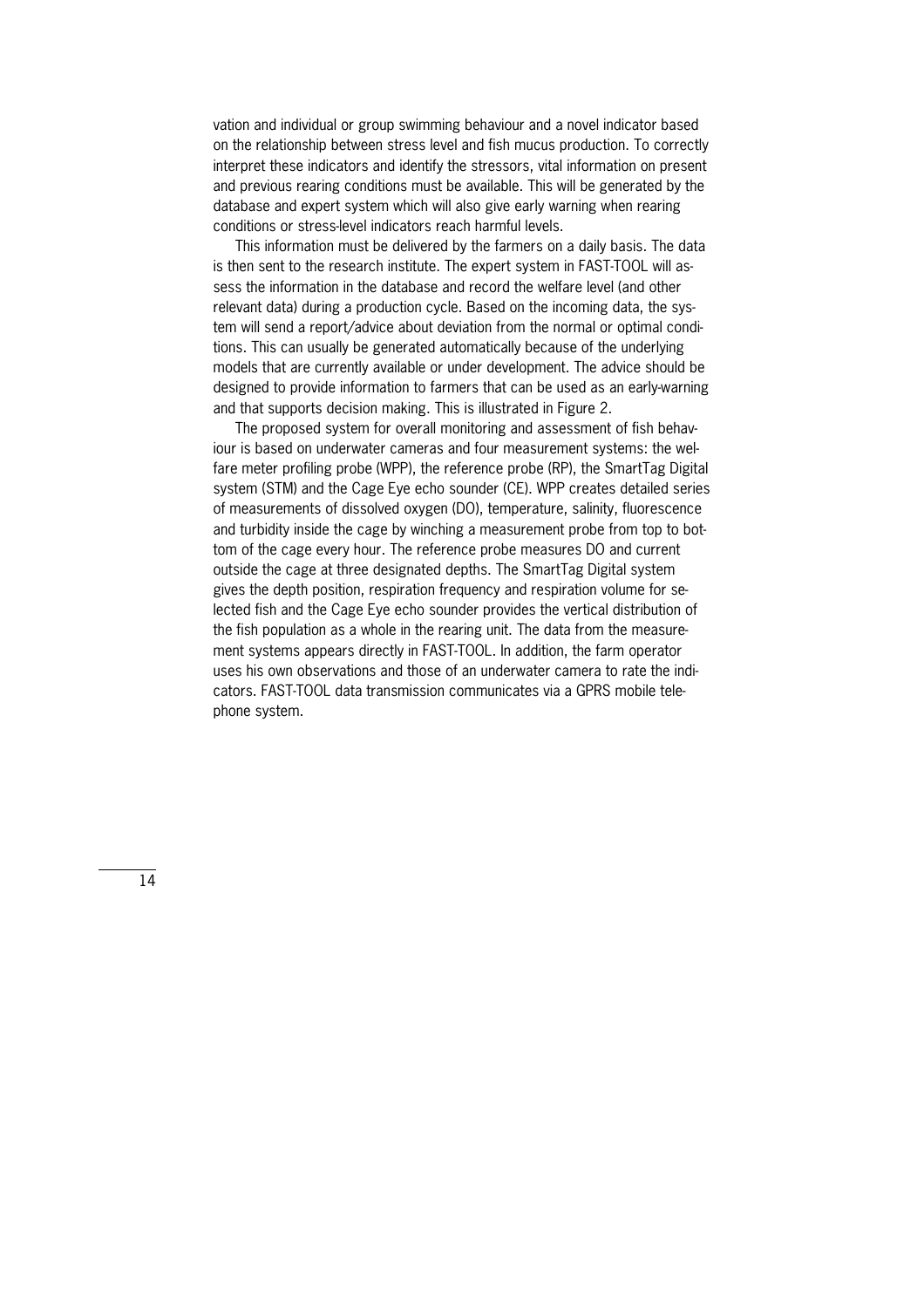

 After each daily update of the data set, the expert models will run again on the data. All the information is presented visually in a graphic user interface with colour coding indicating whether the values are a cause for concern or not, as well as providing summaries of the measurements over time enabling the fish farmers to identify and monitor any changes in the environment over a longer period.

#### **2.3 Costs**

Welfare measurement implies the need for investments by fish farms in equipment for observing fish behaviour and registering welfare. Cost information about fish farming is shown as well as the costs of using FAST-TOOL that are currently available.

 An overview of the average cost structure of the fish farmers in 2006 is shown in Table 1. Feed is the main input in the salmon farming industry and it also represents the biggest share of the operating costs in the industry (Roll 2007, 10). The costs of the use of technology are not specified in the statistics, but it can be assumed that technology costs are included in the 'other operating expenses per kilo'.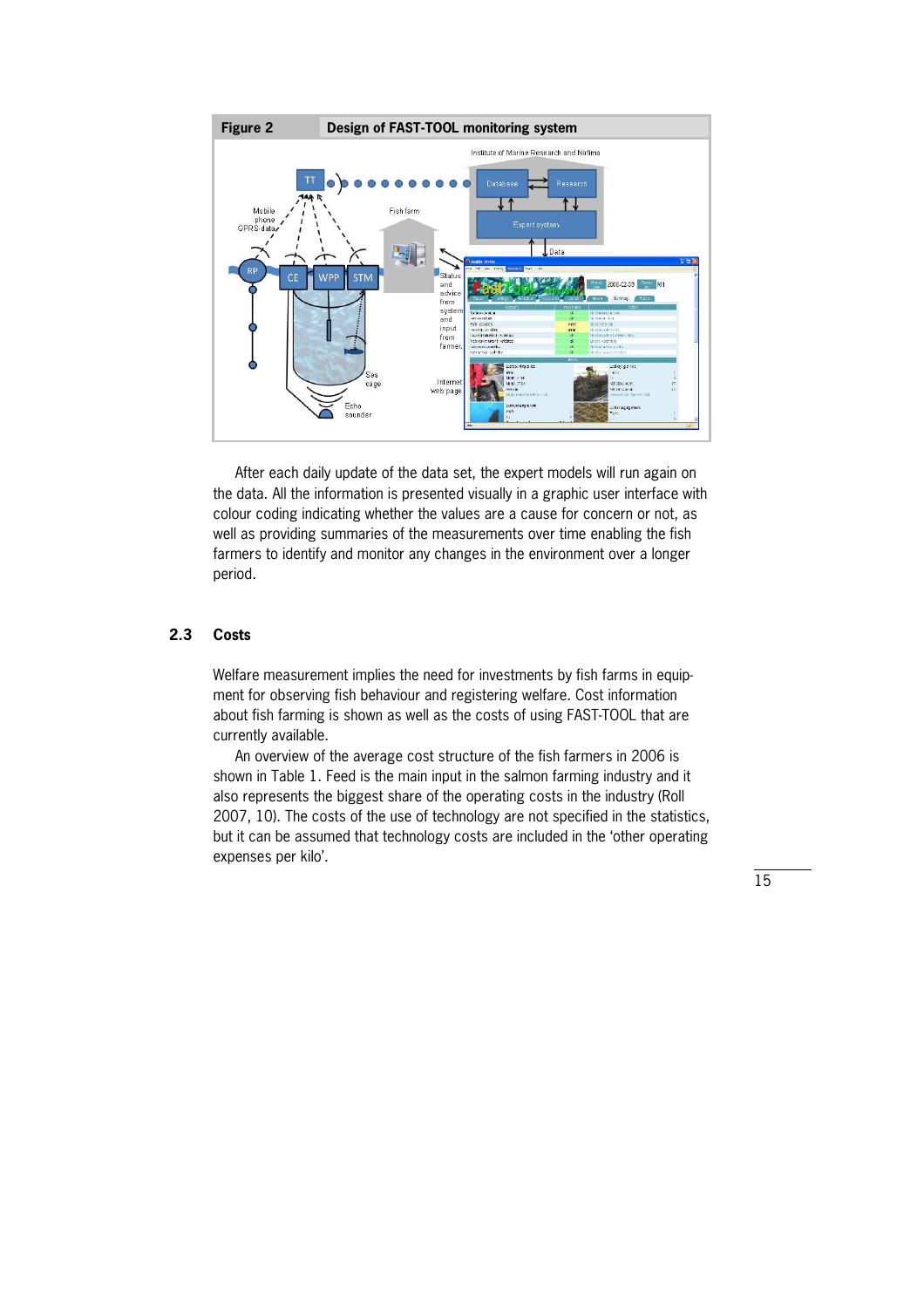| Table 1                                 | Costs per kilo produced salmon and rainbow trout (2006, in<br>$NOK$ ; 100 NOK = 11.2 EUR) |       |  |  |
|-----------------------------------------|-------------------------------------------------------------------------------------------|-------|--|--|
| Smolt                                   |                                                                                           | 1.56  |  |  |
| Feeding                                 |                                                                                           | 8.49  |  |  |
| Insurance                               |                                                                                           | 0.16  |  |  |
| Wages and salaries                      |                                                                                           | 1.54  |  |  |
| Estimated depreciation                  |                                                                                           | 0.77  |  |  |
| Other operating expenses 2.14           |                                                                                           |       |  |  |
| <b>NET Financial expenses</b>           |                                                                                           | 0.25  |  |  |
| Production                              |                                                                                           | 14.92 |  |  |
| Slaughter                               |                                                                                           | 2.19  |  |  |
| Total costs per kilo                    |                                                                                           | 17.11 |  |  |
| Source: Directorate of Fisheries 2008a. |                                                                                           |       |  |  |

Cost of FAST-TOOL distinguishes between a fixed fee and operating costs. Fixed costs are a subscription fee that is around 50,000 NOK for the primary probe and 10,000 for a secondary probe (e.g. for an additional pen). Additional operating costs are maintenance and data communication. Server maintenance, storage and data processing costs amount to 1,000 NOK per probe, per year.

 Data communication costs are based on 12 daily data sets, each around 100kb in size and a data rate of 12.50 NOK per MB. Annual data traffic costs amount to 7,665 NOK per probe, including a margin of 40% for the service provider (Johannessen, 2008). Costs of assessment, data entry and studying the expert advice have to be accounted for, although exact estimates on how the operation manager performs these tasks and his education and experience are provided. Craftsmanship may play an important role in limiting additional costs and receiving higher returns (Ingenbleek et al., 2007).

#### **2.4 Benefits**

FAST-TOOL is a tool with which fish farms can monitor fish behaviour more extensively and thus further optimise the production process. This system aims to communicate and generate awareness about fish welfare in relation to farm performance. In this sense, it is a strategic approach aimed at redirecting the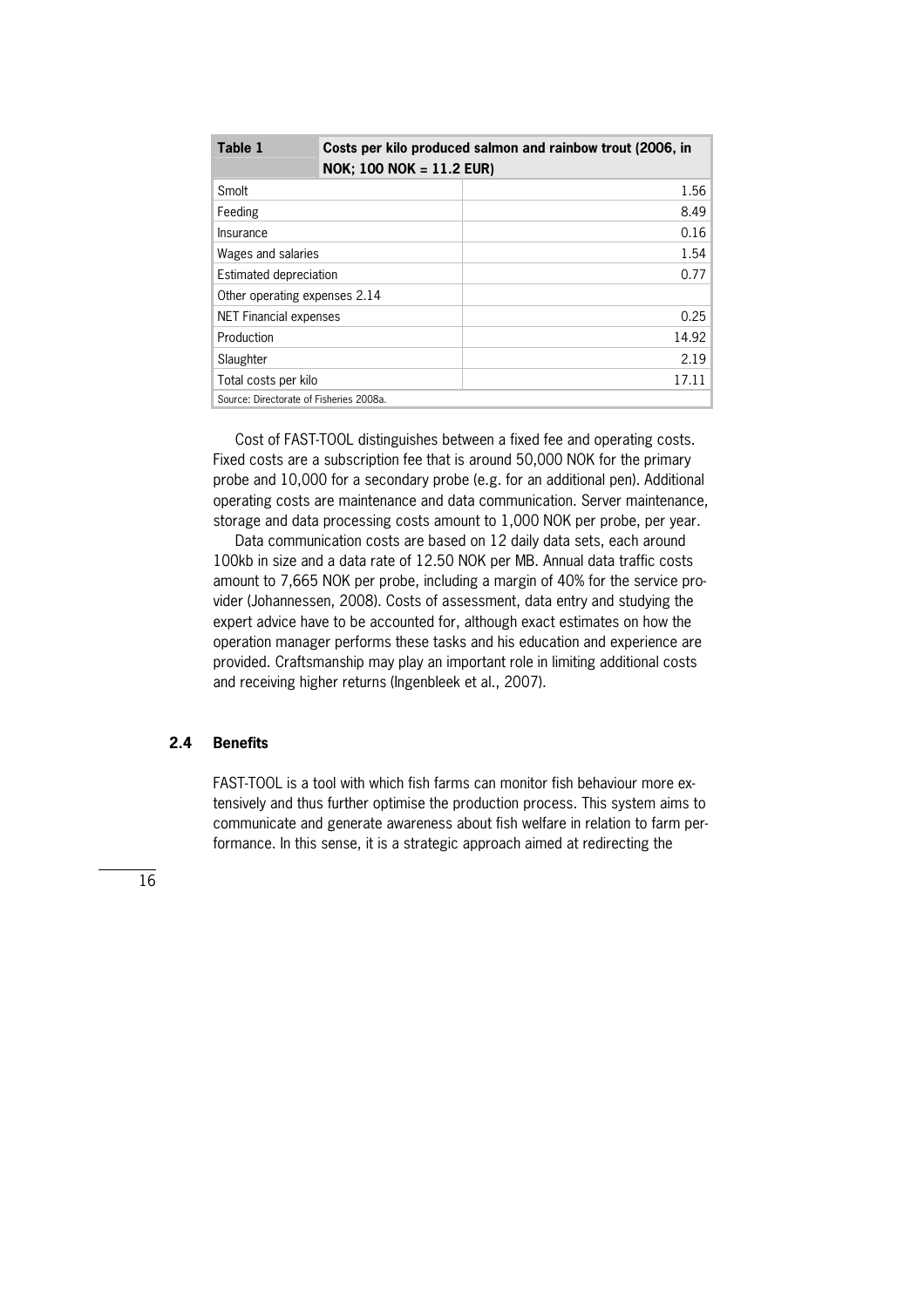competitive European aquaculture industry. The following benefits are considered.

FAST-TOOL provides an early warning system because it is a participatory system that monitors fish behaviour and rearing conditions on a daily basis. For high growth rates, it is important to ensure that fish welfare is maintained at a high level. There is ample evidence from animal science showing that various welfare improvement strategies will increase production as well as improve efficiency, product revenues and working conditions. Early detection of deteriorating conditions should result in more contented fish and happier operators.

FAST-TOOL helps reduce disease where it poses a great risk for the farm and promotes action at the level of the farm/rearing unit. More experience with disease and how to deal with it will reduce its impact on growth performance and mortality rates. For example, the total losses in the salmon farming industry in 2006 were 7.8 per cent of the production, 85% of which was due to different kinds of diseases (Fisheries. no 2005).

FAST-TOOL allows a comparison of farm results and production and management systems to improve technical as well as economic results in a group of local farms or at company level.

 An additional benefit to users considered by the product development team is the ability to generate 'fish CVs' that document the welfare conditions of the fish over time and that can be used by fish farmers to provide the product history requirements demanded by large retailers. This information is the input for setting standards about sustainable aquaculture.

An additional feature of FAST-TOOL is that it provides descriptive statistics of relevant indicators for the geographical region in which the fish farmer operates. This enables a comparison of the welfare conditions in a specific location with a region and country, thereby providing decision support for long-term issues, such as the location of fish farms.

FAST-TOOL informs consumers and creates transparency about production circumstances in aquaculture to enable them to make an informed choice between different fish production methods.

#### **2.5 Conclusion**

FASTFISH developed a monitoring system to provide decision support for fish farm managers. The approach is designed as a participatory monitoring system requiring self-assessment as well as instrumentation for the scientifically based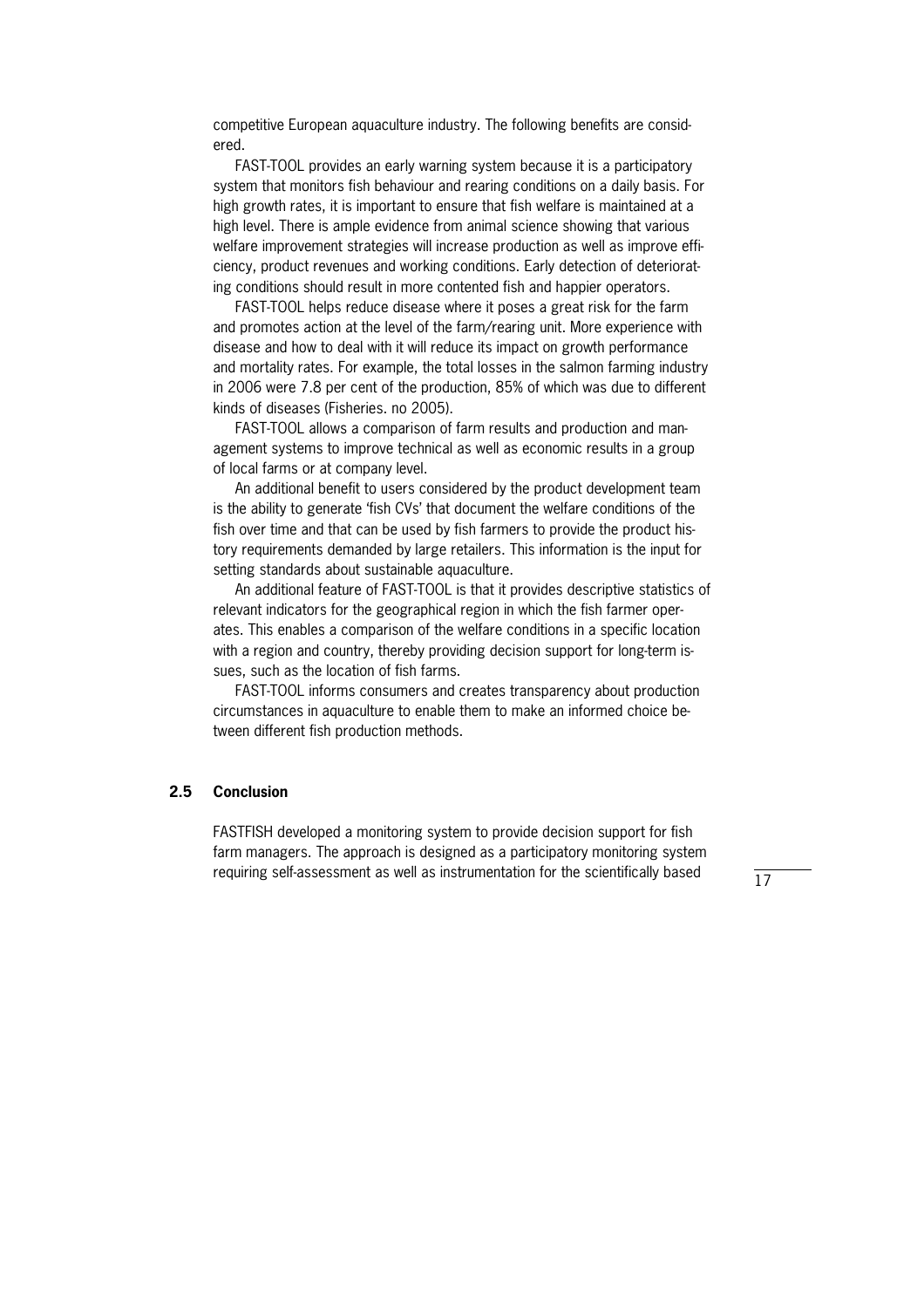monitoring of fish behaviour and rearing conditions, generating expert advice. The costs consist of instrumentation as well as investments in improving fish welfare. There is ample evidence for the latter, but improved disease management will probably reduce investment risks due to better growth and lower mortality rates. FAST-TOOL allows for benchmarking as an input for setting standards and enabling consumers to make informed choices about production circumstances.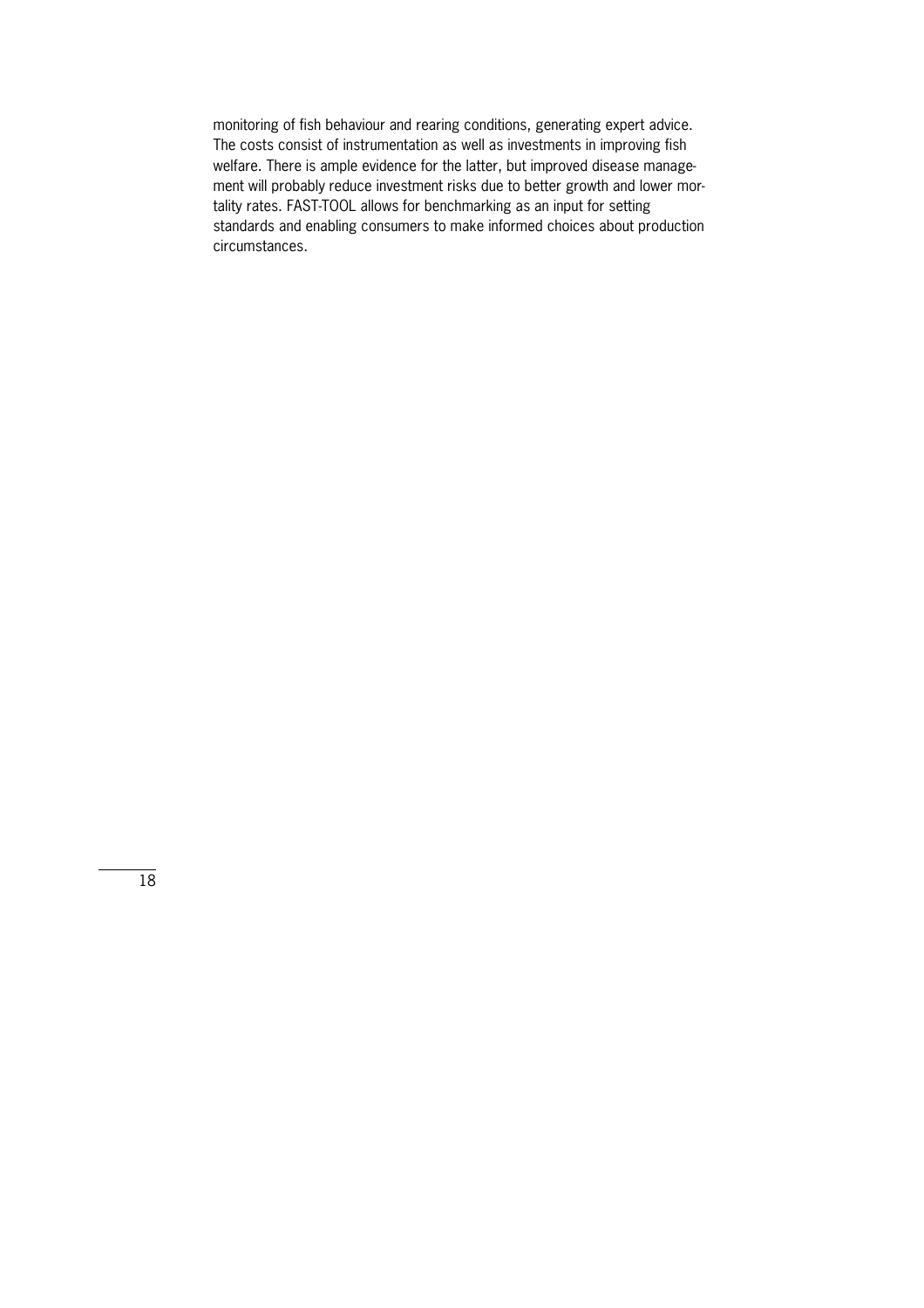### 3 FAST-TOOLS' stakeholders

### **3.1 Introduction to stakeholders and transition themes**

The strategic approach of FAST-TOOL involves many stakeholders beyond the farm and supply chain. Who are these stakeholders and what role do they play? In our current complex society, stakeholders and special interest groups can influence the adoption of the assessment system. An increasing number of organisations in society are concerned about aquaculture and the welfare of fish. At some point, all these stakeholders will play a role in the implementation of FAST-TOOL. An overview of the institutional context is shown in Figure 3. Stakeholders can be grouped in farmers, suppliers, retailers/food services and other chain partners, NGOs, government, research, code-of-conduct organisations (CCOs) that formulate criteria for fish welfare and sustainability.

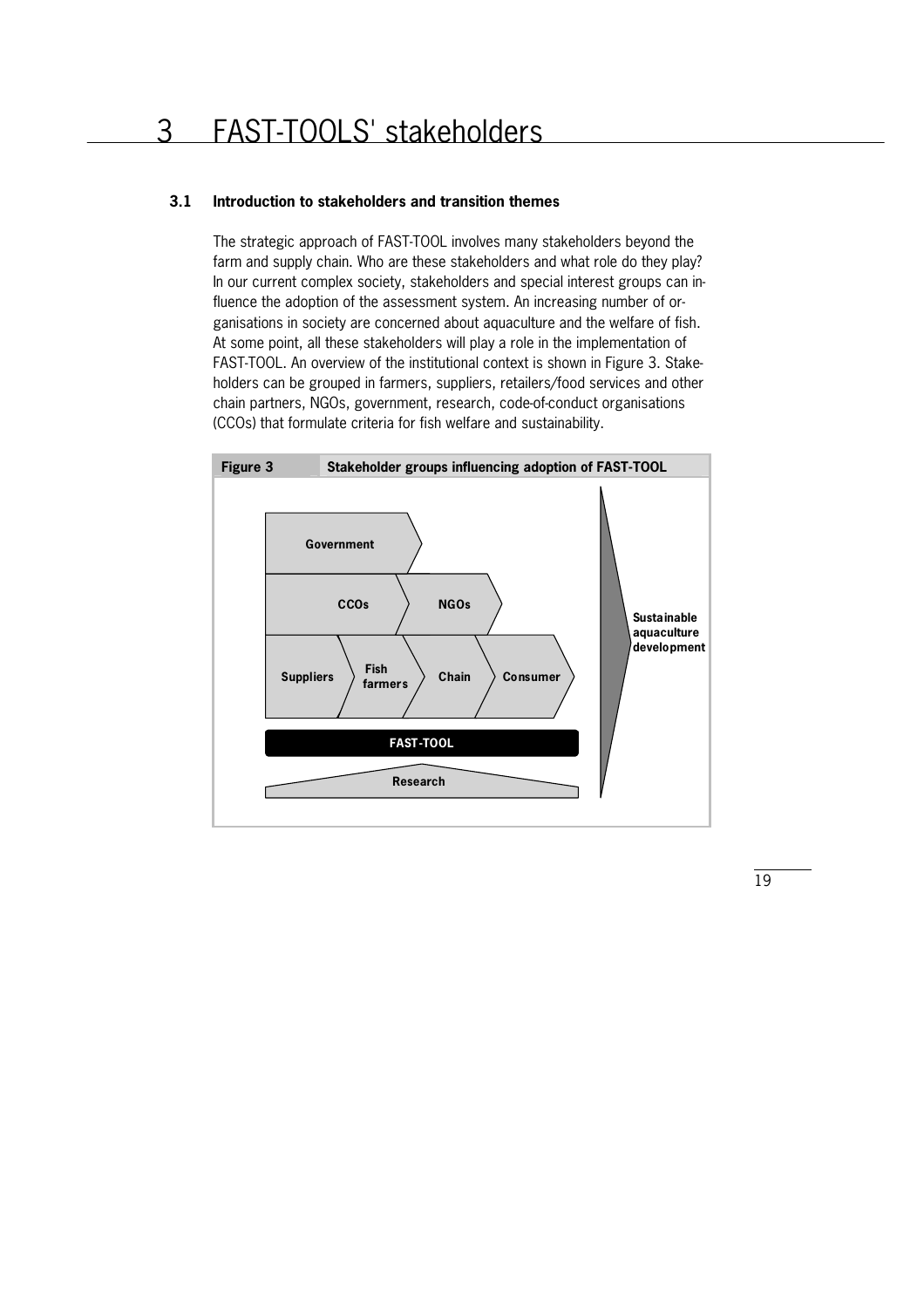FAST-TOOL requires the involvement and acceptance of this idea by chain parties, special interest groups, consumer organisations and government. Adoption of a technological innovation requires adjustments in culture (value and norms) and structure (routines, organisations, issuing etc.). In that case, implementation of a fish monitoring tool is a strategic process towards the development of sustainable aquaculture. Transfer of technology used to be a common approach for establishing implementation. However, the increasing complexity of agricultural issues such as animal welfare and environmental conservation require a broader base of stakeholders than fish farmers if the new system is to contribute to the development of sustainable aquaculture. Implementation should acknowledge the role of stakeholders that have a financial and/or social impact on the system. Furthermore, it acknowledges the value of stakeholders sharing ideas and information among themselves rather than relying on direction or advice from government agencies or other professionals. It therefore encourages 'ownership' of both problems and solutions and cooperation in further development (sources: Black, 2000; Martin and Sherington, 1997; Donkers and Immink, 2008).

A transition process towards adoption affects several themes because technological knowledge is not unambiguously translated towards the market but involves several themes. FAST-TOOL is a technical instrument that allows fish welfare to be monitored in a scientifically reliable and valid way. Whether stakeholders and society share this idea, i.e. validate the technical system, depends on a much broader context of economic, socio-cultural, ecological and institutional themes of transitions (Rotmans et al., 2000). The different themes reflect the Triple-P concept of sustainability: people, planet, profit (Serageldin, 1996; Serageldin and Steer, 1994). The implementation of FAST-TOOL will affect stakeholders and the themes presented in Table 1, the relationships between FAST-TOOL stakeholders and the themes of transition.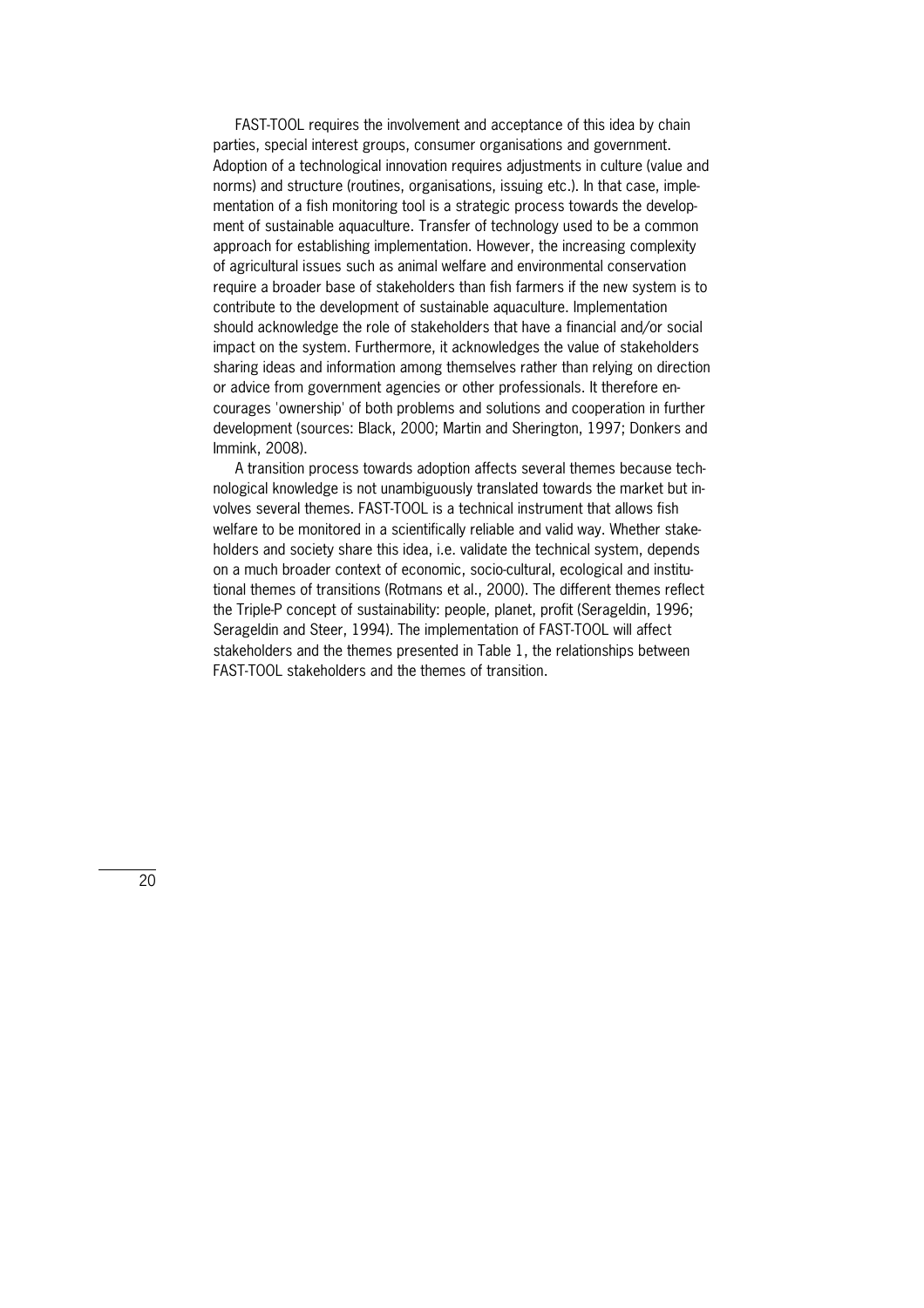| Table 1.         | The relationships between FAST-TOOL stakeholders and the<br>themes of transition |                 |          |               |                 |          |
|------------------|----------------------------------------------------------------------------------|-----------------|----------|---------------|-----------------|----------|
|                  | Techno-                                                                          | <b>Economic</b> | Ecologi- | <b>Social</b> | <b>Cultural</b> | Institu- |
|                  | logy                                                                             |                 | cal      |               |                 | tional   |
| Fish farmers     |                                                                                  |                 |          |               |                 |          |
| <b>Suppliers</b> |                                                                                  |                 |          |               |                 |          |
| Processors       |                                                                                  |                 |          |               |                 |          |
| Retailers &      |                                                                                  |                 |          |               |                 |          |
| Food services    |                                                                                  |                 |          |               |                 |          |
| <b>NGOs</b>      |                                                                                  |                 |          |               |                 |          |
| Government       |                                                                                  |                 |          |               |                 |          |
| Research         |                                                                                  |                 |          |               |                 |          |
| CCO <sub>s</sub> |                                                                                  |                 |          |               |                 |          |

#### **3.2 Research**

Research institutes and universities are at the basis of the FASTFISH approach. Research looks at fish welfare, the observation and registration system and the social context. The research institutes will use FAST-TOOL to retrieve new data about fish welfare and develop new scientific models and results to improve the quality of expert advice for fish farms and information for indicators of fish welfare.

 Research must consider how to use the knowledge developed in FASTFISH to ensure that the costs and effort associated with the research are recouped. In line with the European Welfare Quality project, a proposal was made to establish a body that manages the information: EWAC the European Centre for Animal Welfare.

 The European Welfare Quality project has proposed the foundation of an animal welfare institute at European level to manage the results generated by this extensive project as well as the implementation and further development (Blokhuis et al., 2007). Cooperation with this initiative offers opportunities because the initiative essentially has the same aims as the FASTFISH consortium. Another idea is to establish a specialised aquaculture body, for example together with the other European projects in the same SSP as BENEFISH.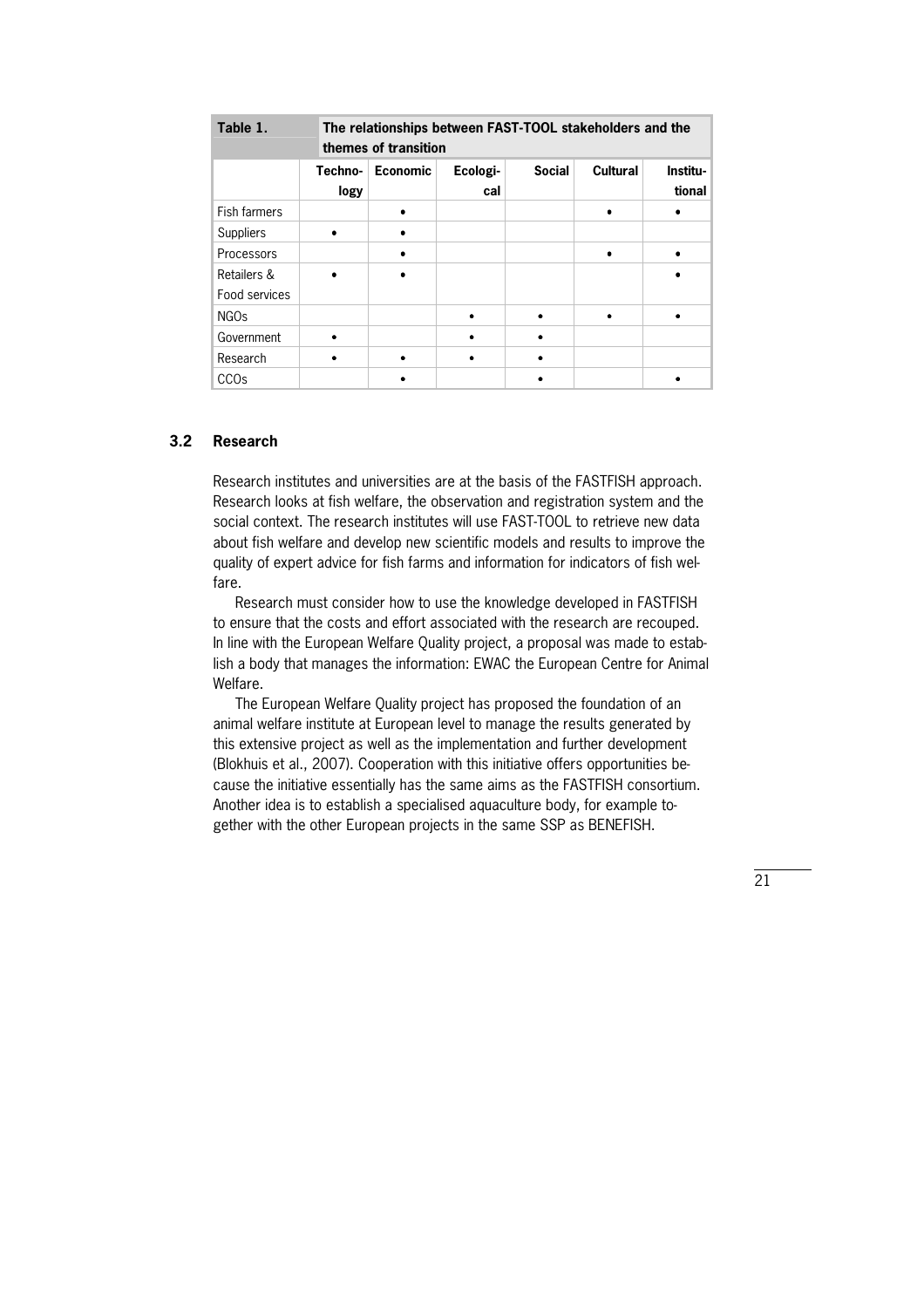#### European Centre for Animal Welfare

The proposed European Centre for Animal Welfare (ECAW) plays a central role in assuring the welfare of all vertebrate animals kept for economic purposes. Three closely integrated functions of ECAW are:

- to set, update, upgrade and manage a European animal welfare standard and to define welfare assessment tools - to check that standards are met - using the available scientific knowledge and relevant input from stakeholders;
- to initiate, coordinate, integrate and utilise scientific research for sustained progress of the animal welfare standards;
- to encourage dialogue between stakeholders (policy makers, scientists, citizens, producers etc.) by providing transparent, ready-to-use information on the standards, their scientific basis and implementation in order to maximise the benefits in the EU and ensure the promotion of proactive animal welfare policies worldwide.

From: ECAW: The European Centre for Animal Welfare (Blokhuis et al., 2008)

#### **3.3 Fish farms/processors**

Fish farming is highly integrated with the processors; only a small percentage of the farms are independent. The processors market the fish directly to retailers, food services, other processors and traders. In Norway, for example, the nine biggest processing companies together own more than 50% of the fish farms (Directorate of Fisheries, 2008) e.g. Marine Harvest, Lerøy Seafood. In Greece, 5-6 companies own more than 50% of the fish farms, e.g. Nireus, Selonda. In order to operate the fish farms, these companies have operation managers and managers who monitor the performance of several farms. The decision to use FAST-TOOL will be taken at management level, whereas the operation manager will be the person who uses FAST-TOOL.

 Processors sell whole, sliced or processed fish to retailers, food services and other customers. Each processor has its own method of adding value to the product, by optimised logistics, tracing and tracking, brand equity, etc. Processors are frequently the owners of fish farms, giving them direct influence over the production circumstances. The FAST-TOOL assessment system allows them to make strategic decisions based on benchmarking on welfare.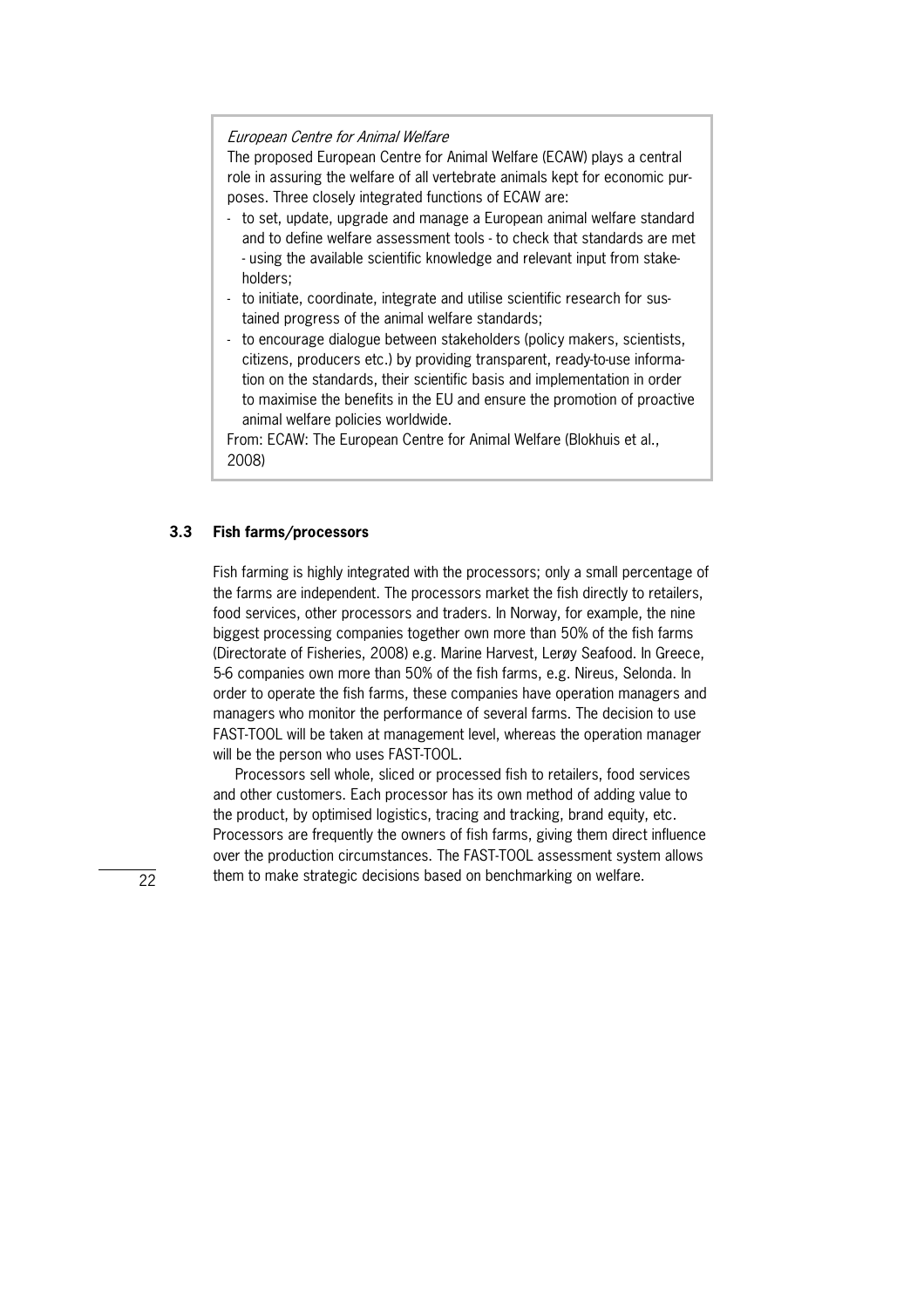The economic theme will be most relevant for the decision to use FAST-TOOL. Investments in welfare equipment and improvements should not nega" tively affect their performance or market access. Craftsmanship is important to outperform but also to learn and share ideas and experiences besides a clear economic interest. They must remain competitive, also at global level.

For fish farmers, the FAST-TOOL assessment system could generate expert advice through a participatory 'bottom-up' approach as expansion is organised nowadays, by education and human development. For the mainstream market for salmon production, the focus on costs is crucial whereas for the local and regional markets, additional investments in welfare will also benefit the production. Therefore, insight into farm performance and improved economic results are major objectives for the owners of fish farms. Furthermore, experience of management systems as well as equipment may be shared with other local fish farms.

However, processors that have already invested in welfare might regard implementation of a new monitoring system as a threat to their investment, for example if the value of their investment is reduced because other investments are given priority by customers or NGOs following new insight obtained from FAST-TOOL. Processes will therefore need time to yield return on investment or a possible gradual adoption or accountability based on the system, besides time to learn to work with the system.

#### **3.4 Retailers/food services**

Supply chain partners, particularly in retail, consider welfare practice in their sourcing decisions or market arrangements. For ease of sourcing and reducing risks, retailers need reliable systems to verify fish production conditions. In practice, an independent welfare audit assessment is often required by retailers and other customers as a prerequisite to supply in order to find farms best equipped to comply with standards that are often externally defined. Results monitoring is used to establish who can participate and who cannot (Vellema and Van den Bosch, 2004). This is becoming an increasingly common practice both inside and outside the EU (Ingenbleek et al., 2008; Gavinelli, 2007). In this way, retailers and food service expand their decision making backward in the channel to include products, food safety, animal welfare and sustainability. Their influence has increased and their sourcing criteria are formulated in special standards like Globalgap. If a processor wants to supply an organisation that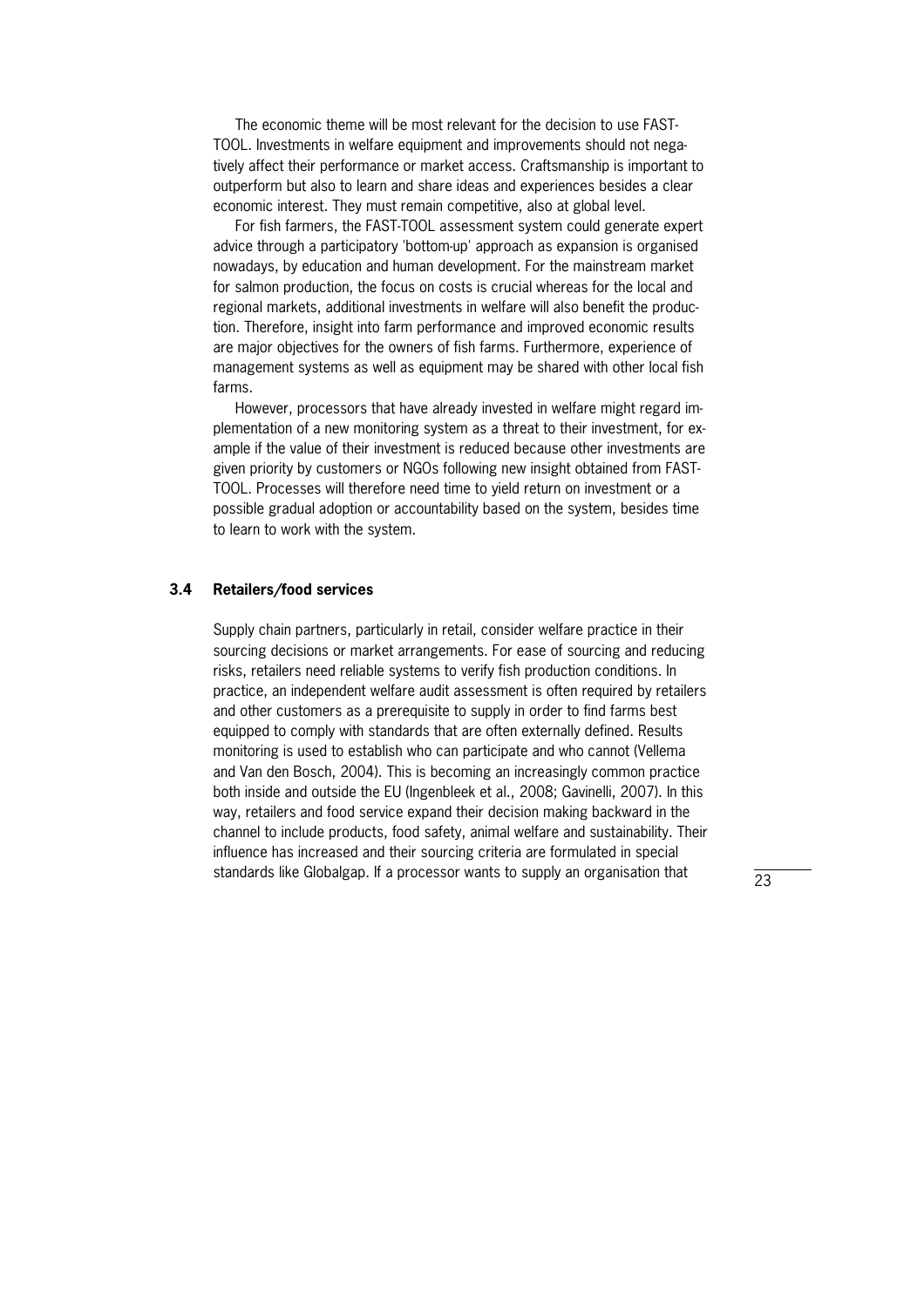has adopted the Globalgap sourcing criteria, it must comply with these standards. When retailers and food services adopt the FAST-TOOL assessment system, or elements from it, this can therefore become an essential element of customers' requirements and part of 'the licence to deliver' for retailers, or a contribution to corporate social responsibility.

Quality expressed in price is dominant in retailing. Differentiation in consumer quality perception based on welfare quality restricts market opportunities because a relatively small group of consumers actively looks for a welfare product. This will require an additional step in increasing consumer awareness of welfare in the production practice when making choices, e.g. by advertising and labelling products with higher welfare standards.

 A special segment in retailers and food service gives local markets such as specialty restaurants, local supermarkets or franchise supermarket stores wanting to distinguish themselves from the mainstream the opportunity of offering a welfare segment. These parties also use labels but sales are often based on the intrinsic quality of the product. When higher welfare implies a better product, in particular taste, they would not specifically communicate the production practice but the quality.

#### **3.5 Suppliers**

The supply industry consists of feed suppliers, fish suppliers, equipment suppliers and a range of other suppliers (insurance, medicine etc.). Some of them have a relevant relationship to improve fish welfare and the monitor system.

Feed is by far the largest component of the costs of salmon production, accounting for over 50%. Furthermore, the fish feed industry is dominated by a small number of large players (Brunborg, 2005). The feed industry influences fish welfare because the quality of the feed is an integral part of the wellbeing of the fish. Furthermore, if the feed is based on fish meal then it also affects the fish cultures elsewhere in the oceans. Feeding management systems aimed at optimising production efficiency and oxygen monitoring systems to warn about critically low levels are commonly used on farms. Periodical indicators are often used, such as mortality rates, growth performance and condition factors and health indexes issued by veterinary services. However, these data are often just registered in logbooks but seldom systematically analysed in terms of stress assessment. However, this background enables them to put the scores on the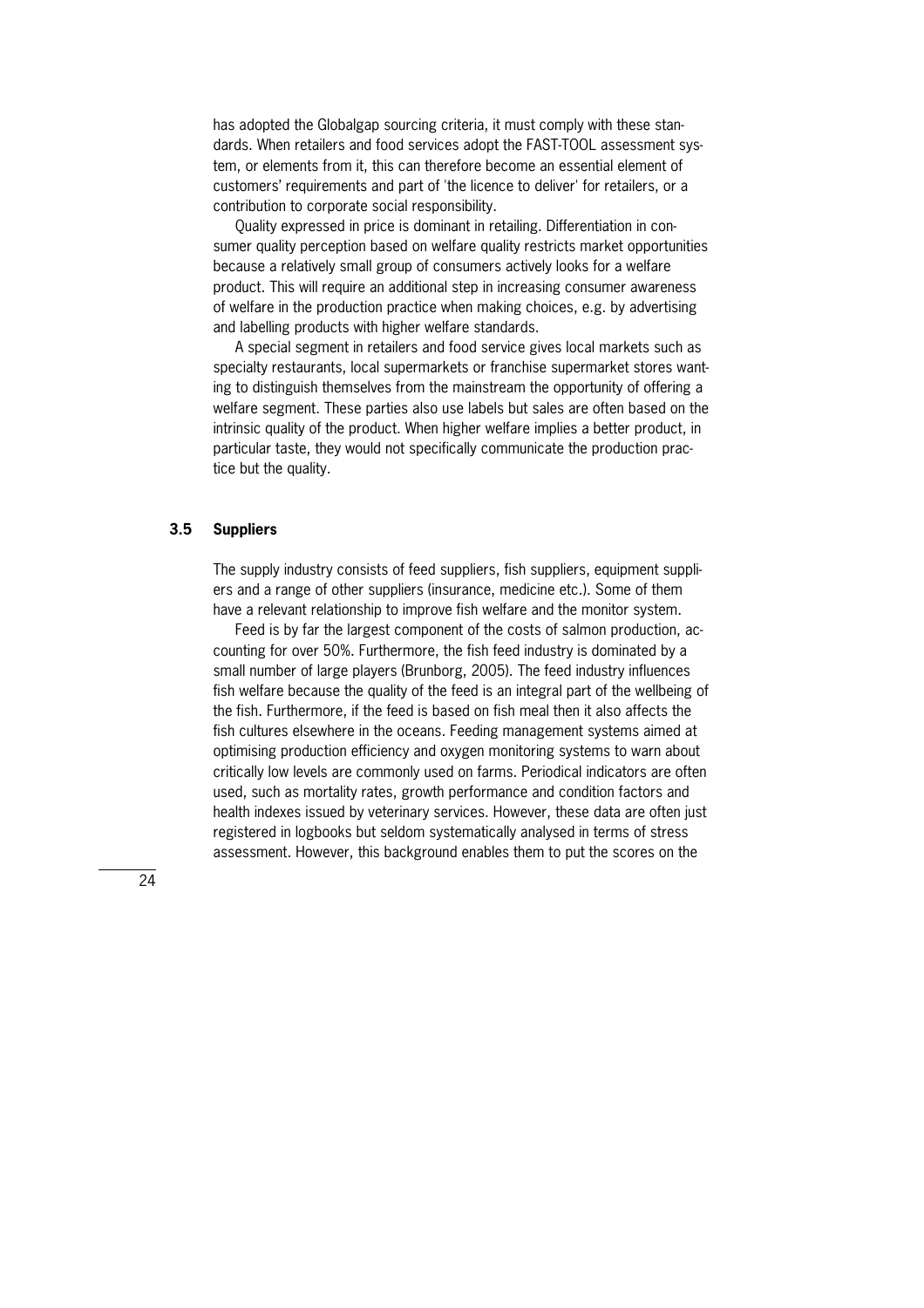FAST"TOOL indicators in a context that contributes to the use and acceptance of welfare advice by the computer.

 The equipment suppliers offer housing systems that will affect the level of fish welfare. Practical system developers face the challenge of designing systems that take into account fish welfare and facilitate welfare monitoring.

#### **3.6 Non-governmental organisations**

Non-governmental organisations (NGOs) tend to be the defenders of animal rights and nature conservation. These include the International Fund for Animal Welfare, Royal Society for the Prevention of Cruelty to Animals (RSPCA) and Eurogroup for Animals and represent certain groups of consumers and citizens. Other stakeholders are also influenced by them, such as supply chain parties and governments. Special interest groups are important to companies because they can help to legitimise (Handelman and Arnold 1999; Suchman 1995) the farm's activities in the network of stakeholders surrounding the farm. At the same time, the culture of special interest groups of naming and shaming is risky for companies. The interaction between NGOs and supply chain parties therefore works in two ways.

 Transparency of production systems to consumers is important to all of them; all information should be openly available and accessible including assessments to allow consumers to make objective choices (Peeling, 2007). They are also important to stakeholders because they assign great value to an assessment system from a 'belief system' approach to achieve higher welfare levels.

 There are several animal interest groups and interest groups focusing on the environment that are relevant to open sea aquaculture. Interest groups have different approaches and activities either through policy making or by marketing. Some NGOs are critical of market mechanisms aimed at improving welfare and demand a strong supervisory role from the government. Others are more pragmatic in wanting to improve welfare for a large group by contributing to policy making. Although some oppose technical solutions or any solutions other than organic, their overall goals are to improve welfare and the environment.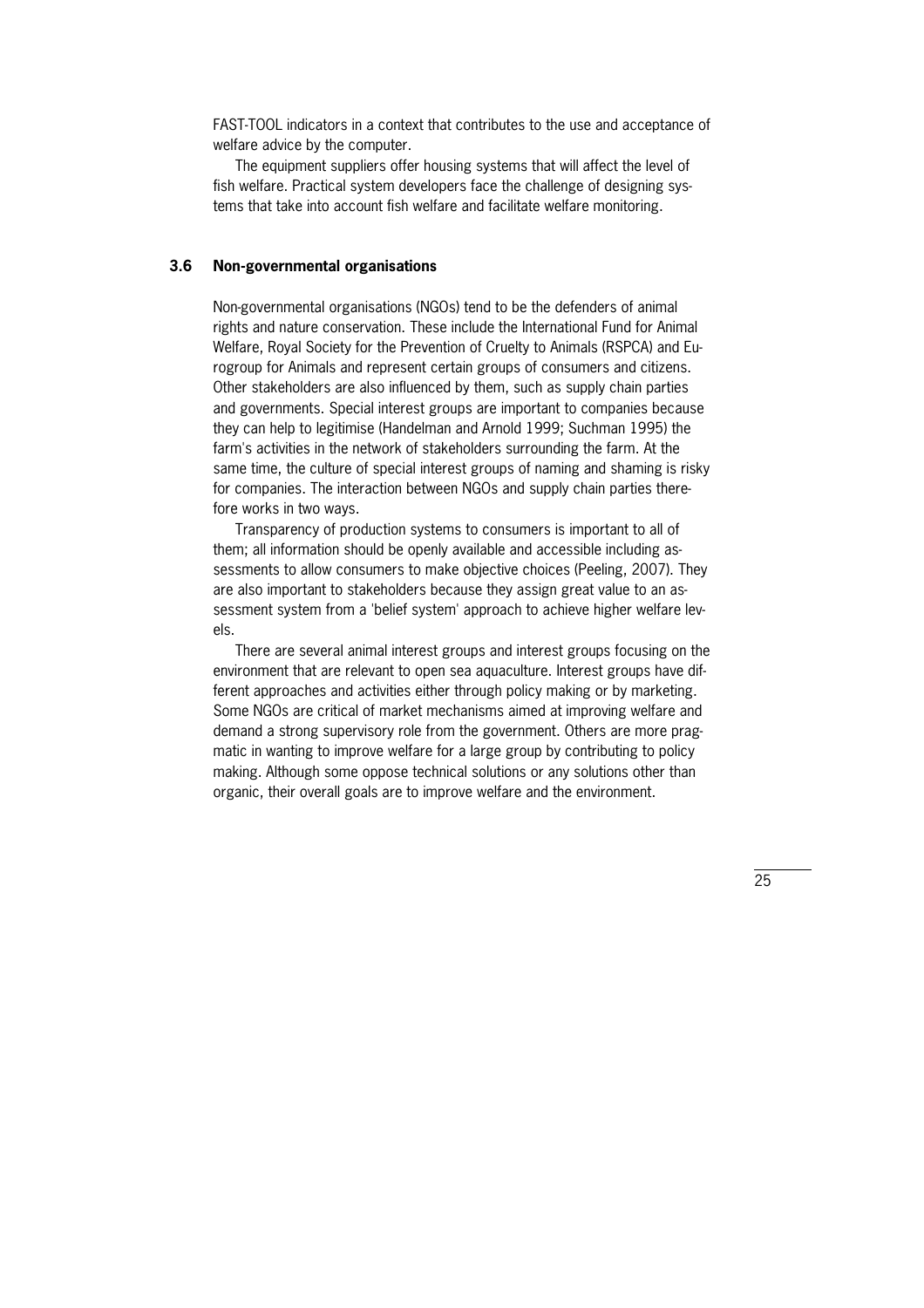#### **3.7 Consumers**

In the purchasing process of consumers, fish welfare is a 'credence attribute' (Andersen, 1994). Based on the product itself, it is difficult for consumers to determine whether the fish is farmed in sustainable and welfare friendly production conditions. The products are therefore presented by labels or images that reflect a certain production standard aimed at influencing perception and articulating the attribute in the buying decision-making process (Immink and Tacken, 2007). Consumer decision-making processes develop rapidly depending on the retailer type. Consequently, information about welfare is 'associated' with the quality of the product, whereas the ethical side of production was the aim of the communication. As long as consumers trust presentation and information, they will continue to buy or consider the product. However, when the information and, in particular, the perception is addressed by NGOs or critical consumer programmes in the media, trust in the product could quickly disappear. The FAST-TOOL assessment system allows a fundamental chain of information about welfare developments related to aquaculture products to be built by tracing and tracking the information to consumers, giving them the choice between different production conditions.

#### **3.8 Government**

The government's role is to issue regulations where necessary around aquaculture and facilitate sustainable development. The main role of the government in this transition process is being the supplier of FAST-TOOL as the research has been funded by both European and national governments. The government can also use FAST-TOOL as an instrument to reflect the relevance of current regulations, establish more rules and monitor fish farms on statutory compliance. FAST-TOOL can be used by governments to set a minimum standard. Governments will base their actions on the latest scientific insights but also take into account society at European and national level.

FAST-TOOL can support policy instruments that facilitate the transition process both with respect to production and demand. Examples are investment reductions for producers and vouchers for arrangements between NGOs and research institutes (Immink et al., 2006). Furthermore, the government can extend insight and improve fish welfare through research on costs of welfare concepts and supporting public-private partnerships, for example.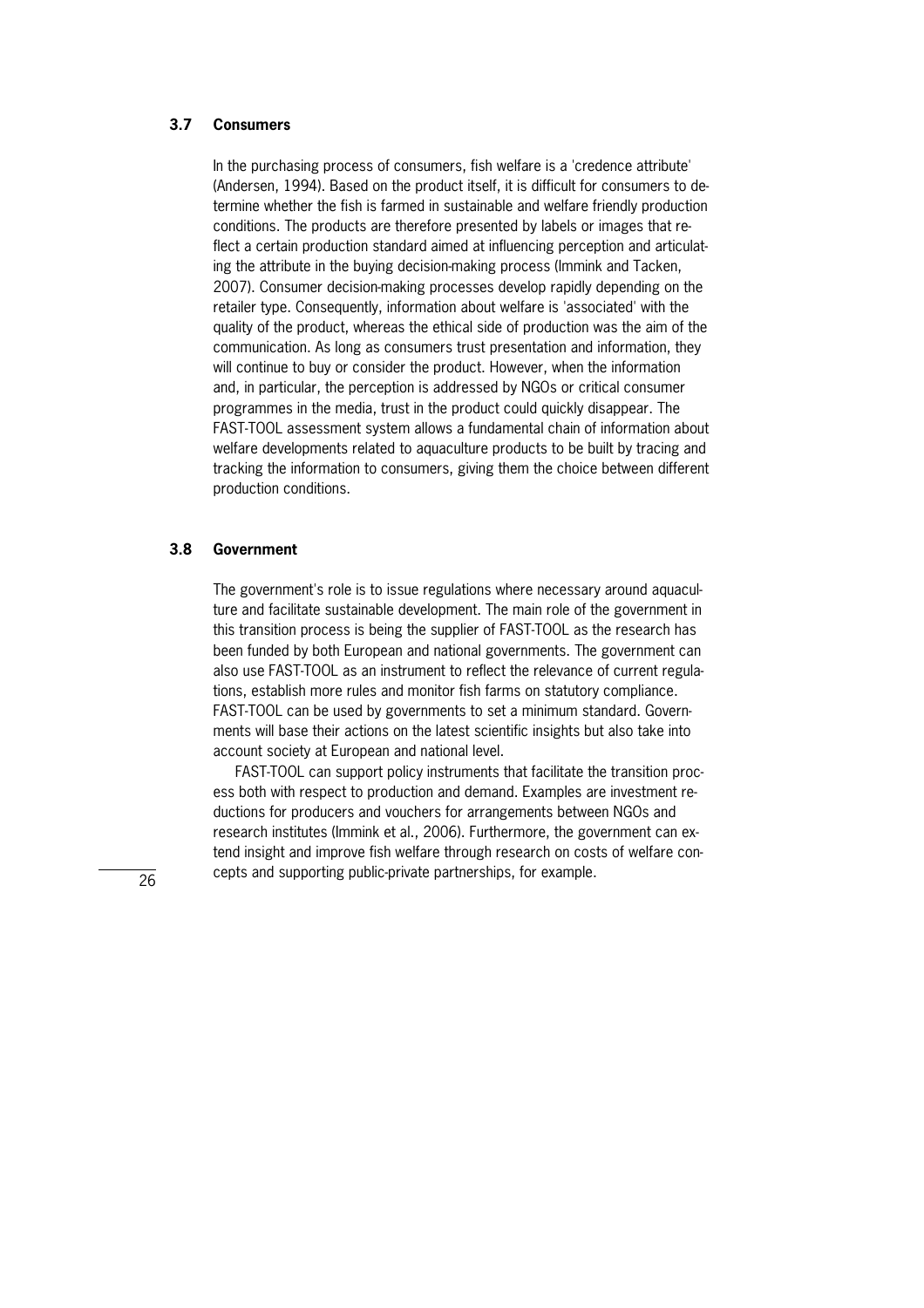#### **3.9 Code of conduct organisations**

When welfare norms transcend the national minimum level, they enter the realm of 'code of conduct organisations' (CCOs). These organisations are therefore potential users of FAST-TOOL as an important intermediary in making welfare knowledge compatible for market parties as well as other stakeholders, because these organisations set criteria on different aspects of sustainability and at different levels. Such a code of conduct organisation (as Ingenbleek and Meulenberg, 2006, p. 453 call it) is defined as 'a non-governmental organisation that develops one or more formal statements of rules of conduct regarding environmental and/or social domains of sustainability that producers voluntarily agree to implement.' In these organisations, different groups of stakeholders (e.g. farmers, processors, animal interest groups, retailers and food service) jointly discuss and negotiate the welfare criteria. They build on the stakeholder's reputation and they can build on the knowledge and other stakeholder resources to fulfil their social ambitions. Code of conduct organisations (CCOs) contribute to fish welfare by setting new standards of production (higher than the legal minimum) and by implementing new welfare standards through production, processing and distribution.

 These types of organisations operate in domains where rules or legislation on the focal ethical issues are absent, fall short (according to those who establish the CCO), or are difficult to control by public policy. CCOs provide a platform where firms and their community stakeholders can discuss their joint responsibility and the desirable level and feasibility of standards. The process of formulating criteria may vary, depending on the type of CCO (Ingenbleek and Immink, 2008). Depending on the mission that the CCO aims to fulfil, a distinction can be made between business-to-business and business-to-consumer production standards. Business-to-business standards are usually established to facilitate the verification of the supply chain in their sourcing practice and guarantee a certain level of welfare and/or sustainability, for example Globalgap and Freedom Food. Business-to-consumer standards are established with the aim of serving a particular market segment, for example Organic.

CCOs play an important role in the economic theme of developing the marketing of the welfare product. CCOs with stringent requirements show the market that welfare friendly production is feasible and encourages retailers to develop requirements which, although less strict, will improve the level of welfare for many animals. The CCO with stringent requirements raises the market to a higher level and allows for more differentiation between their level and the

27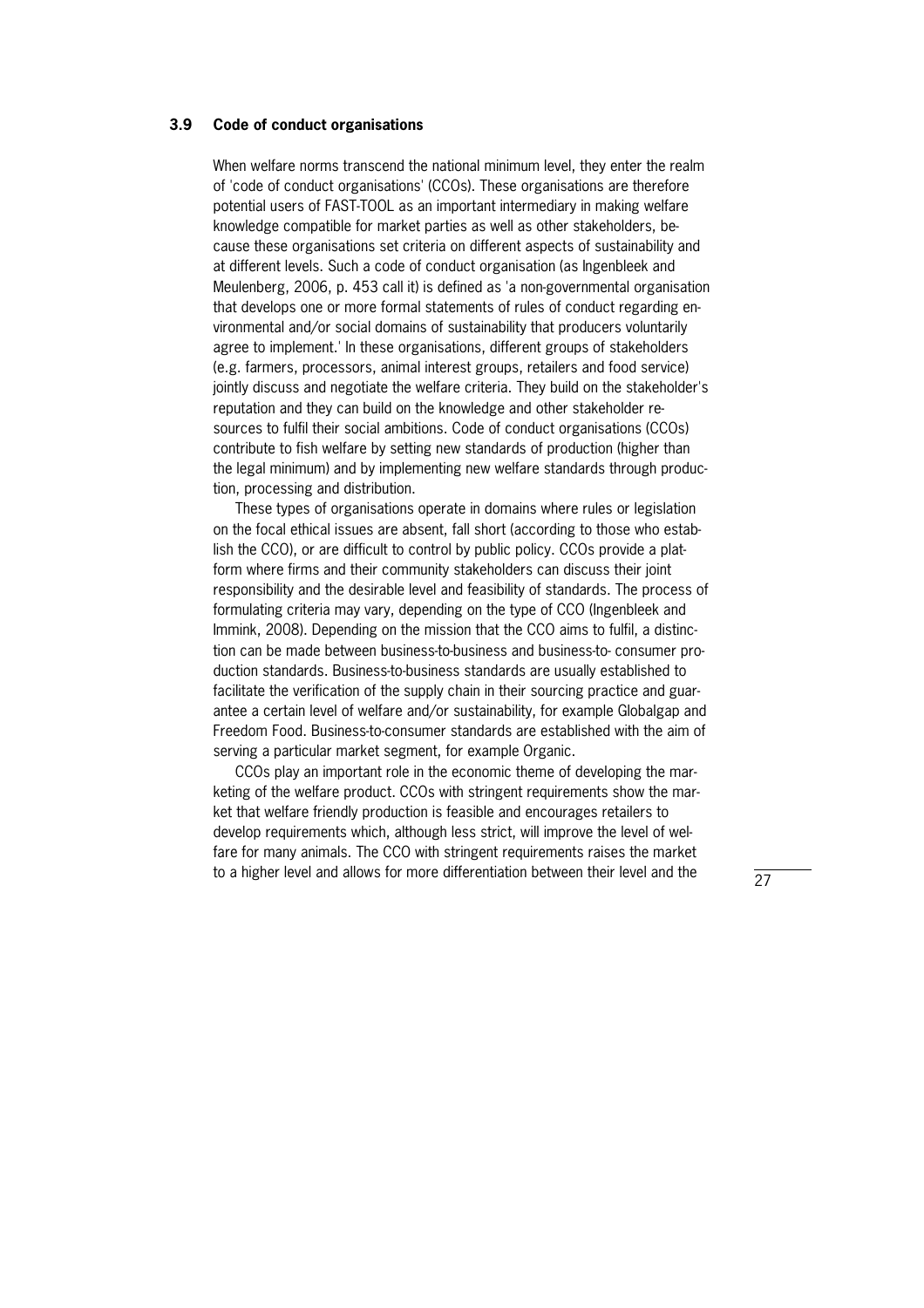baseline when their standard is really chosen to differentiate from mainstream production.

 CCOs have their own assessment methodology and they will question whether they should incorporate implementation of FAST-TOOL assessment. Existing CCOs will question the applicability of FAST-TOOL and the feasibility in their current practices. Also, the development of FAST-TOOL may well lead to the establishment of new CCOs around the monitoring instrument.

 In addition, many CCOs have an exclusive character, organic being one of the few examples that are more inclusive, but still the underlying knowledge of welfare constitutes a large gap. Most also use outside expert assessment applying pre-set indicators, standardised procedures and tools to secure accountability and transparency (Vellema and Van den Bosch, 2004). This may contradict the aim of engaging a wide range of stakeholders in the structural change of an entire sector and developing a scientifically validated understanding of the relationship between welfare and production conditions as an approach to sustainable development.

#### **3.10 Conclusion**

The FASTFISH approach must be regarded as a transition path involving different stakeholders with a particular stake in the system. These stakes are relevant in a number of themes; besides the technical domain in which the current development of FAST-TOOL has mainly taken place, the economic, ecological, social, cultural and institutional domains are also relevant. This implies that directing aquaculture towards welfare improvement practice is not univocal. Furthermore, monitoring systems used by stakeholders often have an exclusive character of top-down pre-set production standards that contrast with the setup of FAST-TOOL, i.e. a bottom-up inclusive approach.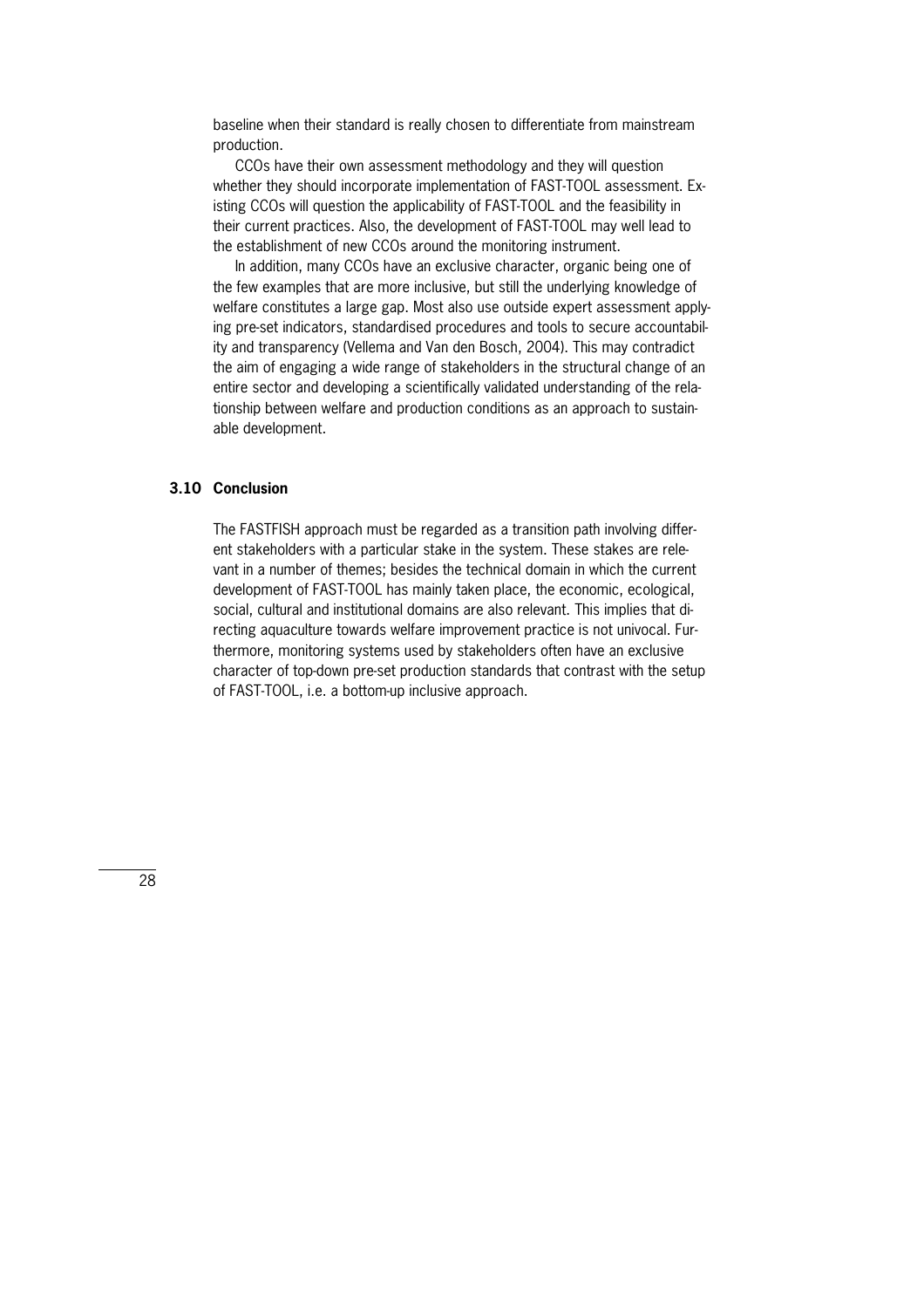### 4 Fish farm managers' use of FAST-TOOL

#### **4.1 Introduction**

FAST-TOOL has been designed as a participatory system requiring selfassessment of fish behaviour by fish farm managers. What are the drivers for farm managers to comply and update the fish welfare status on a daily basis? What are their attitudes towards fish welfare and towards fish welfare assessment? A survey was performed to investigate the attitude towards welfare and welfare assessment and find out how the several drivers affect the intention to use FAST-TOOL.

#### **4.2 Research framework**

Behaviour is the result of a dynamic process stemming from several factors. Understanding these factors on the basis of theories like the social psychology theory makes it possible to explore implementation strategies for FAST-TOOL. Attitudes form one of the apparently obvious indicators of the manager, because each manager approaches fish welfare assessment with his own set of pre"existing values and assumptions. Attitude towards an object is one of the main predictors of behaviour (Eagly and Chaiken, 1993). An attitude can be defined as a learned predisposition to respond consistently to a situation or object favourably or unfavourably, '…what people think about, feel about and how they would like to behave...' (Triandis,  $1971:14$ ). A distinction is made between attitude target and attitude object. Target is the entity (e.g. thing, person) towards which behaviour is directed (e.g. register stress levels), denoted as attitude towards behaviour and, in this case, attitude towards fish welfare attention. Attitudes towards behaviour are evaluations of a target incorporating action, context and time. Although in some theories attitude towards a target does not appear in the model (Fishbein and Ajzen, 1975), composite models have been developed where attitude target directly impacts on attitude towards behaviour. This is a more spontaneous relationship that contrasts with a deliberative route that accounts for the context of the object (Eagly and Chaiken, 1993). Attitude towards the target does not directly influence behaviour because behavioural choices require that an individual use some cognitive process, however rudi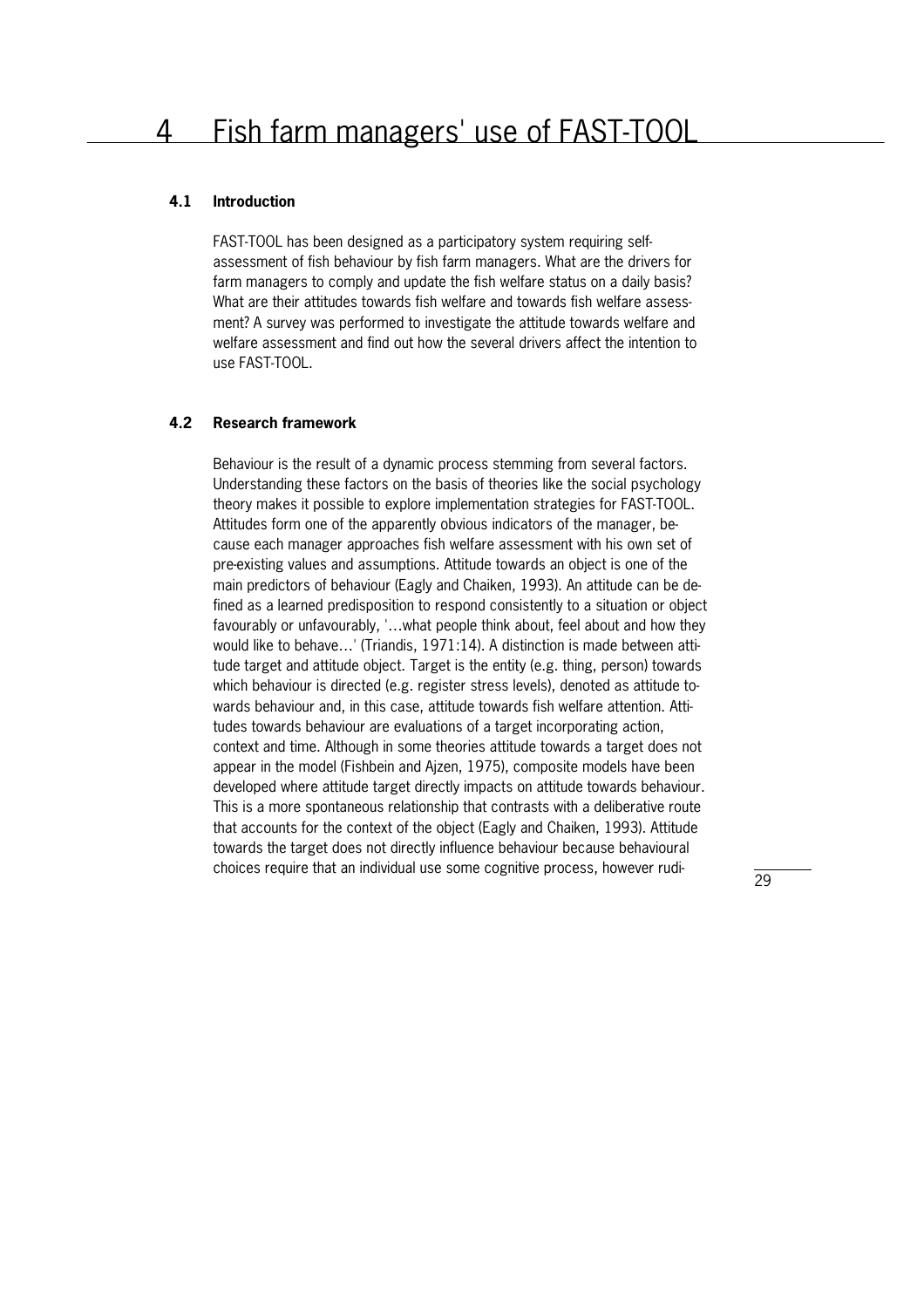mentary, to translate his evaluation of an entity into a choice of overt behaviour, forming a positive attitude toward some behaviour (Eagly and Chaiken, 1993). However, attitudes do not always imply behaviour, because of an individual assessment of constraints of time or ability, resources or knowledge (Ajzen's 1987).



Attitude towards behaviour is influenced by socio-psychological processes besides the attitude towards the target, as depicted in Figure 4 (Eagly and Chaiken, 1993). These are rewards and punishments expected to follow from engaging in the behaviour, equal to the behavioural beliefs of Fishbein and Ajzen's (1975), such as the fish welfare policy, reputation of the fish farm and strategy. Furthermore, rudimentary normative processes occur that pertain to approval and disapproval that significant others (i.e. competitors, NGOs) are expected to express in relation to behaviour (Aizen, 1985). Habit is another contextual factor taken into account that refers to automatic or regular actions by the farm manager (Triandis, 1980). However, habit constitutes a different rela" tionship because it directly influences both attitude towards behaviour as well as the intention itself, whereas the former processes influence intention by a me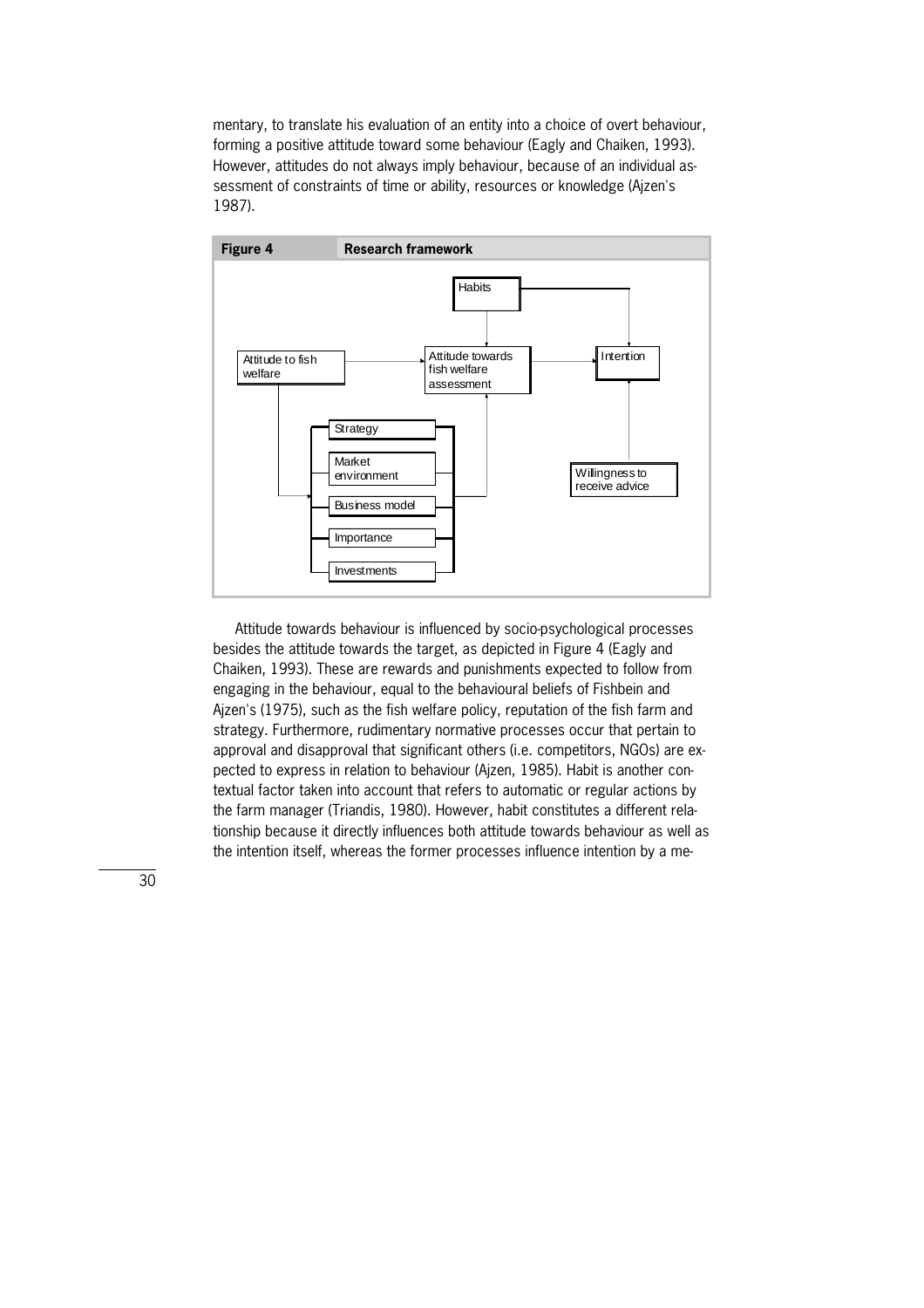diation process of attitude towards behaviour. Measures included that interact in the attitude towards behaviour and intention relationship are elaborated further.

- Strategy of the fish farm manager is important to remain competitive in the business. Strategy is included in the framework with respect to the quality of the fish produced compared with competitors. It therefore influences the attitude towards fish welfare assessment. Porter (1980) identified two competencies that are most important when they aim at a broad market scope: product differentiation and product cost (efficiency). These result in two generic strategies that are often applied: differentiation strategy focusing on quality outperformance or cost leadership. A company should develop a strategic advantage over its competitors and also anticipate public groups that are interested in or affect the organisation's ability to meet its goals (Kotler and Armstrong, 2006).
- Fish welfare in the business model is defined as daily attention to fish welfare. Fish farms that have adopted attention to welfare can create 'goodwill' for the customers as well as for animal interest organisations. Their current practice of monitoring fish welfare is expected to affect their attitude towards fish welfare assessment. An important challenge for companies is to incorporate such a policy in the business model and in their daily practices.
- The importance to customers of attention to fish welfare seems to be an important feature in market access and whether customers decide to return to this particular fish farm. The relevance attached by the fish farm customer to attention to fish welfare is expected to affect the attitude towards fish welfare assessment. Attention to welfare can improve the fish farm's reputation in building customer loyalty based on distinctive ethical values. Therefore, attention to fish welfare is included in the framework in terms of whether this is importance and relevant to their customers.
- The market environment refers to all the forces outside marketing that affect the ability to build and maintain successful relationships with target customers. Fish farm companies do not operate in isolation but are part of an environment facing pressure from public interest groups. Therefore, market environment is included to influence attitude towards assessment from the perspective of the perceived pressure of NGOs.
- Specific investments in fish welfare are included because investments already made in the fish farm function indicate whether attention to fish welfare has priority. The level of investments in fish welfare is considered as well as whether these investments are lost when they stop producing fish.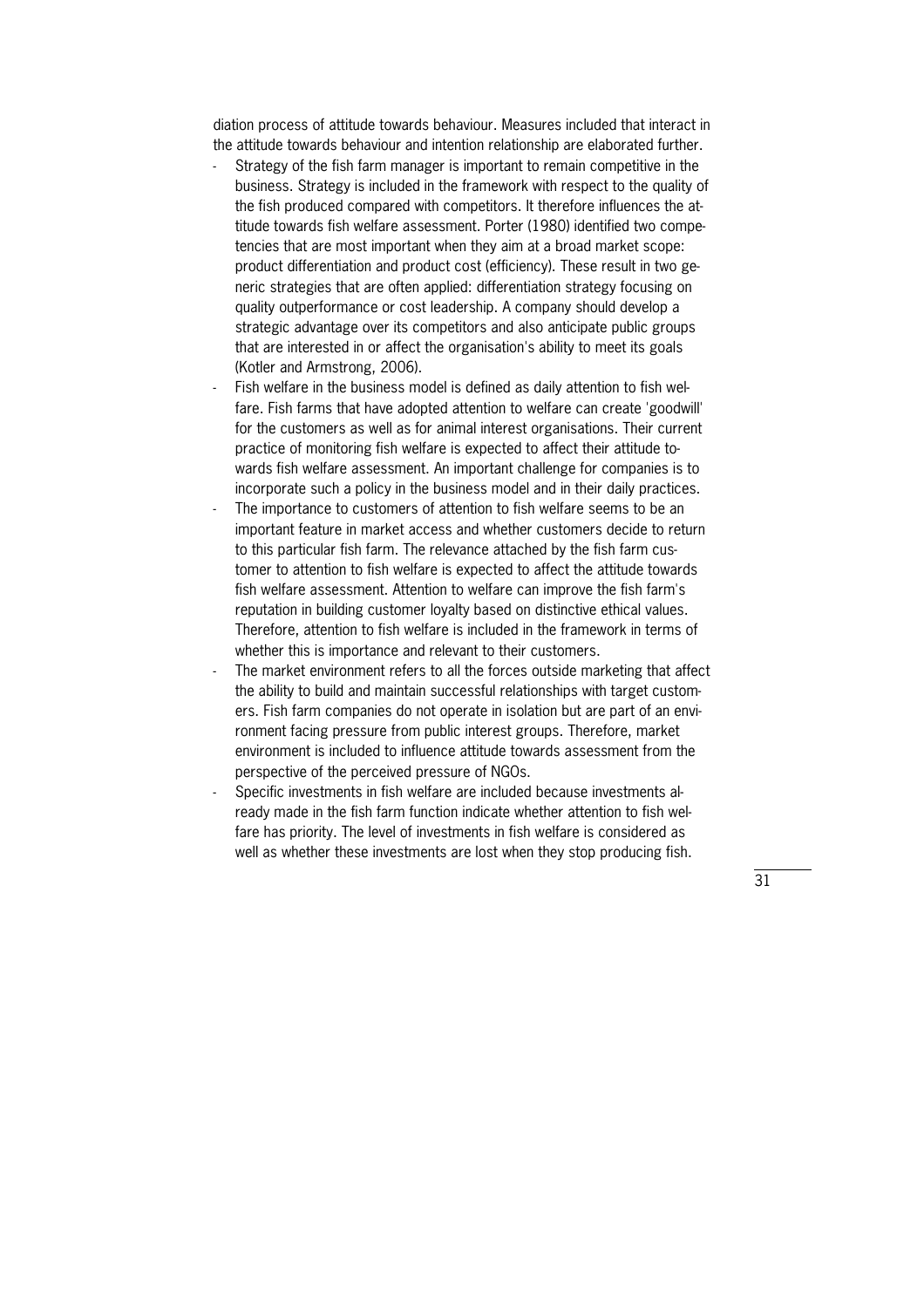- Habits are types of routine behaviour that occur relatively automatically without self-instruction (Triandis, 1980). In this perspective, habits contrast with other contextual psychological processes involving behaviour that requires some reasoning. Habits can impinge directly on intention, with no mediation from other processes and can also indirectly affect behaviour by influencing attitudes (Eagly and Chaiken, 1993). Habit is therefore included because it affects both attitude towards assessment and intention in terms of taking risks with the farm and the level of experimentation and change in farm practice.
- Willingness to receive advice is expected to influence intention. Although a manager might have a positive attitude towards fish welfare assessment, this does not necessarily imply intention. For this particular research, the willingness to receive such advice and to pay for expert advice is included.

The framework specifies how attitudes influence intentional use of FAST-TOOL. It also shows that external factors affect the relationship between attitude and intention.

#### **4.3 Research method**

#### Data collection

A survey was performed in Greece and Norway consisting of a description of FAST-TOOL accompanied by a questionnaire. The questionnaire was based on literature and discussions with researchers. It was tested with an operational manager from a fish farm as well as a manager of several fish farms in Norway in March 2008. Following the test, the questionnaire was adapted and the distribution was considered. For the Norwegian situation, an online version was developed and distributed by e-mail. For the Greek situation, the electronic version was considered too advanced and the questionnaire was distributed by traditional mail. The survey was held between June and September 2008.

#### Sample

There are around 1,000 fish farms in the two countries. In total, 37 completed questionnaires were received representing many more fish farms. For the Norwegian situation, the respondents accounted for around 125 fish farms, representing around 17% of all the fish farms; for Greece the respondents represented over 50% of the production.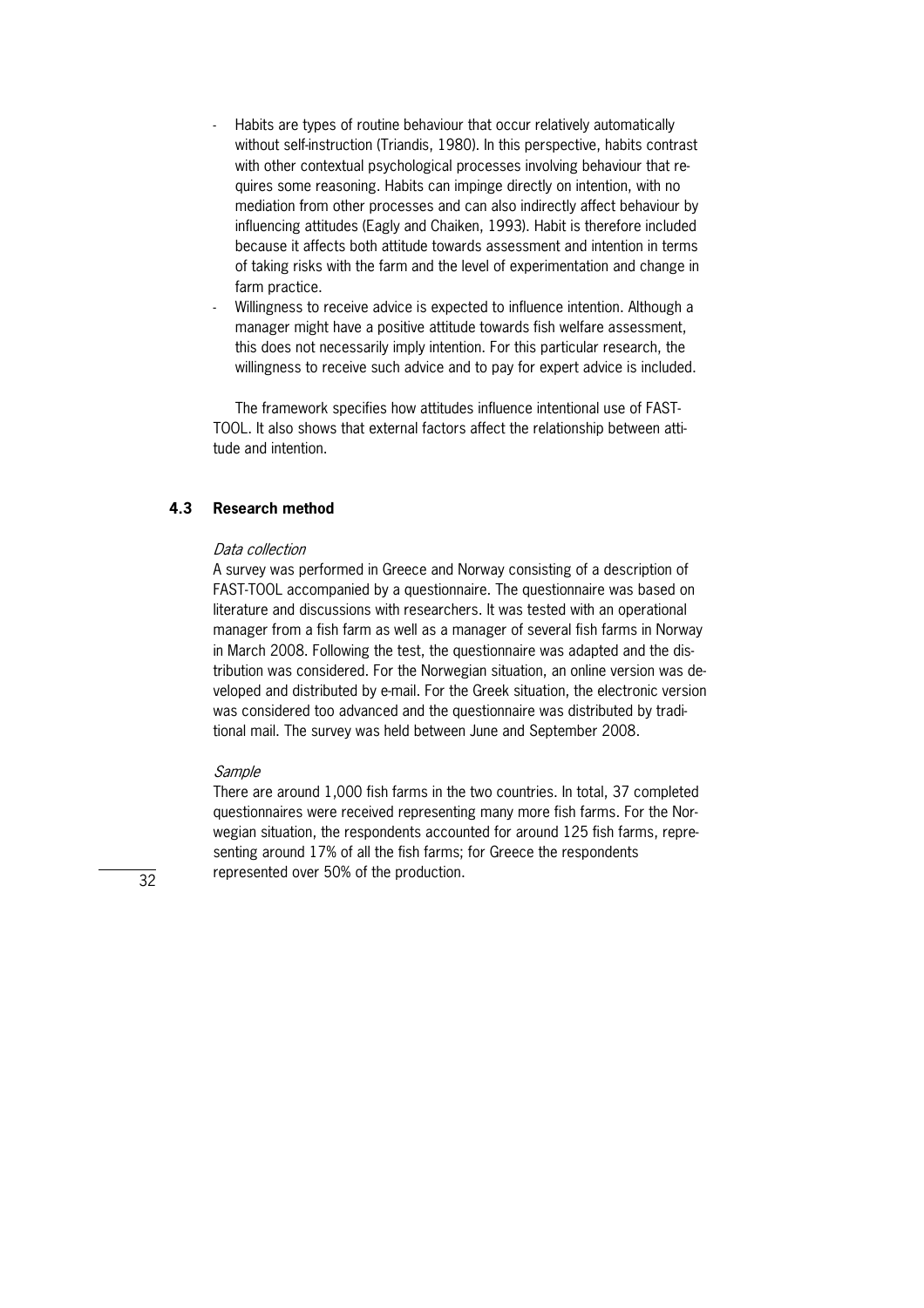#### **Measures**

The analyses started by exploring frequencies and descriptions of the data from the questionnaire and the measures from the research framework. Table 2 shows the mean, standard deviation and number of responses and Crombach's alpha. Besides the measures from the research framework, an additional measure was included as a subject in the questionnaire, i.e. the impact of expert advice, to reflect the intentional behaviour measure. Impact concerned the expected benefits, the improvement of fish welfare management and economic benefits of fish production from the expert advice from FAST-TOOL.

| Table 2                              | <b>Measurement description</b>           |      |      |      |       |
|--------------------------------------|------------------------------------------|------|------|------|-------|
| <b>Measures</b>                      |                                          | n    | mean | s.d. | alpha |
| Attitude towards fish welfare        |                                          | 37   | 5.46 | 1.25 | .85   |
|                                      | Attitude towards fish welfare assessment | 37   | 5.44 | 1.61 | .97   |
| Fish welfare in business model       |                                          | 32   | 4.69 | .76  | .81   |
| Importance to customers              | 32                                       | 5.17 | 1.49 | .94  |       |
| Pressure from NGOs                   |                                          | 26   | 4.14 | 1.77 | .95   |
| Investments in welfare               |                                          | 33   | 5.25 | 1.20 | .82   |
| <b>Habits</b>                        |                                          | 28   | 3.08 | 1.36 | .79   |
| Willingness to receive adv ice       |                                          | 28   | 4.91 | 1.09 | .85   |
| Intention towards welfare assessment |                                          | 28   | 4.92 | 1.20 | .90   |
| Impact of advice                     |                                          | 28   | 4.89 | 1.22 | .96   |

#### **4.4 Results**

#### Descriptive statistics

In the sample, 90% claimed that attention to fish welfare was part of their daily processes. All measures were pre-specified to score on a 1-7 Likert scale. Major elements of monitoring are the numbers of dead fish (mean 6.93, s.d. 0.25), water temperature and escaped fish. Other elements often monitored are the numbers of escaped fish, oxygen level, water quality and salinity level. The least elements monitored are turbidity level and algae content (mean 3.59, s.d. 1.89).

 Welfare is regarded as a multifactor element. Several dimensions contribute to the definition of welfare from the perspective of the respondents. It appears that welfare is a multifactor concept where happiness and absence of stress is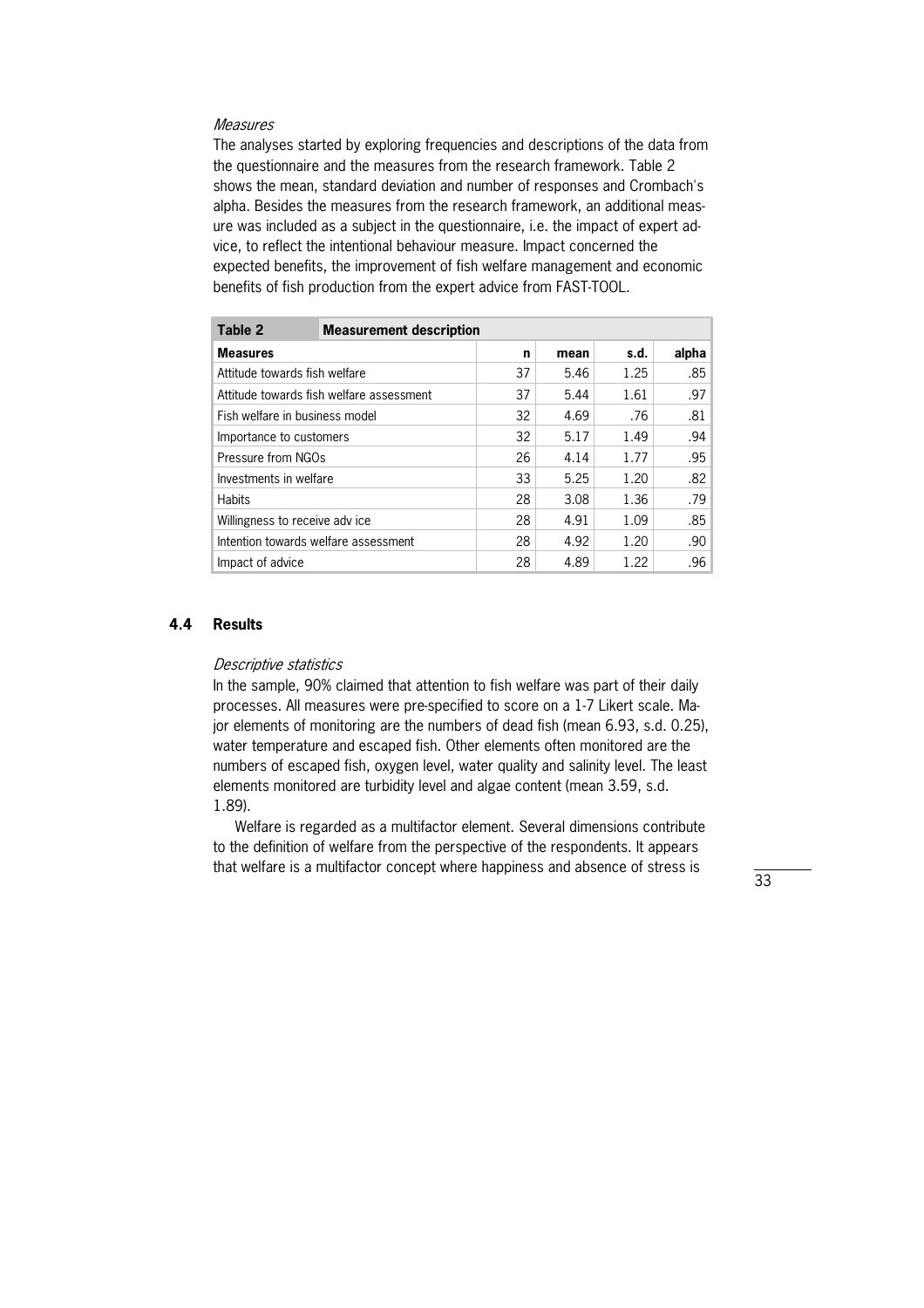indicated as the most important factor (45% of the total variance explained). A second factor is the health of the fish and pressure of disease (23% of the total variance explained).

With respect to management software and the frequency of use, 65% responded that they always use farm management software and 39% constantly monitored this on a daily basis. For the use of FAST-TOOL, the level of automation and experience in farm management is relevant. Automation practices related to fish farm management such as feed were indicated in the survey. Respondents either agreed that online welfare assessment could easily be incorporated in their farm operations or they strongly disagreed. No correlation was found between incorporation possibilities of FAST-TOOL and the level of experience of working with computer management software.

#### Group differences

In explaining intention, every fish farm manager has an individual approach towards fish welfare attention with their own set of pre-existing values and assumptions. Managers who support welfare and/or those who support welfare assessment have different motivations. Attitudes are used to explain the differences. The theory uses attitudes because these motivate intention and therefore behaviour and exert selective effects at various stages. Furthermore, discrepant attitudes often characterise different subgroups and this makes it possible to distinguish between the managers (Eagly and Chaiken, 1993). In this study, group differences are firstly considered for the attitude towards fish welfare attention, secondly between the two countries and thirdly between operation managers and managers of several farms. The latter revealed no significant results and are not included in the report. The cut-off for managers with a positive attitude towards fish welfare was chosen as 4.99 because the sample is then divided into 50% of the respondents for each of the two groups.

 Differences between managers with a positive or negative attitude towards fish welfare are shown in Table 3, with means and t-test for equality of means; measures are all on the Likert scale  $(1=low-7=high)$ . Clear differences appear between managers who support fish welfare (positive attitude) and managers who oppose fish welfare (negative attitude). Those who support fish welfare experience significantly more pressure from NGOs to work on fish welfare. This may also come from their customers, because they indicate significantly more that fish welfare is also meaningful and relevant for their customers. These managers regard fish welfare and assessment as much more important; they indicate that their business performance will be higher through FAST-TOOL as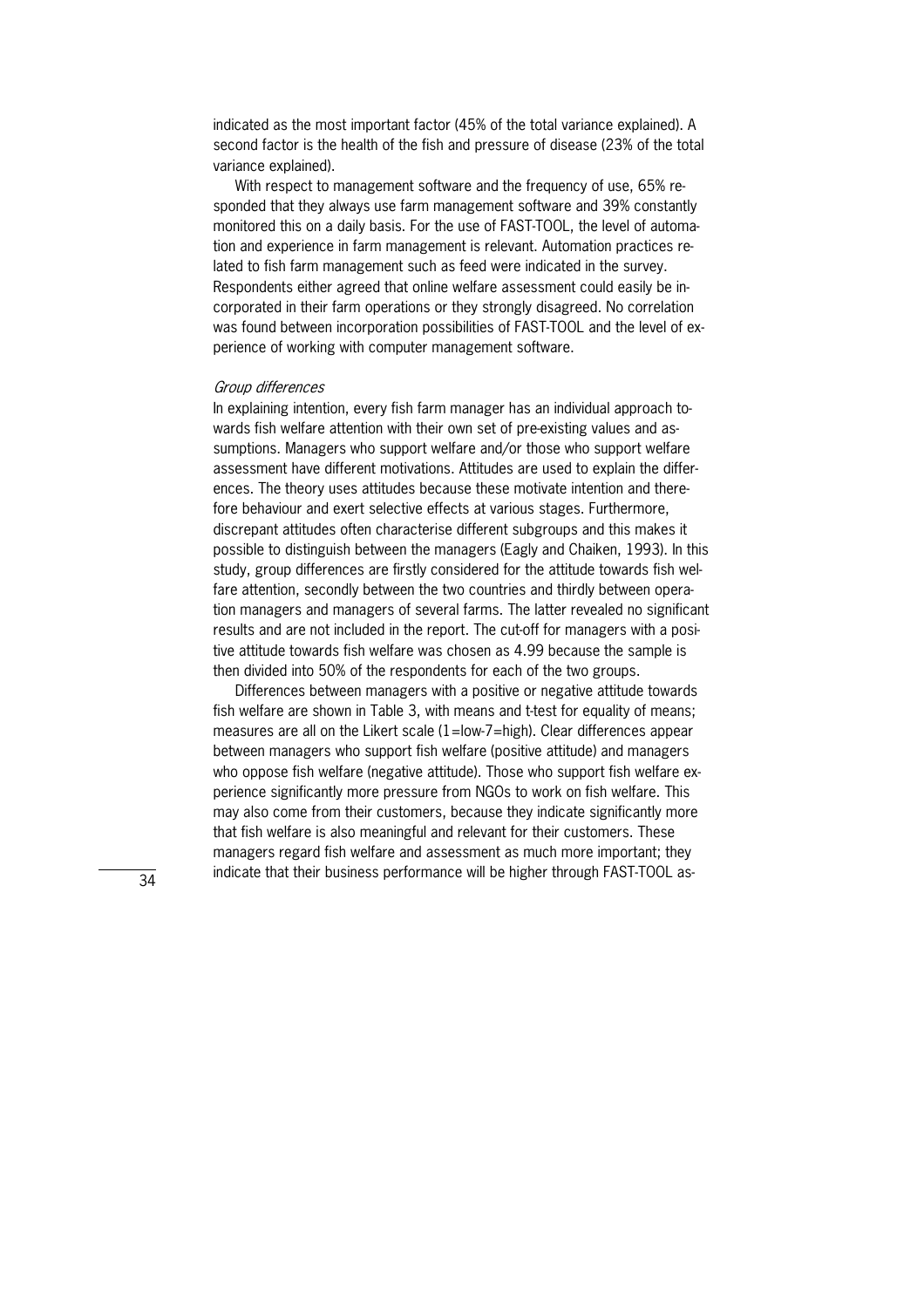sessment, i.e. they perceive that high fish welfare will reduce the probability of disease and speed up growth. Furthermore, higher specific investments in fish welfare were made on fish farms run by managers who support attention to fish welfare. Intentional use of FAST-TOOL requires the participation of fish managers and they want to receive something in return. This is confirmed by the significant difference in willingness to receive advice. The group supporting fish welfare values expert advice more and is more prepared to improve fish welfare and make sacrifices to obtain insight into fish welfare at the farm and encourage fish welfare management practice. There is therefore a clear distinction between managers who support attention to fish welfare and those who oppose it. This might be because managers who have a positive attitude towards fish welfare may be more aware of the social impact of aquaculture and rearing conditions and the impact of welfare on their business performance.

| Table 3                    | Differences between positive (support) and negative (opposi-<br>tion) attitude towards fish welfare attention among managers |            |      |      |          |                 |  |
|----------------------------|------------------------------------------------------------------------------------------------------------------------------|------------|------|------|----------|-----------------|--|
|                            | of fish farms at a significant level of 0.05                                                                                 |            |      |      |          |                 |  |
| <b>Measure</b>             |                                                                                                                              |            | Mean | S.d. | t-value  | Sig. (2-tailed) |  |
| Pressure from NGOs         |                                                                                                                              | Support    | 4.89 | 1.64 | $-2.418$ | .02             |  |
|                            |                                                                                                                              | Opposition | 3.30 | 1.64 |          |                 |  |
| Importance to customers    |                                                                                                                              | Support    | 5.92 | 1.30 | $-3.504$ | .00             |  |
|                            |                                                                                                                              | Opposition | 4.28 | 1.27 |          |                 |  |
| Investments in welfare     |                                                                                                                              | Support    | 5.67 | 1.12 | $-2.501$ | .02             |  |
|                            |                                                                                                                              | Opposition | 4.69 | 1.07 |          |                 |  |
| Willingness to receive ad- |                                                                                                                              | Support    | 5.54 | .86  | $-4.245$ | .00             |  |
| vice                       |                                                                                                                              |            |      |      |          |                 |  |
|                            |                                                                                                                              | Opposition | 4.16 | .84  |          |                 |  |
| Impact of advice           |                                                                                                                              | Support    | 5.60 | .83  | $-4.402$ | .00             |  |
|                            |                                                                                                                              | Opposition | 4.02 | 1.05 |          |                 |  |

 Differences between countries were found as respondents from Norway perceived significantly higher specific investments in fish welfare (t= 2.737,  $p<0.05$ ) and also indicated higher attention levels for fish welfare in their business model than Greece respondents ( $t=2.929$ ,  $p<0.05$ ). This might be explained by the general culture difference and the place of animal welfare in the social debate, which is confirmed by the substantially greater pressure from NGOs perceived by Norwegian respondents ( $t= 2.248$ , p<0.10).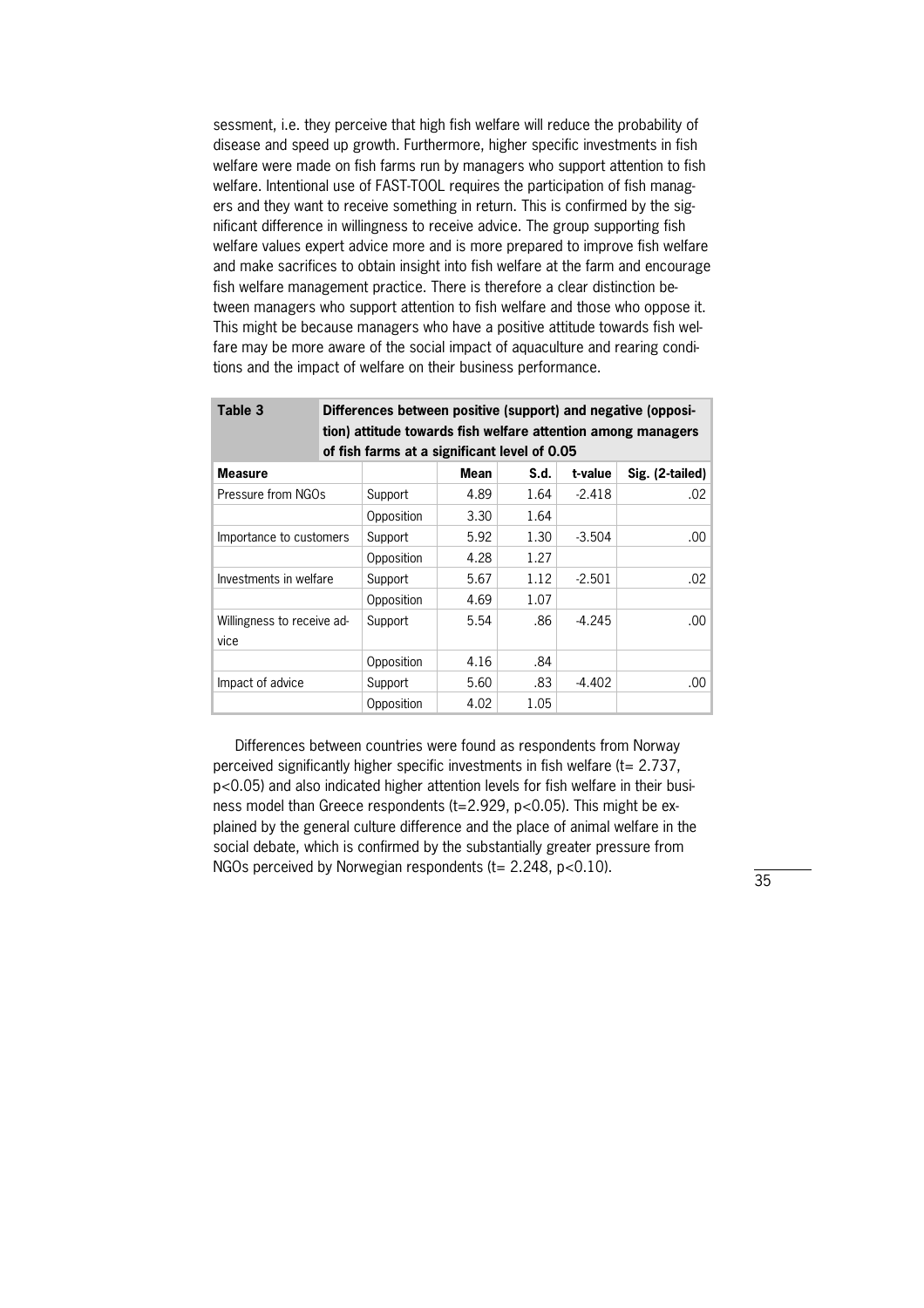#### Estimation results

Regression analysis was performed to understand which driver most influences the intention to use FAST-TOOL in the future. Two models were estimated and are shown in Table 4. The decision to include measures is based on the backward regression method, because the responses do not allow the inclusion of all measures with a rule of thumb of 5 responses for each measurement.

The first model considers intention as dependent, the respondent's estimated chance that he will apply welfare assessment within the next two years, i.e. daily monitor fish welfare, update this in the computer and receive online welfare advice. This model achieved good levels of predictive accuracy (adjusted R-square  $= 0.19$ ). The model is statistically well below the 0.10 level. The model shows that habits have a significant influence on how managers estimate the chance of performing welfare assessment within the next two vears. Managers who often experiment and adapt farm practice estimate this chance to be much higher. The influence of NGOs on how managers perceive performance of welfare assessment is even stronger, although significantly at the .10 level. The importance that customers attach to fish welfare attention has very little effect on this perception.

 The second model considers the impact of welfare advice on improving fish growth and the economic farm results as dependent. This model achieved good levels of predictive accuracy (adjusted R-square  $= 0.28$ ). The model is statistically well below the 0.05 level. The model shows that managers who often experiment and adapt farm practice estimate the effect of advice to be much higher than more conventional managers. The influence of NGOs on how managers perceive the impact is even stronger, whereas the relevance of customers has no influence.

 The two models confirm the role of habits and NGOs besides the role of other stakeholders than chain parties in the FAST-TOOL approach to sustainable aquaculture development.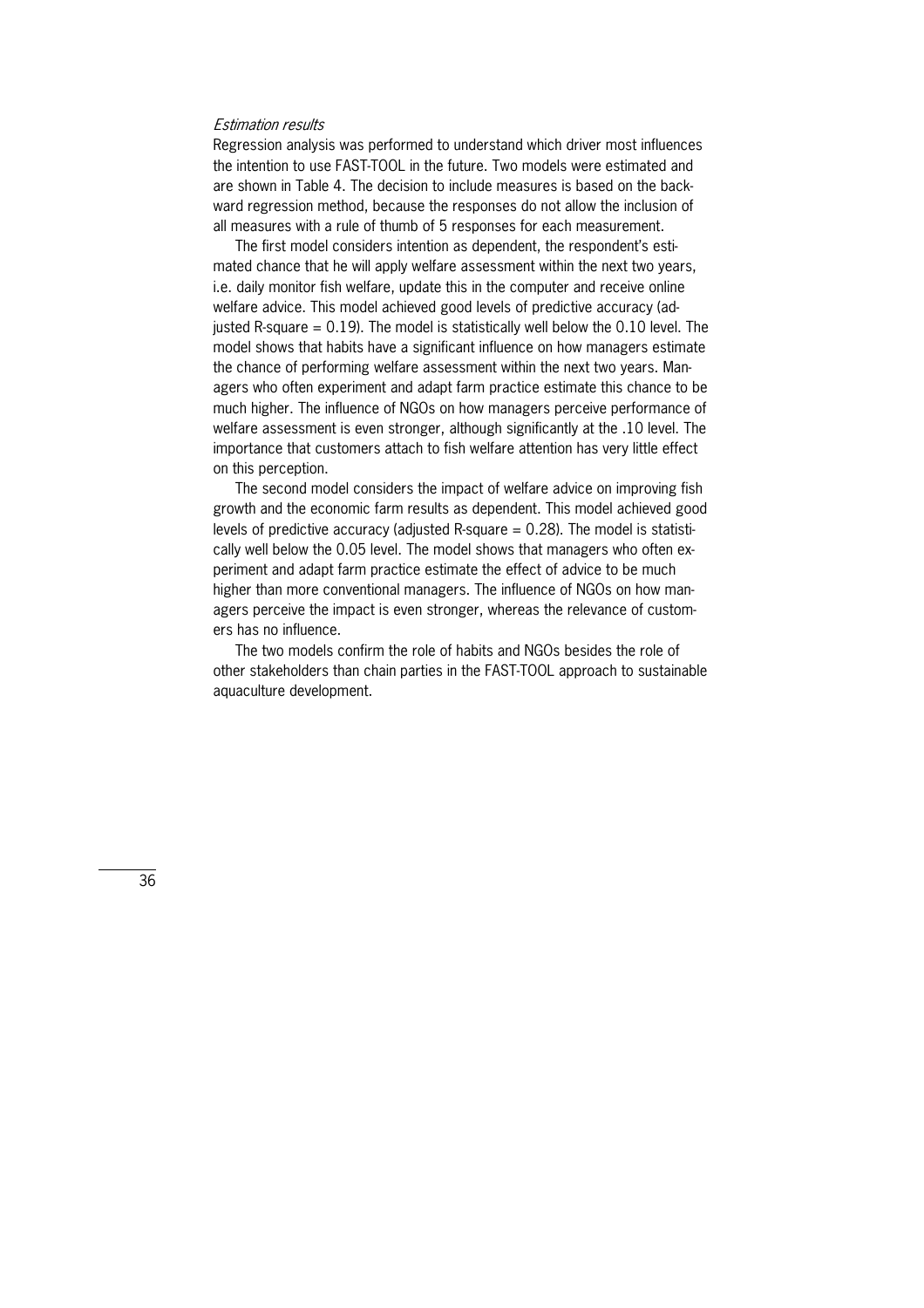| Table 4.                   | Influence on fish farm managers' perception of 1) intention to<br>apply welfare assessment and 2) impact of advice. Standard-<br>ised Beta coefficients and significance between brackets |               |  |  |  |
|----------------------------|-------------------------------------------------------------------------------------------------------------------------------------------------------------------------------------------|---------------|--|--|--|
|                            | <b>Intention</b>                                                                                                                                                                          | <b>Impact</b> |  |  |  |
| Attitude towards behaviour | $-0.32(0.88)$                                                                                                                                                                             | 0.16(0.44)    |  |  |  |
| Importance to customers    |                                                                                                                                                                                           |               |  |  |  |
| Pressure from NGOs         | 0.07(0.80)                                                                                                                                                                                | 0.11(0.66)    |  |  |  |
| <b>Habits</b>              | 0.42(0.10)                                                                                                                                                                                | 0.40(0.10)    |  |  |  |
|                            | 0.36(0.08)                                                                                                                                                                                | 0.35(0.07)    |  |  |  |
| R-square                   | 0.34                                                                                                                                                                                      | 0.41          |  |  |  |
| Adj R-square               | 0.19                                                                                                                                                                                      | 0.28          |  |  |  |
| F(sign)                    | 2.30(0.09)                                                                                                                                                                                | 3.11(0.04)    |  |  |  |
| Ν                          | 22                                                                                                                                                                                        | 22            |  |  |  |

Note: Lowest tolerance value found is 0.54 in both models measuring the fraction of the total variance in the explaining variable not predicted by another explaining variables is high (Hair, et al., 1999). Much higher than the critical minimum value of 0.10; Hair, et al., 1999) and this indicates that multicollinearity should not be a problem.

#### **4.5 Conclusion**

The FAST-TOOL approach requires the participation of fish farms that provide information about fish behaviour in the rearing unit. The intentional use of farm managers appears to be driven by the pressure of non-governmental organisations; this is particularly the case for the Norwegian managers. However habits are also important. Managers who are used to adapting new technology are the first to be targeted and use FAST-TOOL. They are the pioneers who will have to convince the remaining farms that are currently less aware of the role of fish welfare in the performance of the farm.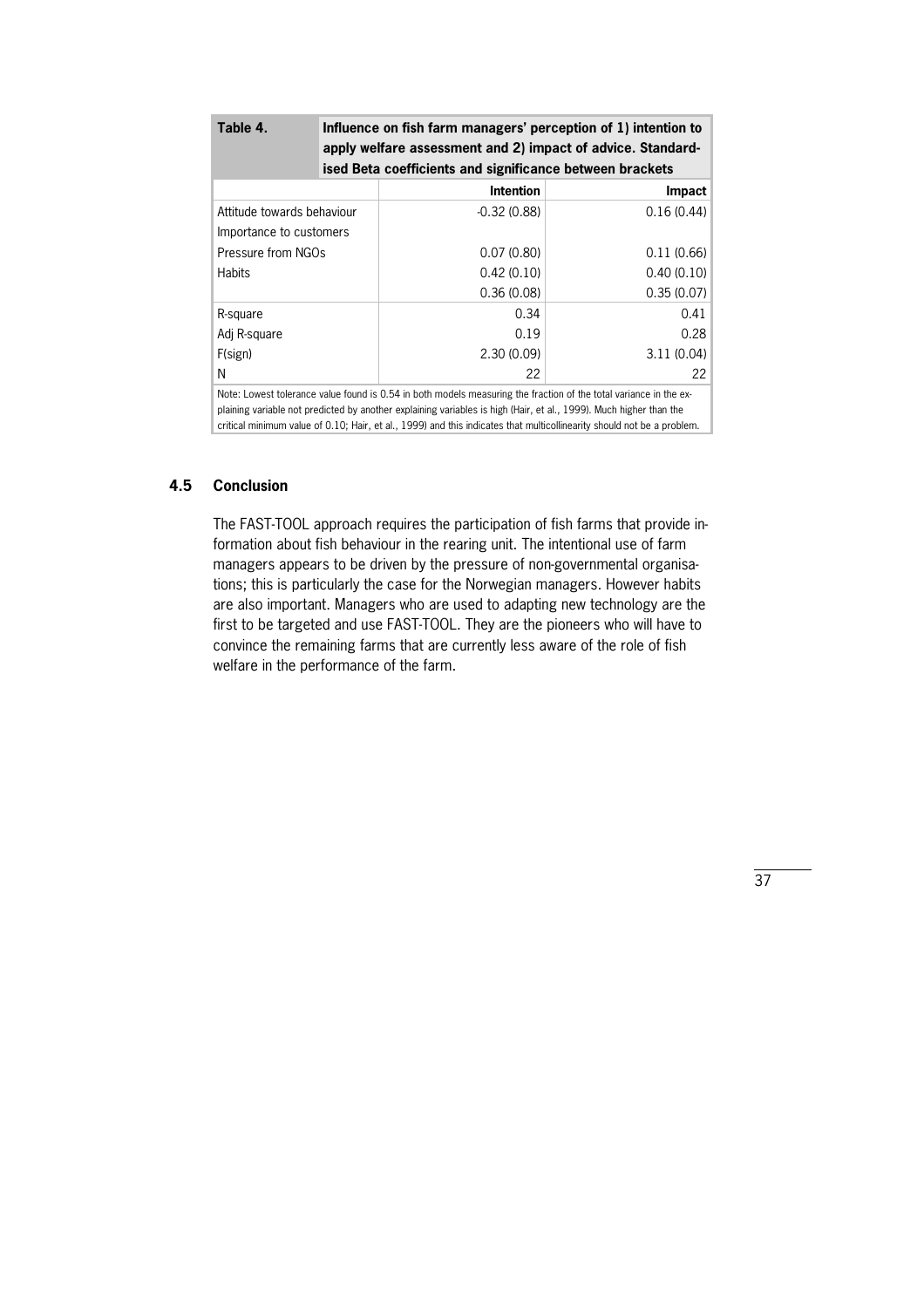### 5 Implementation of FAST-TOOL

#### **5.1 Introduction**

The challenge for conceptualising FAST-TOOL is to find a way to incorporate different stakeholder views whilst continuing to improve welfare by monitoring. Now it is clear what benefits and costs are associated with use of the FAST-TOOL, who are the important stakeholders for this system and how the farm managers view the system, the next question is how to successfully implement FAST-TOOL.

The implementation of FAST-TOOL distinguishes between the 'products' that can be developed from the FASTFISH approach and the institutionalisation required for the long-term operation of the assessment system. Society has a wide range of stakeholders who are either involved in aquaculture or who have some stake in aquaculture development. The availability of information about the production conditions of the fish is valuable for all these stakeholders. Current and future use of FAST-TOOL is characterised by the open system to all relevant stakeholders to develop participation and accountability. A body is required to facilitate the development of the products that stem from the assessment system.

An initial implementation plan was designed based on the literature, discussion with researchers and discussion with fish farm managers in Norway. A questionnaire was subsequently developed to test this plan and interviews were conducted with representatives from all stakeholder groups to discuss the plan.

#### **5.2 Products from FAST-TOOL**

The products that can stem from FAST-TOOL were divided into four categories shown in Table 5: the Welfare Network Levels. The 'whereto' depends on the intentions; the main challenge will be the incorporation of multiple stakeholders.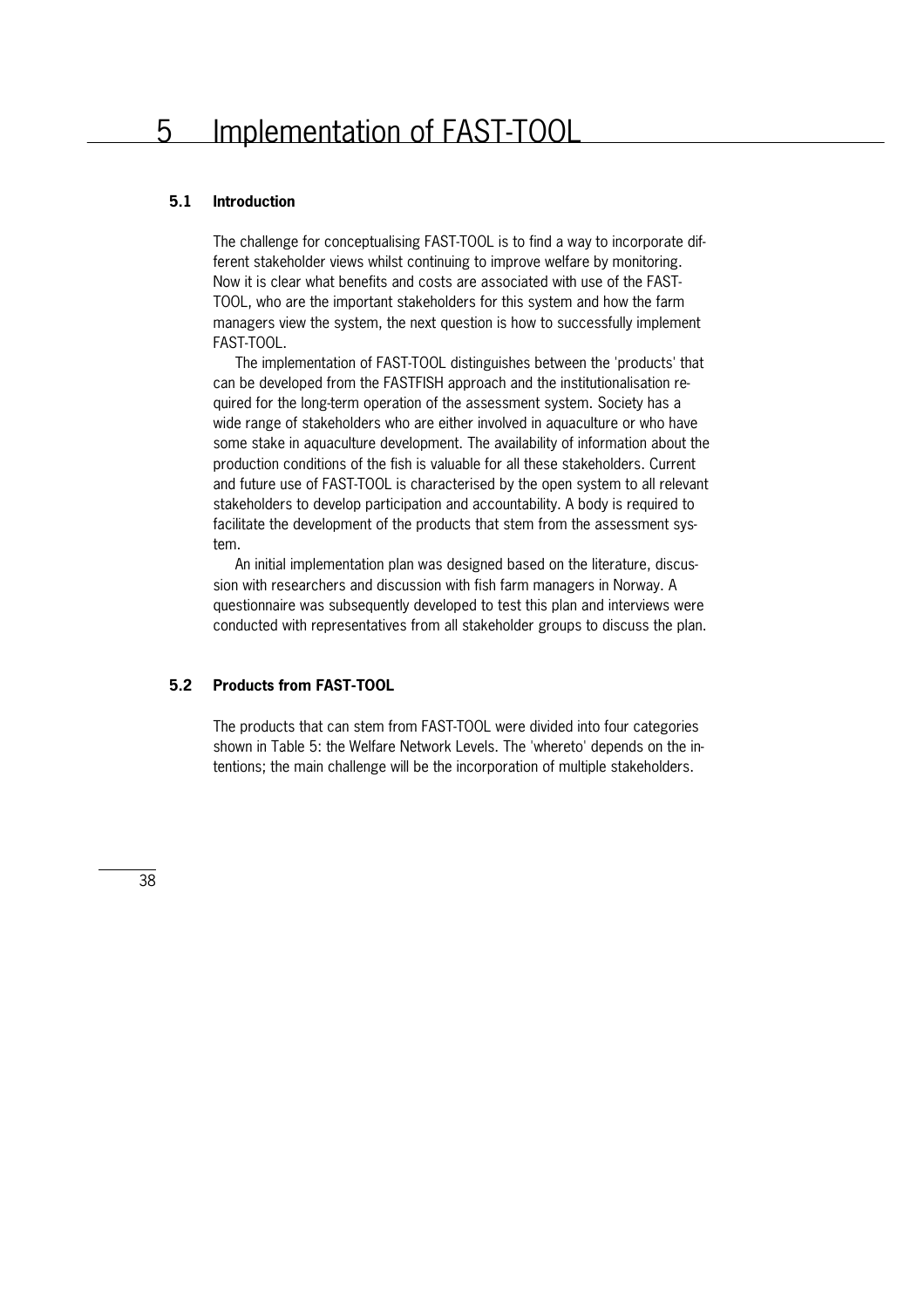| Table 5<br><b>The Welfare Network Levels</b> |                     |                     |                     |                     |  |
|----------------------------------------------|---------------------|---------------------|---------------------|---------------------|--|
|                                              | Level 1             | Level <sub>2</sub>  | Level <sub>3</sub>  | Level 4             |  |
| <i><b>Objectives</b></i>                     | Objective as-       | Education and       | Certification and   | Marketing infor-    |  |
| <i>FAST-TOOL</i>                             | sessment of wel-    | human develop-      | benchmarking        | mation and cre-     |  |
|                                              | fare                | ment                |                     | ating awareness     |  |
|                                              |                     |                     |                     | for consumers       |  |
| Data                                         | Raw data            | Parameters          | Criteria            | Classes             |  |
|                                              | 0-1000              | $0 - 100$           | $0 - 10$            | $0-1$ $(2,3)$       |  |
| <b>Stakeholders</b>                          | <b>Fish farmers</b> | <b>Fish farmers</b> | <b>Fish farmers</b> | <b>Fish farmers</b> |  |
|                                              | Research            | Extension           | NGO                 | NGO                 |  |
|                                              |                     | Suppliers           | CCO                 | Retail              |  |
|                                              |                     | Government          | Retailer            | CCO                 |  |
|                                              |                     |                     | Other chain         |                     |  |
| Approach                                     | Assessment          | Judgement in        | Defining values     | Overall welfare     |  |
|                                              |                     | study group         | and criteria        | parameter           |  |
|                                              |                     |                     |                     |                     |  |
|                                              |                     | Extension           | Creating incen-     | Promotion           |  |
|                                              |                     |                     | tive for competi-   |                     |  |
|                                              |                     |                     | tion                |                     |  |
| Key points                                   | Efficiency of as-   | Impact of advice    | Conflict resolu-    | Product market      |  |
|                                              | sessment            |                     | tion                | combination         |  |
| Results                                      | Information         | Improved techni-    | Improvement         | Marketing with      |  |
|                                              |                     | cal results         | and/or retention    | added value         |  |
|                                              |                     |                     | of reputation       |                     |  |

 The different levels are adopted from the structure applied in the Welfare Quality project (Botreau et al., 2007). The structure shows the activities of the system: measuring welfare objectively (level 1), developing aquaculture (level 2), formulating criteria (level 3) and consumer marketing (level 4). The question of whereto in levels 1-4 stems directly from the question: who uses the information and who learns, who sets the rules. Chapter 3 showed that the question of whereto will be answered quite differently by different stakeholders.

#### Level 1

At this basic level, information on fish production from assessment is obtained for input for the other levels. Issues aimed at gaining farmers' commitment con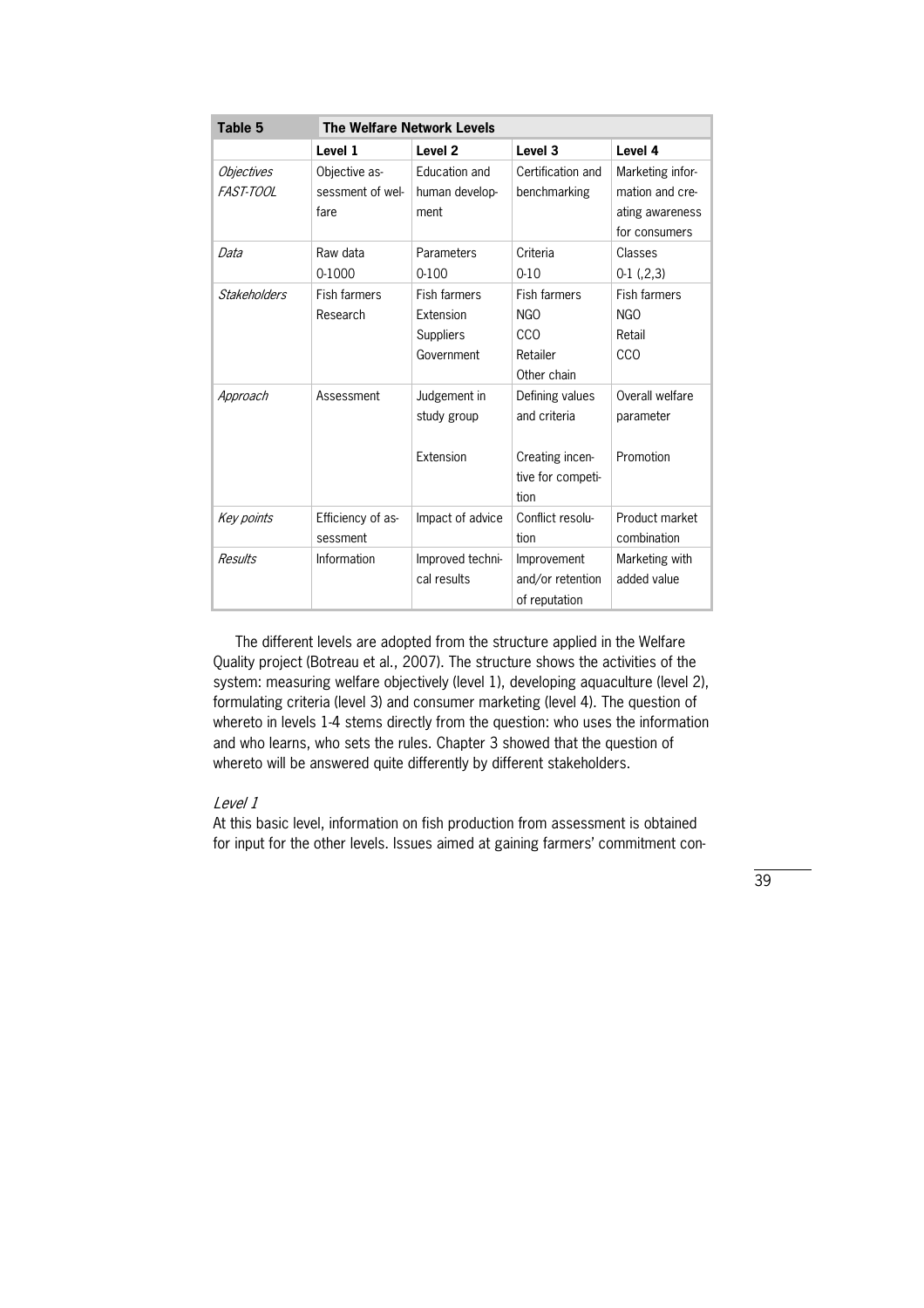cern the assessment and applicability of the advice, particularly if fish farms are to invest in further development contributing to sustainable aquaculture.

Acceptance will increase when there is a logical method in fish-based monitoring and definition of welfare, the practical implementation of on-farm monitoring and the socio-economic impact of the assessment scores (Keeling et al., 2007). For fish farmers producing for the mainstream markets, welfare is primarily about fish health and zootechnical performance. A small number of fish farmers produce for standards where the agricultural objective is more broadly defined in terms of animal care, nature and the environment, e.g. organic, which changes the definition of good farming and welfare as well (e.g. Bock et al., 2007; Donkers and Immink, 2008). Also in the mainstream market, farms have to remain competitive with the investments in welfare equipment and improvement. The higher standards of production should not damage their position in global trade, i.e. their production should not be undermined by products produced under different, usually lower, production conditions that compete on price (interview Van Eijk, Product board fish).

 Most farmers assess the welfare of their fish on the fish itself, such as swimming and group behaviour, depth of swimming, playfulness, etc. This is very similar to many criteria included in the FAST-TOOL. This farmer's assessment should be reflected in the monitoring approach.

 Operation managers are not used to registering this type of information or may lack the incentive to do so systematically on a daily basis. Nor may farmers be well enough equipped or have the necessary computer skills to operate FAST-TOOL. Operation managers on farms are paid to run the farm and incentives to increase performance in order to improve welfare are rare.

 Welfare measures should be sufficiently flexible to set criteria at different levels and set off welfare criteria against other criteria if they contradict each other or contradict immediate practice on the farm, to allow the development of different products at the next levels (Ingenbleek and Immink, 2008).

 Aquaculture closely interacts with the environment and production practices will therefore also influence the environment; for example feed and antibiotics directly affect the sea ecology system. Most stakeholders take a broader view than solely welfare, and also take into account the environment or labour. Extension of the measures in the FASTTOOL system or integration with existing systems is incorporated into future development.

 The increased assessment by government, retailers, NGOs or CCOs has raised the efficiency of these assessments by different organisations in terms of costs and by farmers in terms of costs but in particular the required time and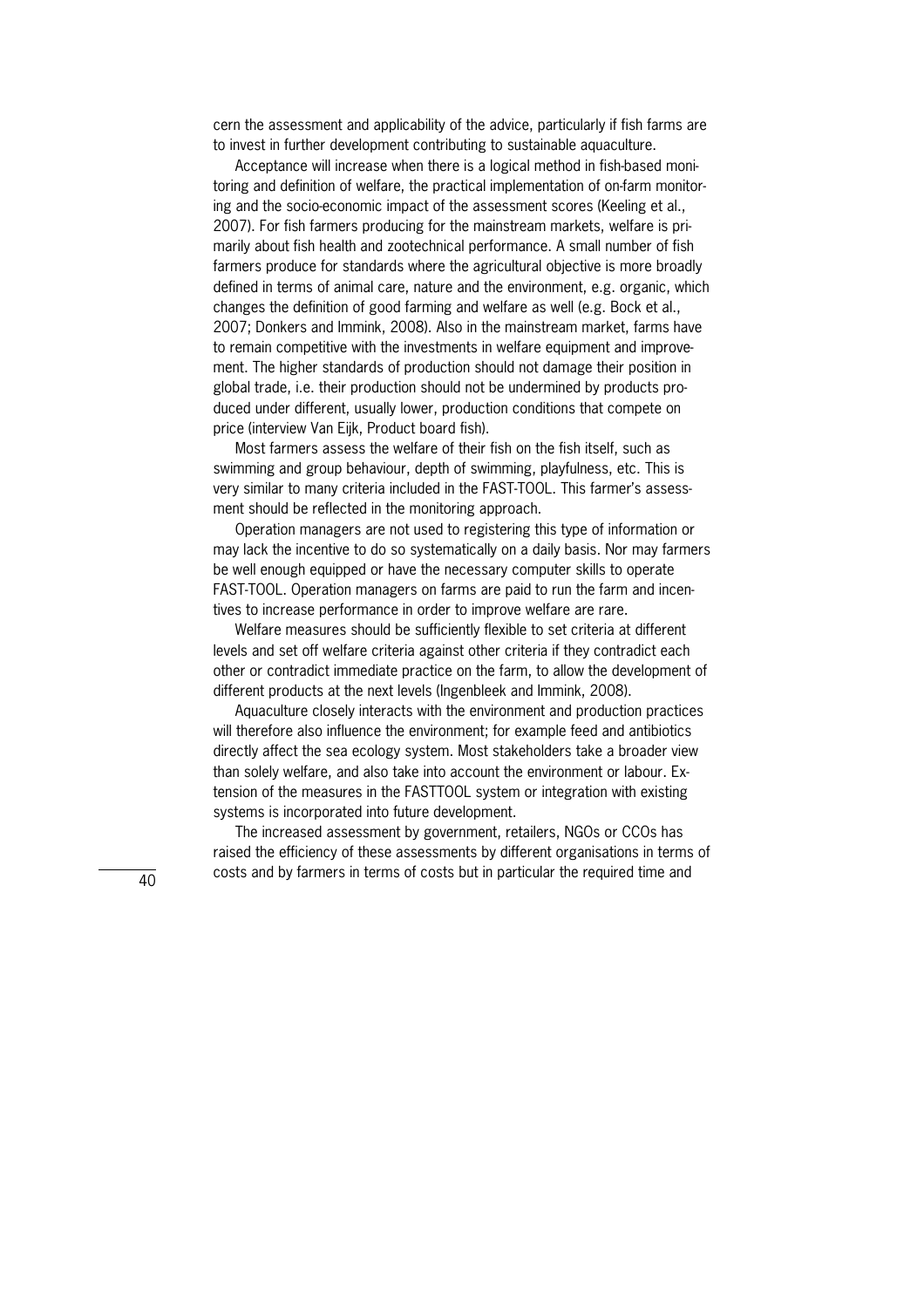control over the assessment. FAWC (farm Animal Welfare Council) recommends that scheme owners work towards refining their standards and inspection procedures to achieve an increasing inclusion of welfare outcomes, so as to provide both a better reflection of the welfare of the animals within a production system and the level of stockmanship on the farm (Butterworth and Kjaernes, 2007). In this respect, measures must be recorded similarly irrespective of who does what and when (repeatability of the measures).

The FAST-TOOL assessment system is just the start of an approach to promote welfare monitoring in practice. As the system and insights develop, FAST-TOOL will require updates and need to incorporate new measures and/or replace technology.

#### Level 2

At level 2, the observations of the assessment are translated into information useful for management decisions and benchmarking. The relevance of the monitoring results in terms of management information will be significant for farm owners' interest in accepting a monitoring system (Keeling et al., 2007). Farms where assessment practice is implemented have more information that allows them to adopt measures in the short term (e.g. an early warning system) and measures in the long term (investments) and can therefore reduce risks and increase efficiency, thus gaining a competitive advantage over non-participating farms.

The online-monitor will be used on the farm and farmers will also be the major users of this information initially. On-farm experimentation and learning have always been important for improving productivity and generating knowledge. A larger number of farmers and a greater diversity of human capital facilitate knowledge transaction and promote innovations resulting in regional competitive advantage for the producers in this region (Porter, 1990; Roll, 2008).

Top-down transfer of technology has not proved to be a sustainable approach. This is also reflected in the problem of getting farm managers to respond to the questionnaire in this study. They probably share the need but do not yet see the benefits, but it is an indication that the subject is not currently regarded as relevant, or that the registration required by government already demands too much labour, as one farmer indicated.

Farm managers have to trust this system. This can be achieved when FAST-TOOL works in a lee environment for the first years. This will allow farmers to work without obligations but become aware of the system and its potential in the near future. Farmers can contribute to welfare investment when it is indi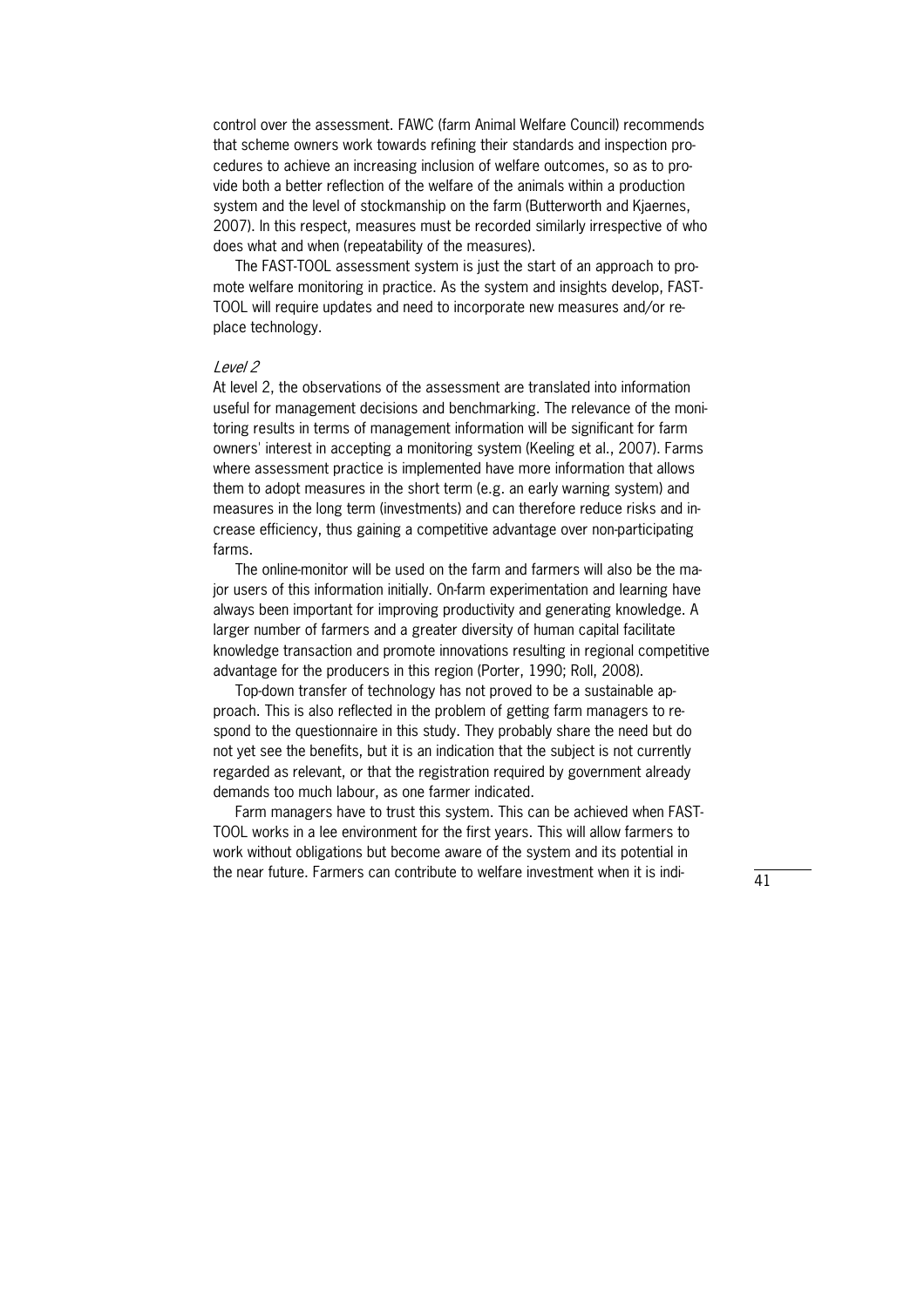cated what issues will be important within the next 5 years. When there is a relationship with CCOs or other sellers, they could indicate what is obligatory to a greater or lesser extent, thereby creating awareness of the timeline of investments. The farm manager will always make a return on investment judgement about the benefits of investing in information for FAST-TOOL for farm performance as well as the products in levels 3 and 4.

 When the system works in a lee environment, or one where fish farmers use the monitoring system without obligations, farmers can build experience and capacity. Nonetheless, after several years the initial situation could change and the ability to work without obligations might disappear. This should be communicated when the monitoring system is introduced. During the first few years, fish farmers may work without obligations to become accustomed to the new approach. The information will be made available to the public and act as input for the 'products' to be developed by stakeholders.

 Benchmarking should therefore be performed by empowering managers and local farm groups to engage them in the on-going process of experimentation, learning and development, equal to the best practice of extension (e.g. Coutts, 1994). In Welfare Quality and others (Baltussen et al., 2008) benchmarking is described as a valuable strategy. A future challenge is to increase the scale in benchmarking. One of the features besides all the parameters is the comparison of housing and management systems. Government can interact at this level by subsidising more welfare friendly production systems like tax reductions on investments.

#### Level 3

At level 3, other stakeholders will become involved and work with the information in levels 1 and 2. The importance attributed to different aspects of animal welfare varies among stakeholders as this is a multidimensional concept and there is no unique measure of welfare (Veissier, 2007). Translating animal behaviour into norms is an additional step. This requires the judgement of experts: (1) what is the level of welfare when defined as high, or required (2) when two parameters provide a contradictory score on welfare or when technology is not yet capable of measuring certain behaviour.

Different aspects of welfare must be clearly stated to reflect what is meaningful to animals but also agreed by stakeholders, to ensure that wider ethical and sociological issues (such as the contextual nature of both human-animal relationships and scientific forms of knowing) have been addressed before products can be developed at this level and successfully put into practice. A welfare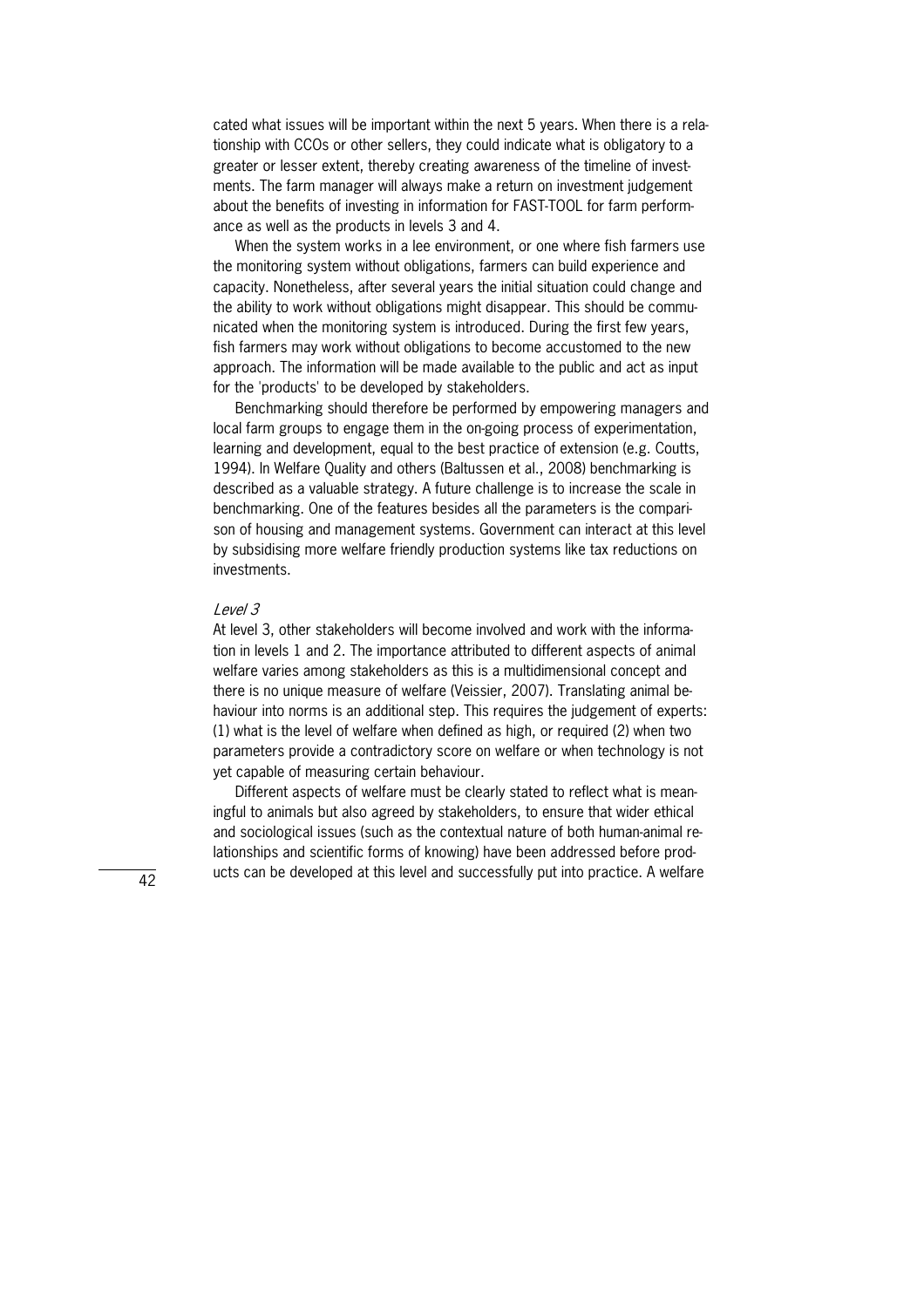monitor is not a standard. This requires an additional step where different supply chains and different stakeholders interact to formulate criteria. Different levels are also necessary because market players tackle different ranges of sustainability and level in their requirements serving different market segments, main stream, idealist and case-solvers. This requires collaboration and information sharing between all parties. Information sharing is a means of comparing and confronting each other's ability to detect the discrepancies between ideal and actual chain performance (Smit, 2006).



Within the process of developing sustainable aquaculture, not only is a standardisation process performed but also a marketing task, in the sense that different products are developed to meet the wishes of specific stakeholders, just as there are different marketing channels. Besides retail chains, there are food service chains and other business-to-business chains that will distribute the fish and require different information (Coughlan, 2006). Therefore, different groups of stakeholders can set standards based on the same input information from FAST-TOOL. This is depicted in Figure 5 which shows how different groups of stakeholders can apply the information from FAST-TOOL, each using their own parameters and weighing these into criteria that represent their shared values.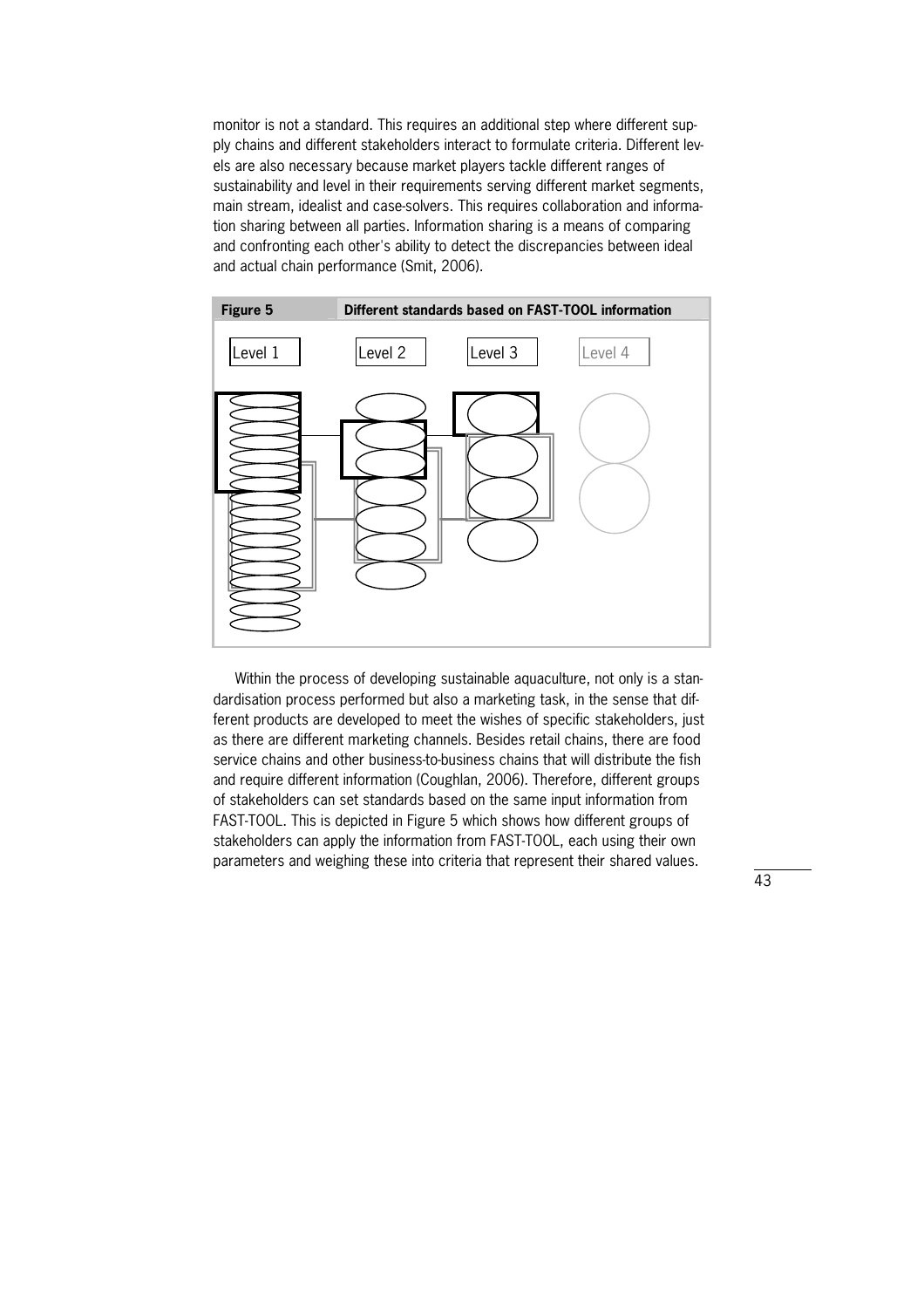The different chains of blocks represent stakeholder groups with shared values. In each arrangement, an ethical commission has to decide how different parameters weigh up and when a particular score is sufficiently welfare friendly. In most cases, this will be a decision process that balances 'ideal criteria' for the fish, on the one hand and the practical feasibility on the other. NGOs play an important role in formulating the ideal criteria. Retailers and other chain partners primarily set limiting conditions such as costs of welfare investments, marketing and logistics.

 A value judgement by experts is necessary, such as an ethical committee or steering committee depending on the aim. Formulation of criteria and subcriteria about on"farm measures is required before welfare information can act as input in standards and be passed on to consumers. In an ideal world, the relative importance attributed to each welfare aspect should reflect the priorities of animals. However, the priorities are difficult to ascertain; the aggregation of welfare measures into an overall assessment of welfare has to rely on expert opinion on what counts for animals and what society finds acceptable/unacceptable (Veissier, 2007). This opens the option of negotiating indicators and may result in processes like data validation with fish farm managers or a dialogue on the critical limits of specific indicators and the input of both experienced and scientific knowledge.

 Competition and benchmarking are important stimuli for innovation in these companies (Porter, 1990) and is also vital for sustainable development (Friedman, 2008). Competition can increase speed to market (Porter, 1985). The reputation of the fish farm is important for the economics of future business and therefore processors increasingly regard animal welfare as a fundamental aspect of their reputation. Sustainable benchmark systems provide an incentive to contribute to sustainable development (Interview Nagel, Greenpeace). The balanced scorecard (www.globalscorecard.net) is one example of an approach that makes it possible to identify the discrepancies between (more) ideal and actual performance and decide which actions to take with respect to these two main functions. Greenpeace e-waste monitor shows how it initiates dynamics in mainstream production with respect to sustainability investments. The subsequent monitoring results show that the second place can become first with a few adjustments and consequently receive substantial exposure, whereas no one wants to receive the least score on sustainability development. http://www.greenpeace.org/international/campaigns/toxics/electronics/how-

the-companies-line-up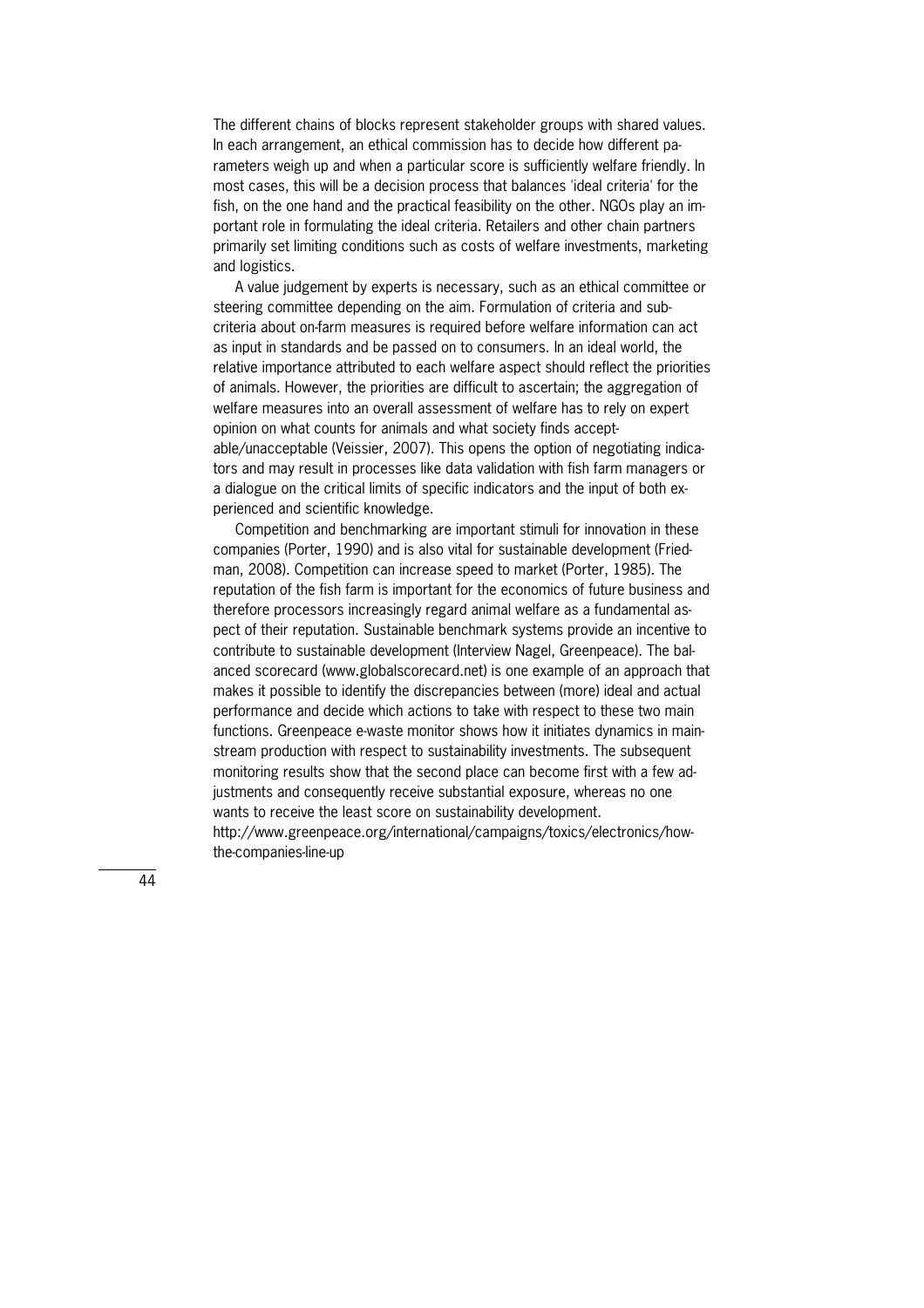The FAST-TOOL system can also contribute by marketing the reputation of an organisation. Whether consumers should receive the information is questionable, but if consumers want that information it must be available (Interview Oosterhuis, Ahold). The brand itself expresses this particular quality or values of the organisation. Ahold and McDonalds, among others, show that chain parties who do not own the farms will also take responsibility when their reputation is at stake.

Monitoring at this level requires independent verification besides selfassessment in FAST-TOOL. The institutional challenge is how information from the monitor can be an instrument for customers and other stakeholders to verify the production circumstances. Communication about FAST-TOOL and transparency about its development paves the way for negotiation and institutional arrangements aimed at combining a participatory and verification approach serving the primary stakes of both the farms and their customers.

#### Level 4

In marketing, the challenge is to develop an economically healthy welfare concept in which welfare could be a distinguishing attribute and for which consumers are willing to pay. The translation of the additional costs to consumer prices is complex and requires communication about the production processes.

 The contribution at this level focuses on developing communication and fish product concepts for a particular market segment. Communication creates consumer awareness of production and the supply offers a choice of products with higher welfare standards. At this stage, all information about the production process is reduced to one indicator. An additional step is created to make the information accessible to the consumer and start communication. Examples might be a traffic light system or stars expressing the level of welfare (interview, De Jong, Animal Protection Group).

 This implies that the issues addressed at the earlier levels also apply here and in particular negotiation about the overall indicator. And when a distinction is made by a traffic light or stars, the different levels have to be defined. This is a process between special interest groups and supply chain parties where the development of a product assortment is a trade"off between ideal welfare criteria and achieving minimum baseline sales.

 The potential economic advantage resulting from a high score will allay farmers' fears and increase the appeal of the monitoring tool as a marketing device (Keeling et al., 2007). The market segments will have the size of niche markets or local markets; quality products (usually those that are considered to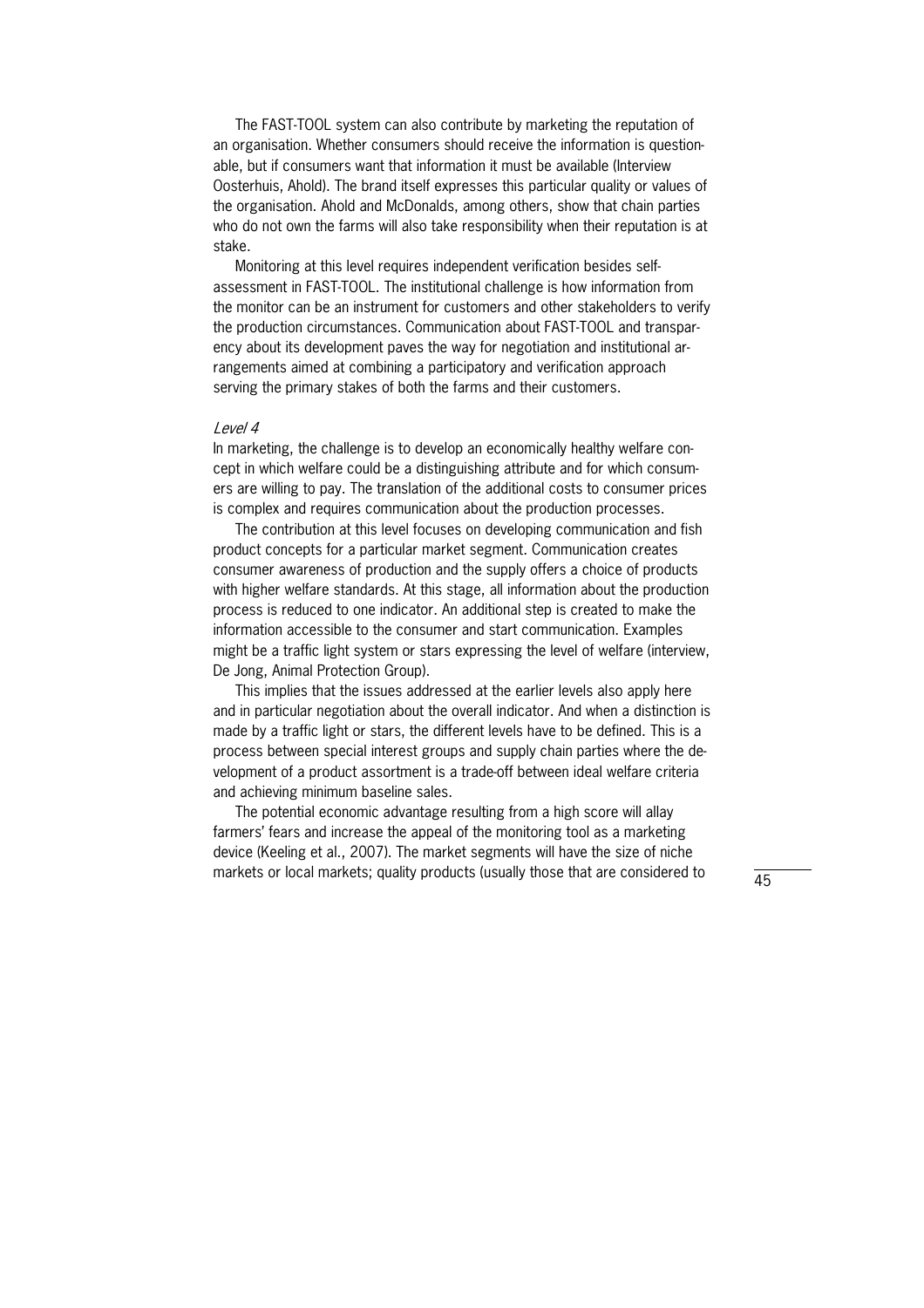have superior taste) are widely assumed to result from production processes that exhibit higher levels of welfare (Kjaernes et al., 2007).

 This level requires strong effort on matching demand with supply (Interview De Jong, Animal Protection Group), in particular marketing competencies to define product-market combinations and offer the fish to the right target group in the right place with the right promotion (e.g. labelling). Welfare as part of the marketing strategy has really taken off, particularly in countries like Great Britain and the Netherlands. Supply chains are marketing their products with higher welfare through retailers and specialised food stores. The root cause of the problems plaguing many idealistic supply chains is a mismatch between the type of supplied products and the type of supply chain (Fisher, 1997). Therefore, the supply chain first has to consider the nature of the demand for the products in the chain. Many aspects are important, for example product life cycle, demand, product variety and services.

The technology of FAST-TOOL makes it possible to communicate directly with the targeted customers. Real life images of the underwater cameras could provide the transparency required by a group of consumers. An example of this is the concept of Peter's Farm veal that enables its customers to take a real-life look at the farming conditions by webcam as they log onto a website with a special code provided on the product packaging for tracing and tracking (http://www.petersfarm.com/default.asp?p=http://www.petersfarm.com/nl/46. asp). Peter's Farm veal has been successfully introduced in several supermarkets throughout Europe, particularly in upmarket retailers because of the innovative communication of the welfare of the products sold by the retailers. At this level, tracing and tracking could therefore be a distinctive marketing instrument to deliver value through additional features.

 Introducing a welfare label is another marketing approach, such as the Fair Trade certification label. A fish welfare label could be developed that includes additional welfare standards that have to be assessed by the FAST-TOOL. Research within the Welfare Quality® programme has counted over 100 welfare schemes in different product categories developed by this type of organisation in six Western European countries (Roex and Miele, 2005). The huge increase in consumer labels with specific quality elements has not prevented Welfare Quality from constructing a prototype label. Peeling (Eurogroup for Animals) would like to certify more than one level of welfare, to allow the consumer to differentiate between two products on the grounds of welfare. Others question labels; Efaro (European Fisheries & Aquaculture Research Organisations) has substan" tial doubts about the MSC label.

46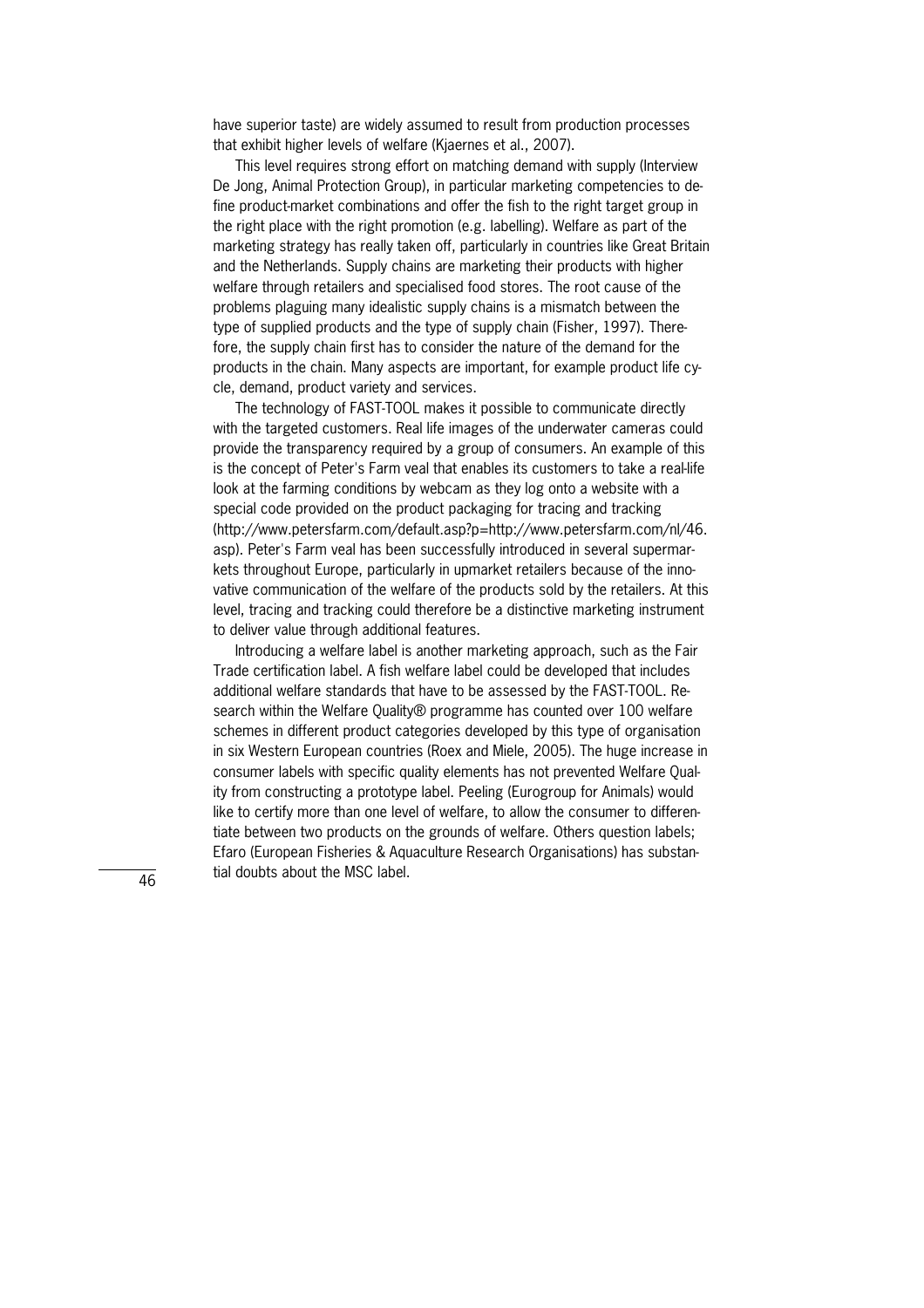#### **5.3** Institutionalisation of FAST-TOOL

The main challenge is how to make FAST-TOOL part of the different perspectives of an evolving and learning monitoring system to initiate sustainable development of aquaculture. This is challenging because in the current practice international supply chains operate with exclusive systems and negotiation about indicators is more emotionally driven rather than based on scientifically validated information regarding the welfare of fish (Interview Vink, Nutreco). An example is when NGOs address density in the pens or the processing distance to the slaughter location, or issue advice to consumers to purchase or a specific kind of fish or not (interview Van Eijk, Product board fish). Such activities have a great impact on the fish assortment at retailers or the reputation of aquaculture, but the message is not always without controversy despite the fact that the aquaculture sector supports such initiatives. Another example is the way that retailers request NGOs to support a welfare feature in order to receive legitimisation for selling this product (interview Oosterhuis, Ahold). The FAST-TOOL assessment system makes it possible to fill the gap of ample research on fish welfare in aquaculture and maximise the objectivity of judgements. With respect to the information and its use, the key question is whose absence will jeopardise the process of developing or even implementing a monitoring system (Guijt, 1999). Therefore, a platform must be established that provides direction in using the information stemming from the FAST-TOOL system.

A supervisory body has an important task in safeguarding trust and cooperation in the FAST-TOOL assessment system by monitoring the activities from the platform (Ingenbleek et al., 2008). Improper use of the information can undermine that trust and therefore the use of FAST-TOOL. An example of improper use might be when a processor claims to sell welfare friendly fish because the fish from these locations have higher scores on a particular item, despite scores on other items being below average, i.e. when the processor provides selective information for commercial reasons. Such an action might even produce a counter reaction from an NGO. Fish farm habits play an important role in the intention to use FAST-TOOL. Keeping track on how farmers trust the system, for example how they anticipate the transparency of their production and safeguarding the proper use of this information, is necessary to stimulate use. The examples show that trust in the FAST-TOOL assessment system must be established and maintained. A scientific objective assessment system does not necessarily imply a validated system by other stakeholders. The body accumulates the knowledge and experience of farms and the market and supports innovation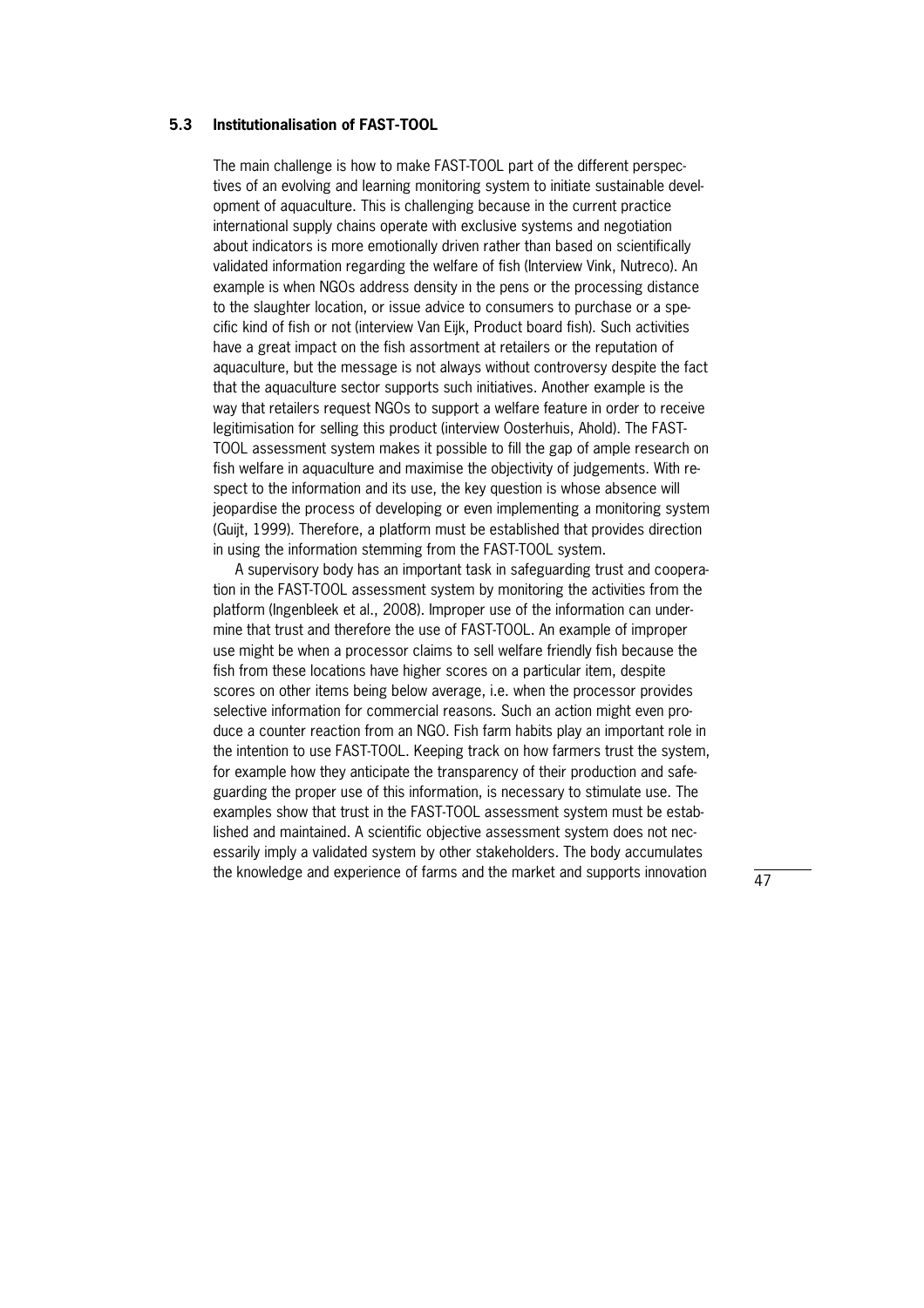and adaptation. The body can consist of representatives of the major stakeholders.

 Because developing and revising criteria very much depends on the context, managing conflicting interests between stakeholders is important because of the impact; the parties represent a large market or may damage the reputation of a company and the stake of FAST-TOOL if they use it as input. For example, demands of special interest groups may be higher than the levels that retailers are willing to implement, given the pressures they experience in their own environment. Or the interests of the fish farms may conflict with those of the retailers, because the standards desired by the supermarkets ultimately differ from the standards that fish farms have already adopted. There may also be conflicting interests among countries, because institutional environments differ widely across Europe (Ingenbleek and Immink, 2008). Understanding the decisionmaking process is relevant to produce strategies to prevent conflicts.

 An ethical commission is necessary to resolve disputes about what is 'right' or 'wrong' for the fish for two reasons. The parameters carry information that approximates complex processes. Despite the research of FASTFISH among others into the welfare of fish in aquaculture, researchers might not reach a definite conclusion about how a particular practice and/or behaviour influences the happiness of the fish, even though their studies are based on scientific research. The translation of information to action leaves room for subjectivity that requires interpretation (Guijt, 1998). Furthermore, there is a wide gap in the state of the art in welfare research; many aspects of welfare are not understood and insights and hypotheses might change. Therefore, pronouncement might sometimes be necessary that reflects the vision of all stakeholders and to prioritise additional research.

#### **5.4 Conclusion**

Implementation of FAST-TOOL requires institutionalisation in order to offer a platform on which to develop several 'products' from the various levels of opportunities. The first level consists of obtaining the data from the various fish farms. This allows discussion between the different stakeholders about the approach followed by FASTFISH as well as the products that can be developed from this data, such as benchmarking products for the industry and welfare marketing concepts.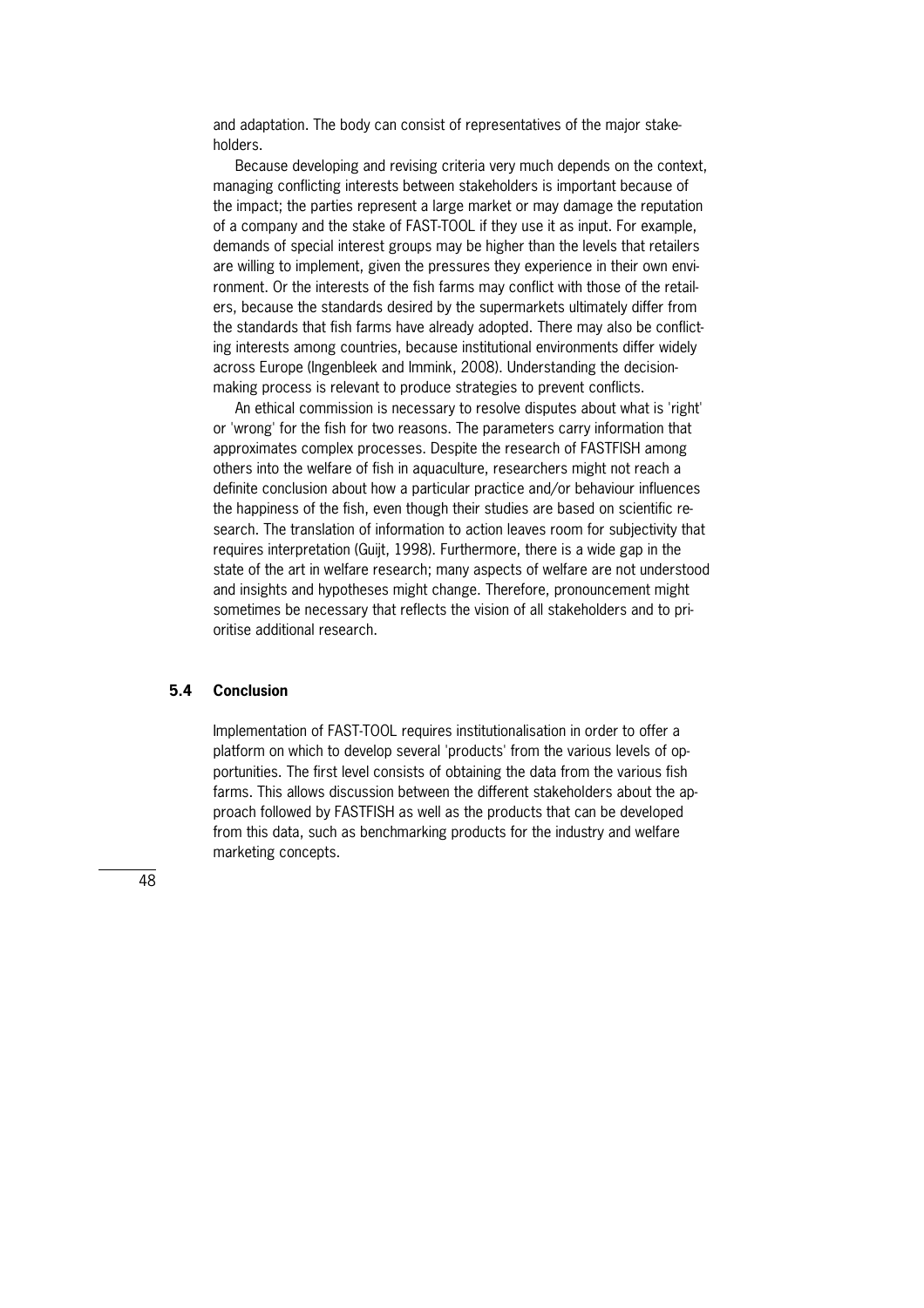Implementation of FAST-TOOL must involve education in order to promote the participatory approach and include the opportunity for verification to allow for accountability. When fish farm companies are not directly involved in setting standards by making them formal stakeholders in the standardisation process, a cultural gap may be created between those formulating the standards and those implementing them. In the context of today's society, combining human development and interpretation is no easy task and requires a platform that facilitates the building of institutional arrangements and relationship management.

 A platform must be established that directs the use of information stemming from the FAST-TOOL system. The scientifically validated monitoring information can feed the stakeholder discussion about what is good fish welfare and also give directions for further research aimed at understanding fish welfare. The platform allows the current limited understanding of welfare to be addressed whilst underlining the need of stakeholders to improve welfare. The platform can therefore also be important for setting the agenda for defining the hypotheses about the impact of the environment on welfare conditions as well as negotiating the indicators and the various acceptability levels for welfare conditions that have not been yet scientifically validated or that are subject to varying interpretations by researchers.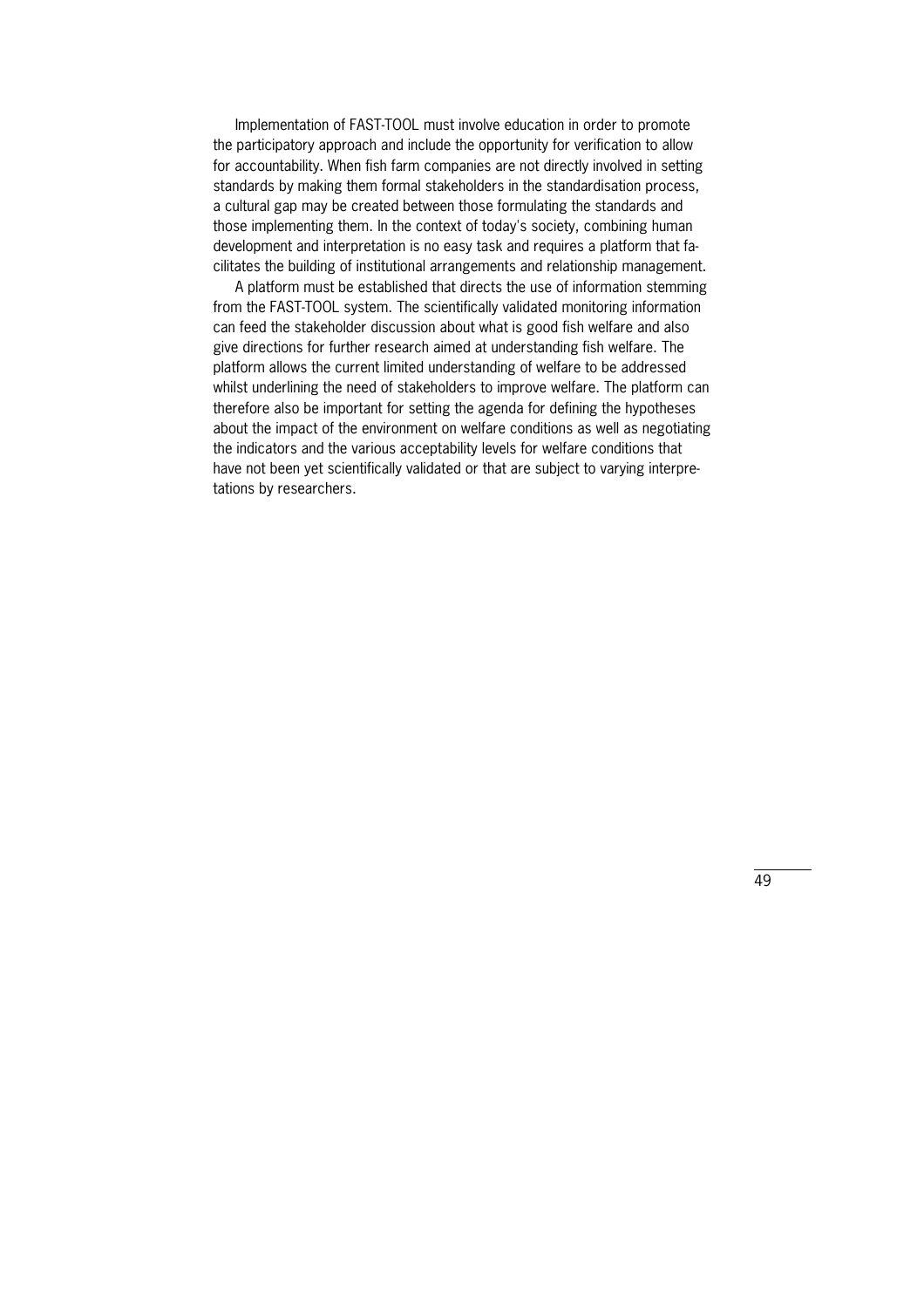### 6 Conclusions and advice

Implementation of FAST-TOOL is a strategic process in which monitoring fish behaviour and fish welfare is also about politics, choices and directions, i.e. a social process. When welfare is important to all stakeholders, the aim should be to incorporate multiple perspectives. This implies the formulation of common goals between stakeholders that establish an institutional arrangement that uses the information from monitoring to develop certain products, facilitated by a platform.

 Monitoring welfare is embedded in negotiations and collaborative decision making by stakeholder groups, each using specific information from FAST-TOOL. The platform roles can be extended to deal with the adoption of new insights, monitor the progress and achievements related to learning and verification and find ways in which farms with low welfare can be given temporary access and opportunities to market their fish. The platform needs to be supervised by a body to retain trust in the system, facilitate stakeholder processes and resolve conflicts between stakeholders. Furthermore, the body's role can be extended to deal with the adoption of new insights, monitor the progress and achievements related to learning and the verification and marketing of welfare friendly fish.

 Adoption of the tool can be achieved if farmers are legally obliged to apply the tool in their farm systems. A faster and probably more successful approach is to enable market forces to stimulate adoption through governance. Sustainable aquaculture development by means of a monitoring system will be the result of the dynamics and the interaction between entrepreneurs, supply chain organisations, social organisations and consumers. The stakeholders involved share the opinion that market parties need to be the initiators for improving welfare. In collaboration at European level with the EWAC initiative, a national daughter body can aim to fulfil the specific local needs, for example the extent to which government is represented in the body and is involved in the decision making.

 The scientific validated information forms the basis for negotiations between stakeholders about the indicators. Understanding of fish welfare is currently developing and new technology will increase knowledge about the relationship between stressors and fish behaviour. The information should be extended with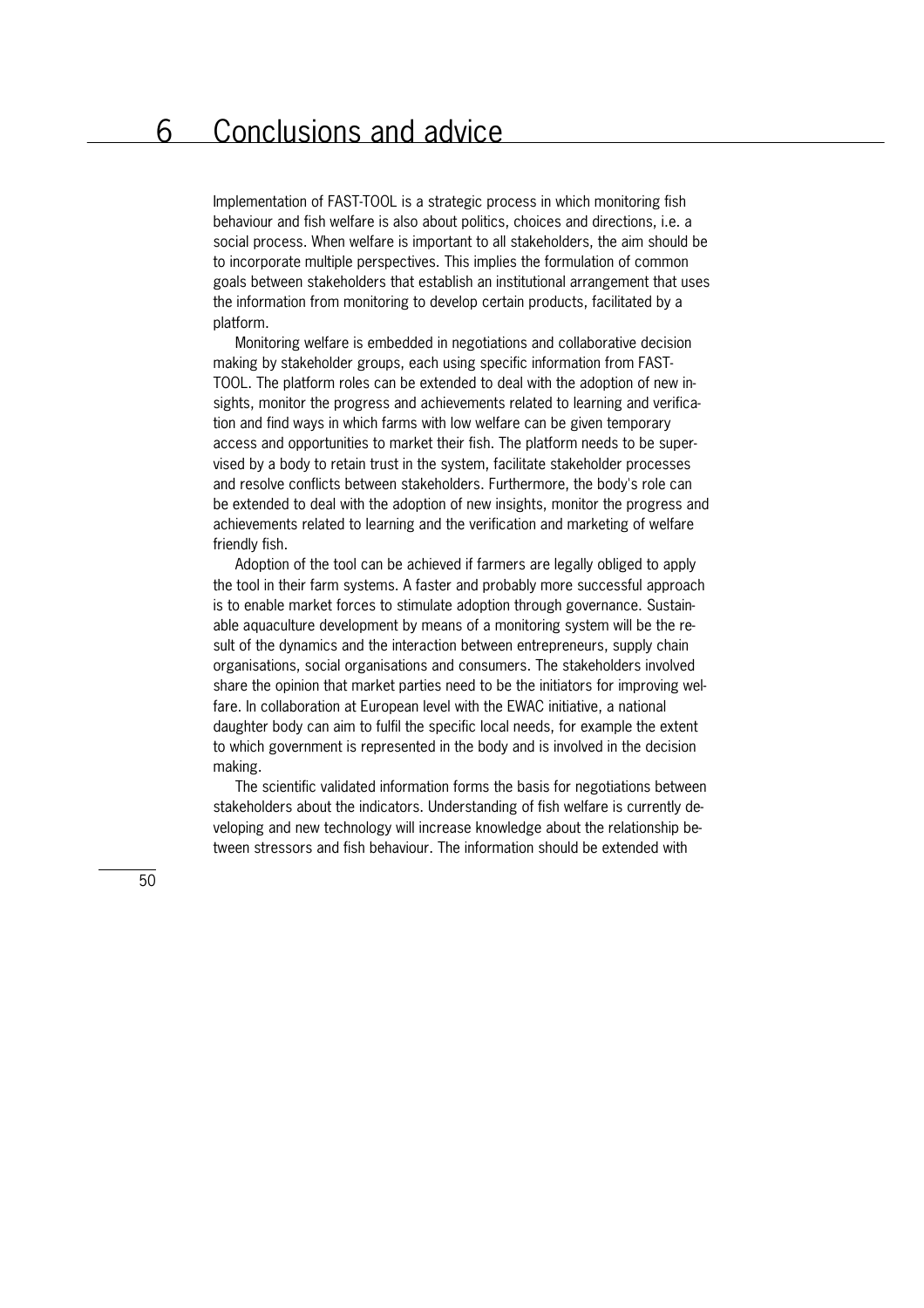environmental data because most stakeholders are not only concerned with the impact on welfare but also on the environment.

 Scientifically validated information does not automatically imply validation of the information by other stakeholders. Interpretation of the indicators will become an important process when developing products from FAST-TOOL in groups of stakeholders holding different views on welfare and sustainability development. Market parties will depart from the standpoint for criteria formulation of consumer segments aimed at higher welfare as part of a broader reconfiguration of quality. This is in response to both consumer concerns and the commitment of retailers and food services to quality and welfare and sustainability, including these in their sourcing standards. On the other hand, special interest groups will base their approach on what is best for the fish in the trade-off between the cost of welfare investments and the extent to which these raise the level of welfare. Scenario analysis is a facilitating instrument that outlines the different paths of development and could provide insight into the process underlying the trajectory.

 The development and implementation of fish welfare assessment is also about the sophistication of the technical aspects of the monitoring system. Managers of fish farms need to develop the habit of working with the system. Self-assessment places huge demands on the managers' ability to perform monitoring and data entry on a daily basis. The involvement of farm managers can be enhanced by a participatory approach, by providing education and personal development opportunities and by creating awareness of fish welfare in society and its relationship with farm performance.

 Creating capacity and experience among all stakeholders with respect to monitoring welfare has priority at the first stage of development. This will firstly be aimed at the pioneers who will start communication about welfare with the aquaculture sector. Initially implementation is best performed in a lee environment, given the potentially conflicting material at hand and the threat of losing the required trust in the approach required for the intention to operate transparently. Gradual implementation is therefore preferred, also because of the effort put into the development of FAST-TOOL so far.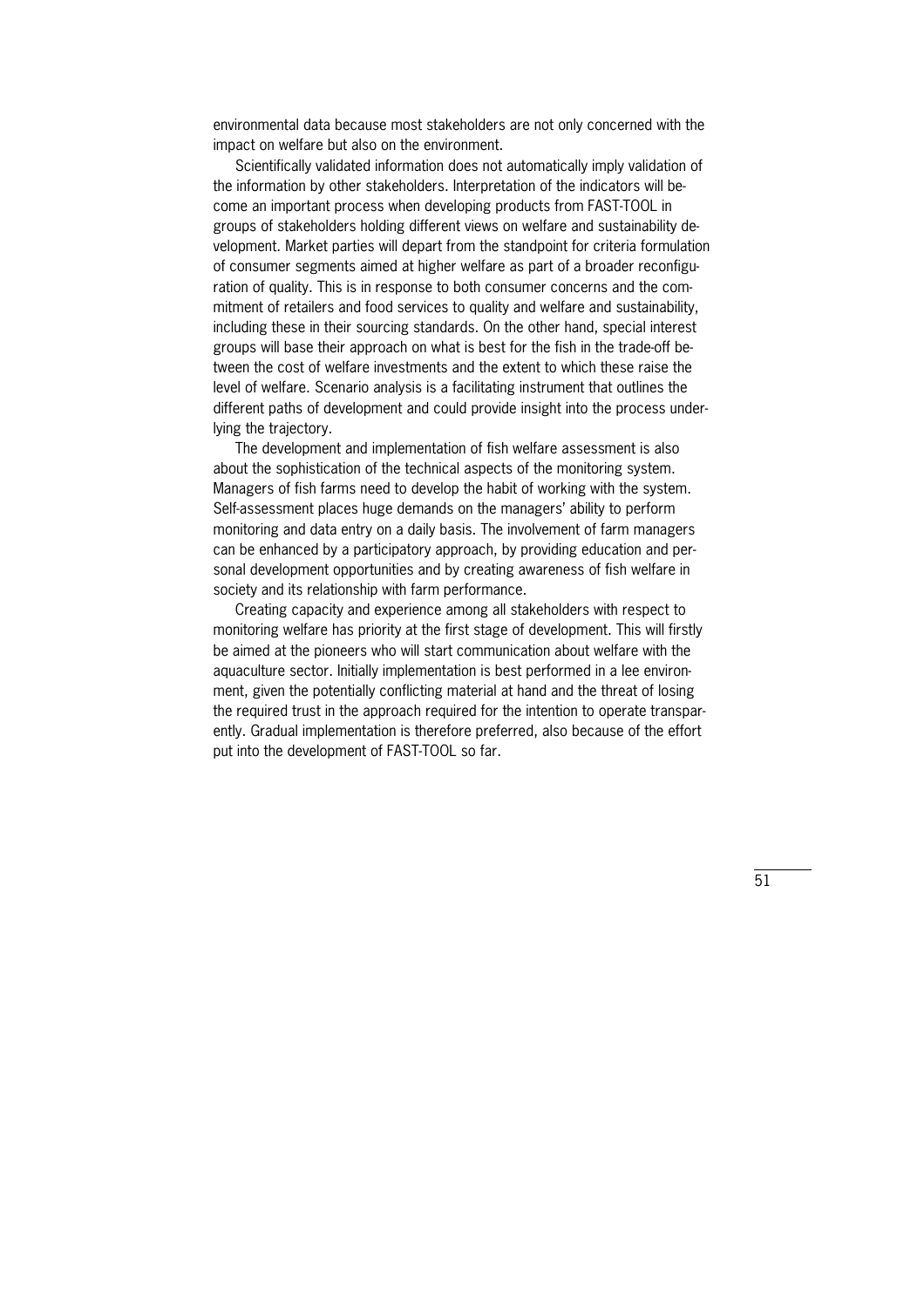### References

#### **Interviews**

Wim van Eijk, Product Board for Fish and Fish Products, 9 September 2008, 26 November 2008.

Marc Jansen, Director consumer and quality, Board of Retailers, 2 November 2007.

Marijke de Jong, Policy maker, Animal protection group, 15 August 2007.

Gieta Mahabir, Ministry of Agriculture, Nature and Food Quality, 20 March 2008.

Femke Nagel, Campaign leader oceans, Greenpeace, 22 October 2008.

John Oosterhuis, Quality assurance manager, Ahold, 2006, 19 May 2008.

Hans Vink, Manager aquaculture, Nutreco, 29 October 2008.

#### **Literature**

Andersen, E.S. The evolution of credence goods: A transaction approach to product specification and quality control. MAPP working paper no. 21, 1994.

Ajzen, I. Attitudes, traits and actions: Dispositional prediction of behavior in personality and social psychology. In Leonard Berkowitz (Ed.), Advances in experimental social psychology, 20, 1-61. 1987.

Ajzen, I. From intentions to actions: A theory of planned behavior. In J. Kuhl & J. Beckmann (Eds.), Action control: From cognition to behavior (pp. 11-39). Heidelberg: Springer. 1985.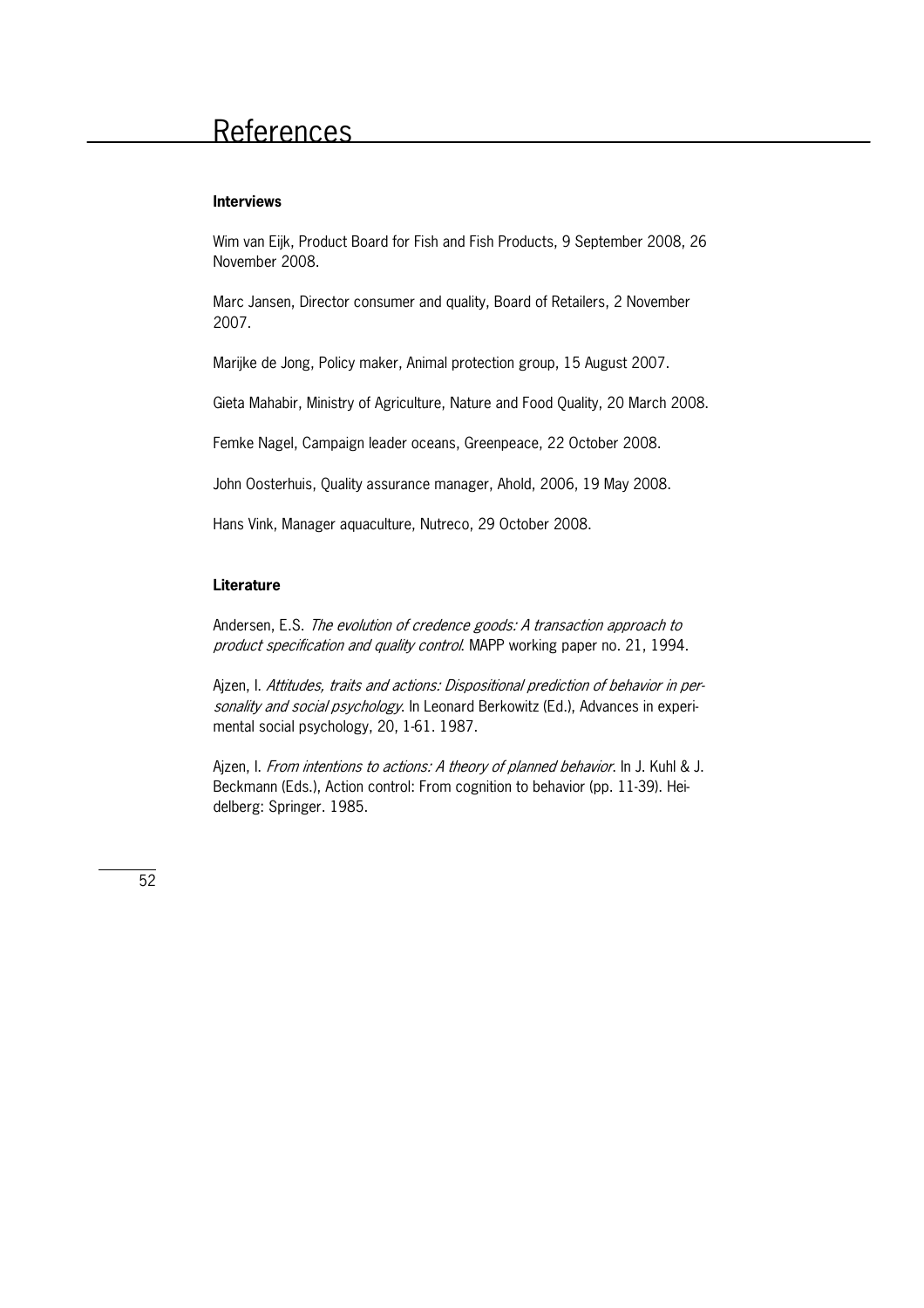Baltussen, W.H.M. E.B. Oosterkamp, E.M. van Mil en G. Hagelaar. Kansen en belemmeringen in duurzame ketenvorming; Primair bedrijf in ketens? The Hague, LEI, 2008, Report 2008-026.

Black, A.W. *Extension theory and practice: a review*. Australian Journal of Experimental Agriculture, 40, 493-502. 2000.

Blokhuis, H.J., R. B. Jones, R. Geers, M. Miele and I. Veissier. Measuring and monitoring animal welfare: transparency in the food product quality chain. Animal Welfare. 12: 445-455, 2003.

Blokhuis, H., L. Keeling, X. Manteca, C. Nicol, M. Spinka, I. Veissier. ECAW: The European Centre for Animal Welfare. A contribution to define structure and func" tions of an idea. European Centre for Animal Welfare, 2007.

Bock, B. and van Huik, M. Pig Farmers and Animal Welfare: A Study of Beliefs, Attitudes and Behaviour of Pig Producers across Europe. In: Kjærnes, Miele and Roex, 2007.

Botreau, R., P. Perny, J. Capdeville and I. Veissier. Construction of product information from animal welfare assessment. Proceedings: Second Welfare Quality® stakeholder conference 3-4 May 2007, Berlin, Germany.

Brunborg. The *Competitive Situation within the Fish-Feed Industry*. BioMar Group presentation at DnBNOR Markets seafood summit 2005. BioMar, Oslo.

Butterworth, A. and U. Kjaernes. Exploration of strategies to implement welfare schemes. Proceedings: Second Welfare Quality® stakeholder conference 3-4 May 2007, Berlin, Germany.

Coughlan, A., L. Stern, A. *El-Ansary. Marketing Channels, 7<sup>th</sup> ed*. Prentice-Hall, Englewood Cliffs, NJ. 2006.

Coutts, J.A. Process, paper policy and practice: a case study of the introduction of a formal extension policy in Queensland, Australia 1987-1994, Wageningen University and Research Centre, Wageningen. 1994.

Directorate of Fisheries (2008): www.fiskeridirektoratet.no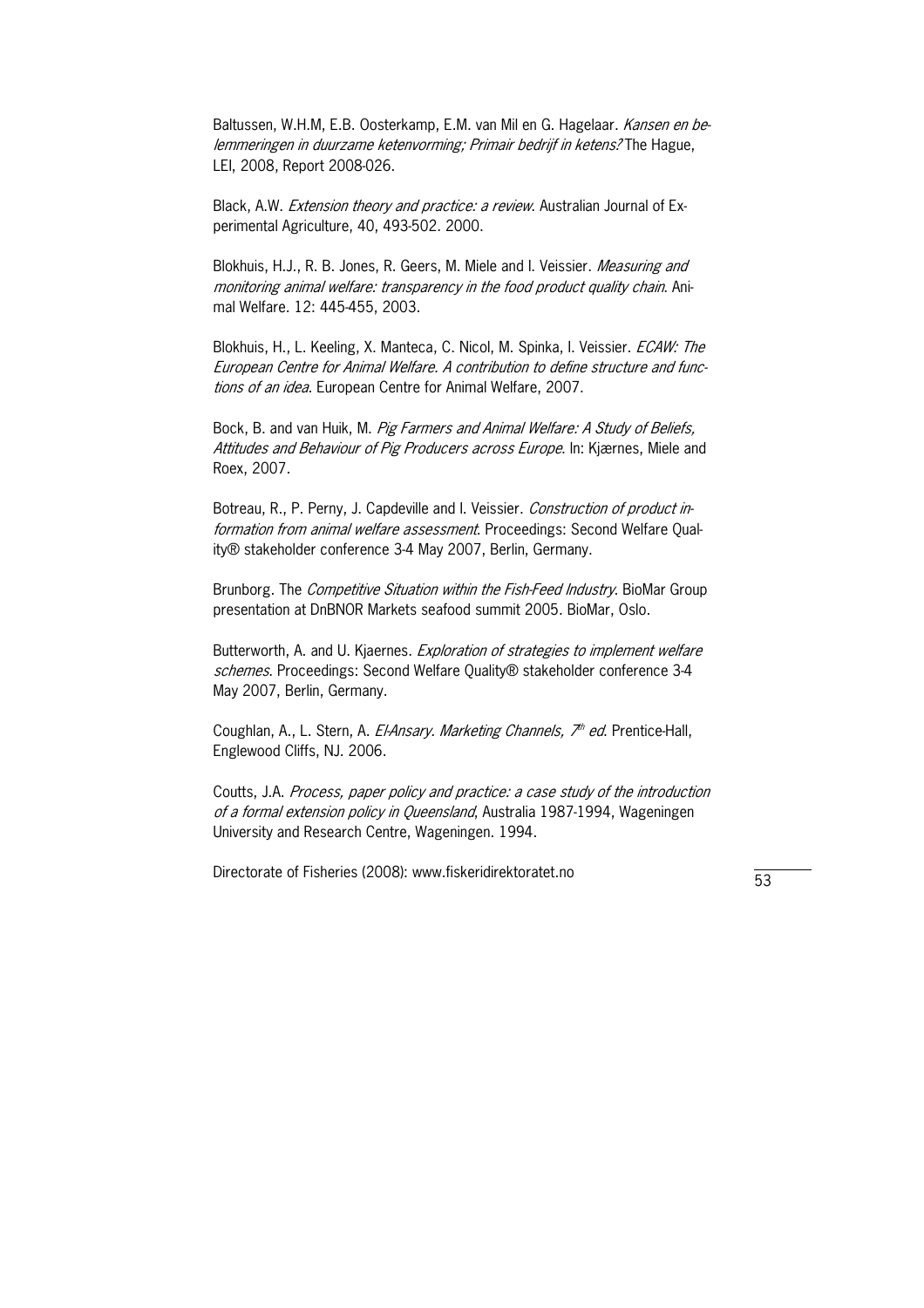Donkers H. and V. M. Immink. Regio's om van te smullen. Handboek regionale landbouw met het Overijsselse Vechtdal als voorbeeld. Uitgeverij Landwerk. 2008.

Eagly and Chaiken. *The Psychology of Attitudes*, Fort Worth, TX: Harcourt Brace Jovanovich. 1993.

FAO. FAO FISH STAT Plus 2005 Database, Rome, Italy. 2008.

FAS. Review of food assurance schemes for the Food Standards Agency, by R. Kirk-Wilson. 2002.

Fishbein, M., & Ajzen, I. Belief, attitude, intention and behavior: An introduction to theory and research. Reading, MA: Addison-Wesley. 1975.

Fisher, M.L. 'What Is the Right Supply Chain for Your Product? A simple framework can help you figure out the answer'. Harvard Business Review. (March-April 1997), pp. 105-116.

Fisheries.no: Licence requirements in aquaculture. 2005. http://www.fisheries.no/aquaculture/general/licence\_system/

Friedman, T. L. Hot, Flat and Crowded. Why We Need a Green Revolution - and How It Can Renew America. Farrar, Straus & Giroux. 438 pages. 2008.

Gavinelli, A. Animal Welfare Labelling: Competitiveness, Consumer Information and Better Regulation for the EU. Proceedings: Second Welfare Quality® stakeholder conference 3-4 May 2007, Berlin, Germany.

Greenpeace. Challenging the Aquaculture Industry on Sustainability. Technical overview. Greenpeace Research Laboratories Technical Note 01/2008.

Guijt, I. Participatory monitoring and evaluation for natural resource management and research. Socio-economic methodologies for natural resources research. Charmane, U.K.: Natural resource institute. 1999.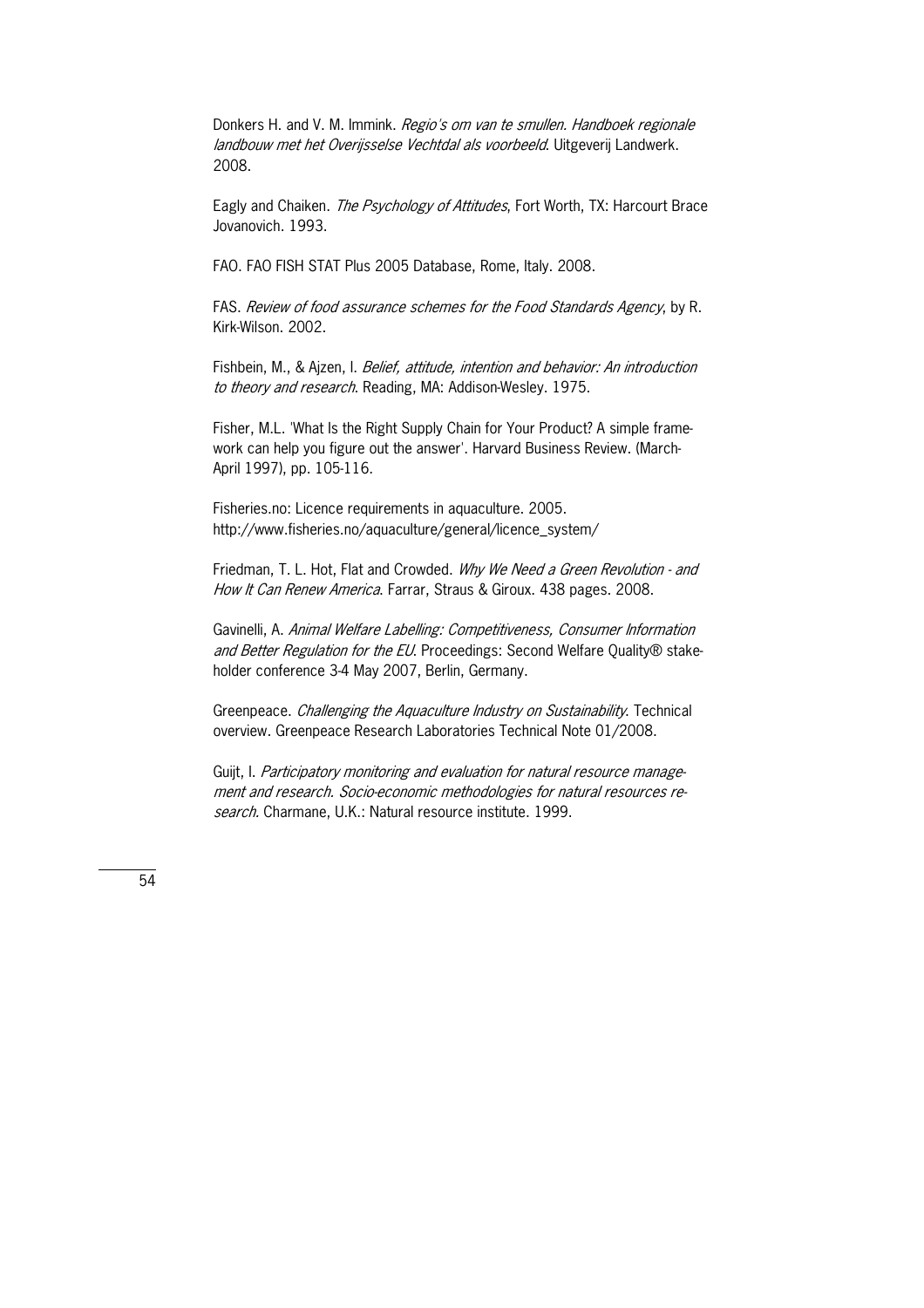Guijt, I. Methodological issues in participatory monitoring and evaluation. In: Estrella M. et al. Learning from change: issues and experiences in participatory monitoring and evaluation. IDRC/ITDG Publishing. 2000.

Hair, J.F., R.E. Anderson, R. L. Tatham and W.C. Black. *Multivariate data analy*sis with readings. Prentice-Hall International Inc. Sixth edition, 1999.

Harper, G.C. and Henson, S.J. Consumer values and farm animal welfare – the Comparative Report. The University of Reading, United Kingdom. EU FAIR CT98-3678. 2000.

Ingenbleek P.T.M. (red) Dierenwelzijn in transitie; Thema's rond de implementatie van de dierenwelzijnsindex,. LEI report 5.06.04, April 2006.

Ingenbleek, P. and V.M. Immink. Managing Conflicting Stakeholder Interests: A Multicase Decision Process Analysis of the Formulation of CSR Standards. Journal of Public Policy and Marketing. Submitted 2008.

Ingenbleek, P., Immink, V.M. and M.A.M. Mooren. Institutionele inbedding van de dierenwelzijnsmonitor; Verkenningen van wie, wat en hoe. The Hague, LEI, 2008, Report 2008-053.

Ingenbleek P. and MTG Meulenberg. The battle between 'good' and 'better', a strategic marketing perspective on codes of conduct for sustainable agriculture. Agribusiness ;22(4):451–73. 2006.

Immink, V.M. en G.M.L. Tacken. De aantrekkingskracht van biologisch; Het effect van schappresentatie op het aankoopgedrag. The Hague, LEI, 2008, Report 7.07.05

Johannessen, T.A. Welfaremeter Expert System. CEMS Business Project. 2008.

Keeling, L. and B. Bock. Turning welfare principles into practice: approach followed in Welfare Quality®. Proceedings: Second Welfare Quality® stakeholder conference 3-4 May 2007, Berlin, Germany.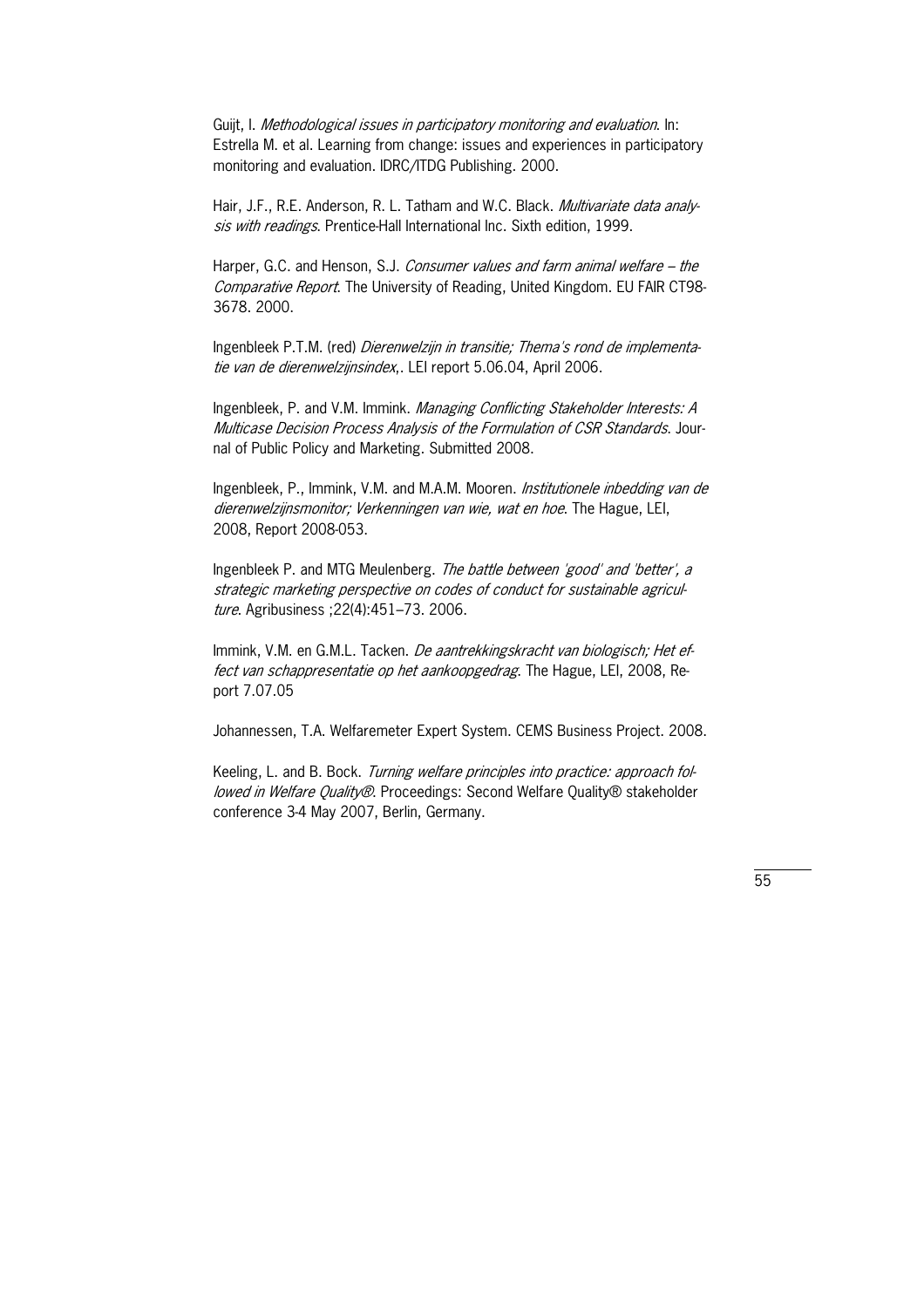Kenny, K. and P. Holm-Thisner. *Challenges experienced in practice when imple* menting a welfare Scheme. Proceedings: Second Welfare Quality® stakeholder conference 3-4 May 2007, Berlin, Germany.

Kjaernes, U., E. Roe, B. Bock. *Societal concerns on farm animal welfare*. Proceedings: Second Welfare Quality® stakeholder conference 3-4 May 2007, Berlin, Germany.

Kotler, P., Armstrong, G. Principles of Marketing, 11th ed., Prentice-Hall, Englewood Cliffs, N.J. 2006.

Martin, A. and J. Sherington. Participatory research methods - Implementation, effectiveness and institutional context. Agricultural Systems. 55, p 195-216. 1997.

Miele, M. and Parisi, V. (eds). Atteggiamento dei consumatori e politiche di qualità della carne in Italia e in Europa negli anni novanta., Milano: Franco Angeli. 289 p. 2000.

Oosterkamp, E.B., L.C. Jager and J.S. Buurma. *Dierenwelzijn in de melkveehou*derij; Toekomstbeelden, probleempercepties en oplossingsrichtingen. The Hague, LEI, Report 2008-024. 2008.

Peeling, D. Animal welfare and certification schemes: the view of animal protectors. Proceedings: Second Welfare Quality® stakeholder conference 3-4 May 2007, Berlin, Germany.

Porter, M.E. Competitive Strategy: Techniques for Analyzing Industries and Competitors. New York: The Free Press. 1980.

Porter, M.E. *Competitive advantage of nations*. Free Press, New York. 1990.

Roe, E. and Marsden, T. Analysis of the Retail Survey of Products that Carry Welfare-claims and of Non-retailer Led Assurance Schemes whose Logos Accompany Welfare-claims. In: Kjærnes, Miele and Roex, 2007.

Roll, K. Productivity and efficiency in the Norwegian Salmon Farming Industry. PhD thesis University of Stavanger, no. 49 March 2008.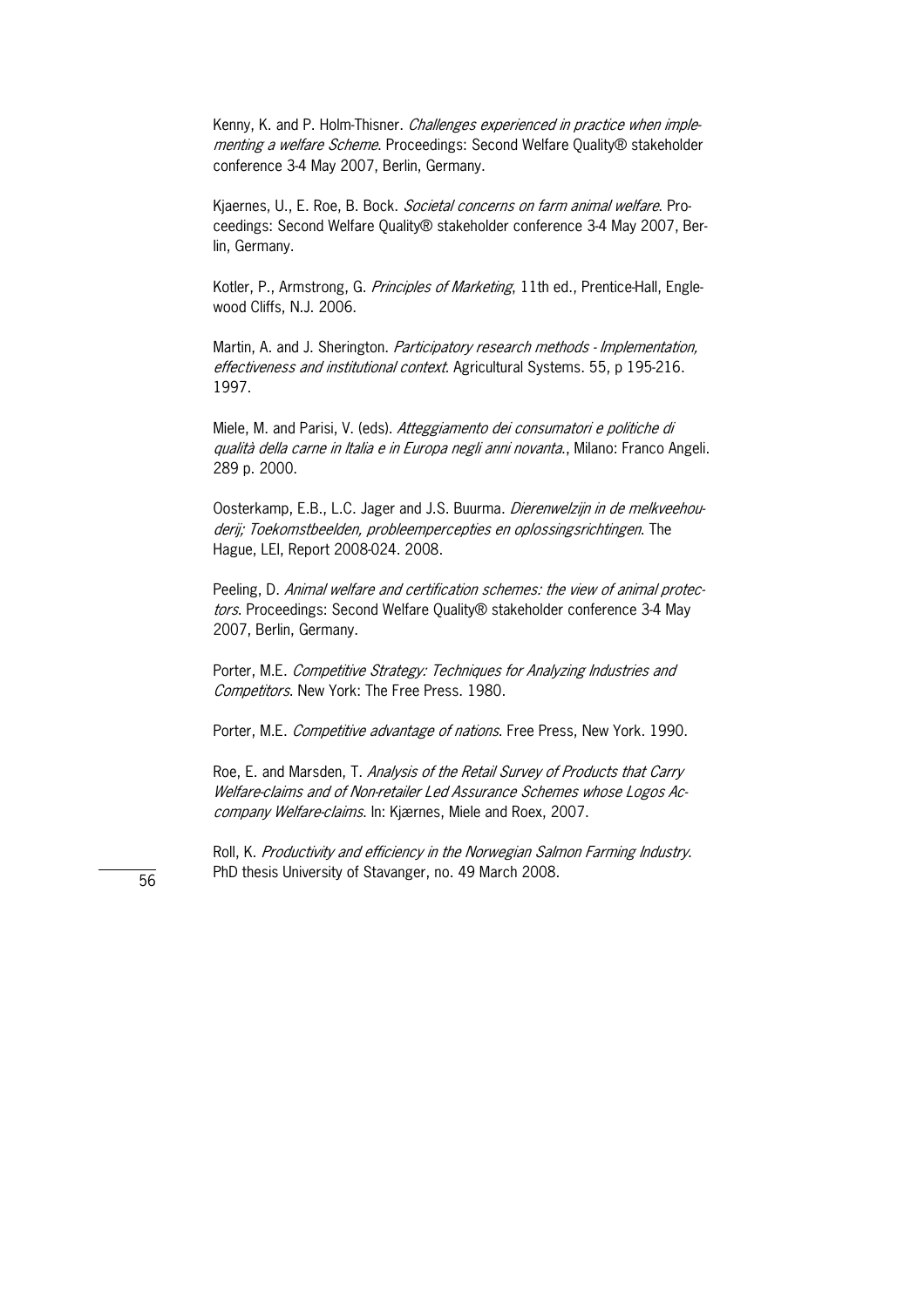Rotmans et al. *Transities & transitiemanagement: De casus van een emissiear*me energievoorziening. 2000.

Serageldin, I. & Steer, A. (eds.). Making Development Sustainable: From Concepts to Action. Washington, DC: World Bank. 1994.

Serageldin, I. Sustainability and the wealth of nations, first steps in an ongoing journey. Development Studies and Monographs Series No. 5. Washington DC: World Bank. 1996.

Smit, W. 'Market Information Sharing: Its Nature, Antecedents and Consequences', ERIM Dissertation, Erasmus University Rotterdam, The Netherlands. 2006.

Triandis, H.C. Attitude and Attitude Change. New York: John Wiley, 1971.

Triandis, H.C. *Values, attitude and interpersonal behavior*. In Howe, H. E. (ed.) Nebraska Symposium on Motivation. University of Nebraska Press, Lincoln, NE. 1980.

Veissier, I. Rationale behind the Welfare Quality® assessment of animal welfare. Proceedings: Second Welfare Quality® stakeholder conference 3-4 May 2007, Berlin, Germany.

Vellema, S. and R. Van den Bosch. The act of monitoring sustainability performance in international commodity chains. 2004

WWF. Benchmarking study on International Aquaculture Certification Programmes. World Wildlife Fund (WWF), Zurich, Switzerland and Oslo, Norway. 96 pp. 2007.